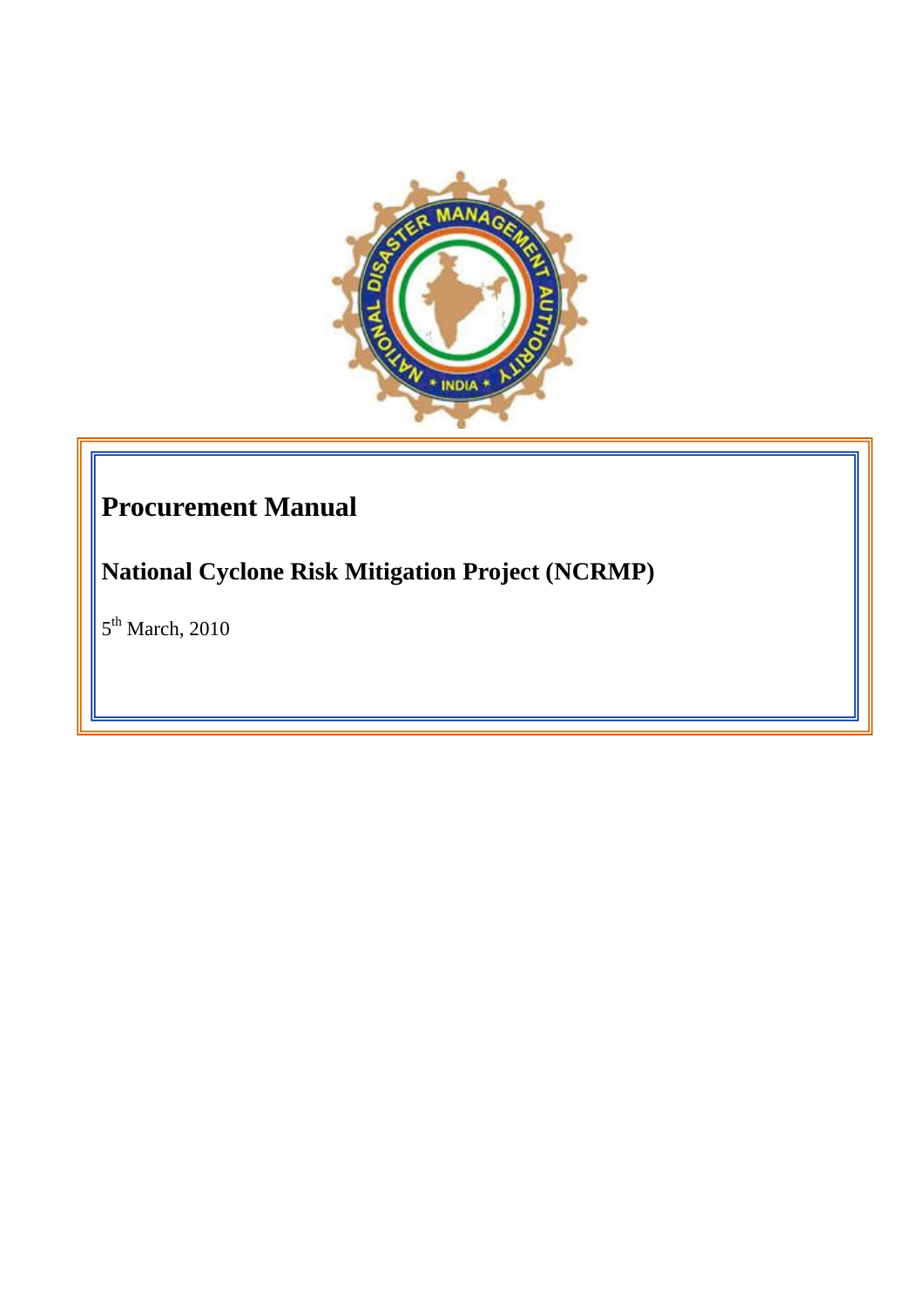# **Table of Contents**

| 8.1 PROCUREMENT METHODS FOR CONSULTANTS SERVICES33                      |           |
|-------------------------------------------------------------------------|-----------|
|                                                                         |           |
|                                                                         |           |
|                                                                         |           |
|                                                                         |           |
|                                                                         |           |
|                                                                         |           |
|                                                                         |           |
|                                                                         |           |
|                                                                         |           |
|                                                                         |           |
|                                                                         |           |
|                                                                         |           |
|                                                                         |           |
|                                                                         |           |
|                                                                         |           |
|                                                                         |           |
|                                                                         |           |
|                                                                         |           |
|                                                                         |           |
| 7.2.1 Procedures for procurement under NCB/ICB (Tender Proceedings)  21 |           |
| <b>7.2 Procedure for Procurement of Goods and Works</b>                 | 21        |
|                                                                         |           |
|                                                                         |           |
|                                                                         |           |
|                                                                         |           |
|                                                                         |           |
|                                                                         |           |
| <b>7.1 Procurement Methods for Goods and Civil Works</b>                | <b>16</b> |
|                                                                         |           |
|                                                                         |           |
| 5.2 Threshold Matrix - Procurement of Services                          | 14        |
| 5.1 Threshold Matrix - Procurement of Goods and Works:                  | 13        |
| 5. THRESHOLD MATRIX FOR PROCUREMENT METHODS AND PRIOR REVIEW13          |           |
| 4.2 Roles and responsibilities for procurement at National level        | 12        |
| 4.1 Roles and responsibilities for procurement at State level           | 10        |
|                                                                         |           |
|                                                                         |           |
|                                                                         |           |
|                                                                         |           |
|                                                                         |           |
|                                                                         |           |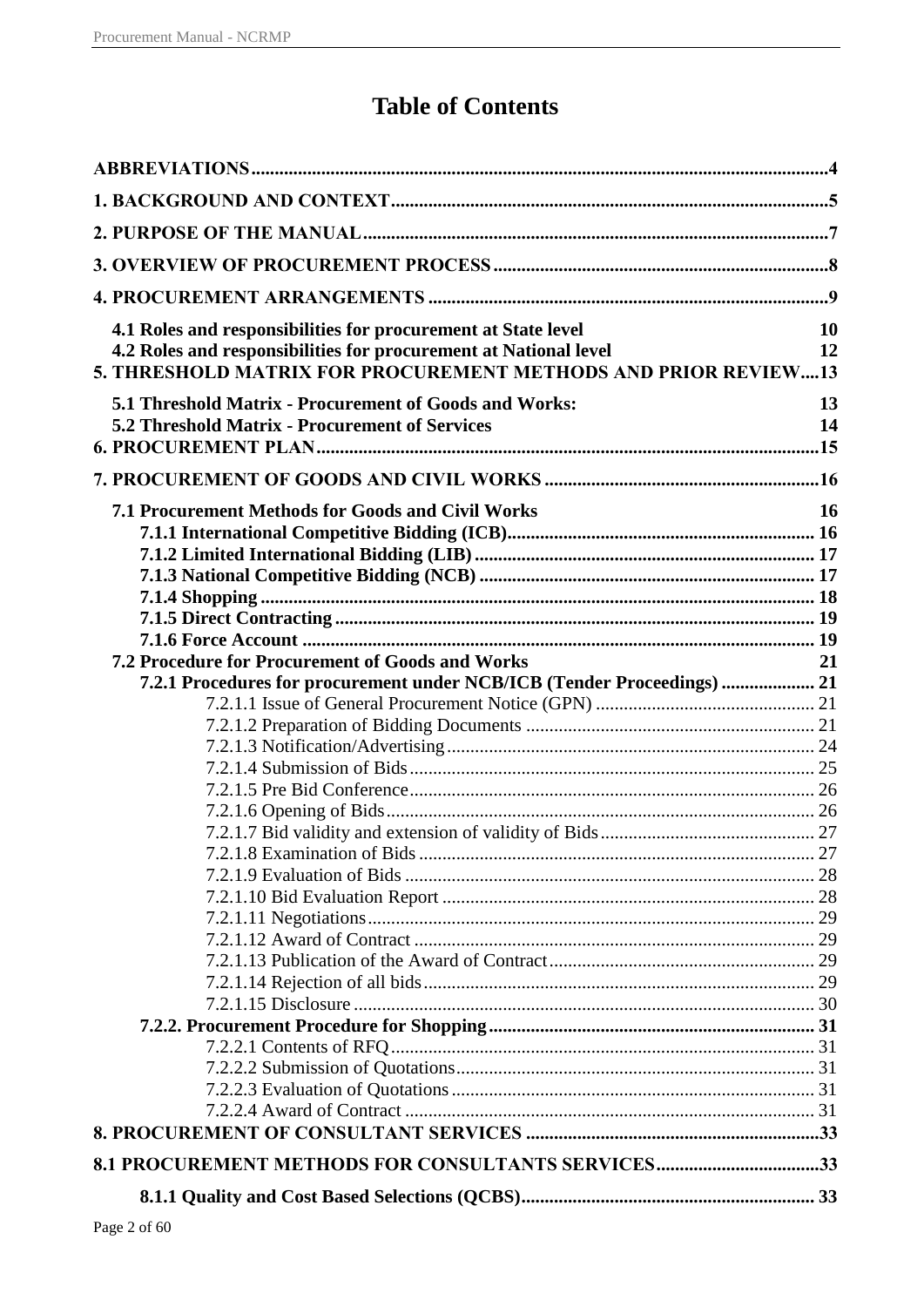| 8.2 Procedures for Procurement under Quality and Cost based selection | 36 |
|-----------------------------------------------------------------------|----|
|                                                                       |    |
|                                                                       |    |
|                                                                       |    |
|                                                                       |    |
|                                                                       |    |
|                                                                       |    |
|                                                                       |    |
|                                                                       |    |
|                                                                       |    |
|                                                                       |    |
|                                                                       |    |
|                                                                       |    |
|                                                                       |    |
|                                                                       |    |
|                                                                       |    |
| 10.1 Review of contracts by the Bank                                  | 47 |
| 10.2 Prior review by the Bank                                         | 47 |
|                                                                       |    |
|                                                                       |    |
| <b>10.3 Post Review/ Procurement Audit</b>                            | 49 |
|                                                                       |    |
|                                                                       |    |
| 13. CONSEQUENCE OF NON-COMPLIANCE WITH THIS MANUAL 54                 |    |
|                                                                       |    |
|                                                                       |    |
|                                                                       |    |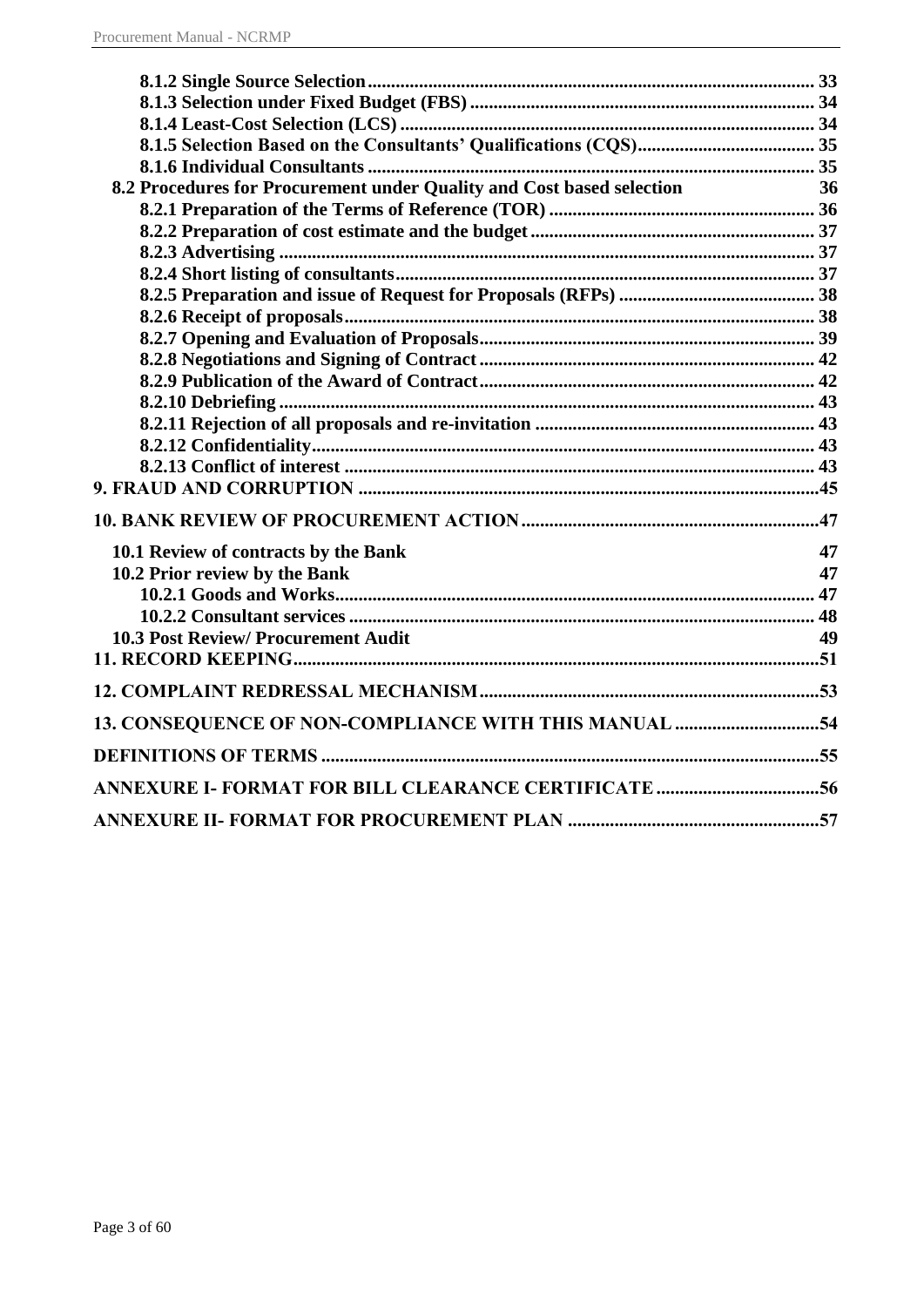# <span id="page-3-0"></span>**Abbreviations**

| <b>CQS</b>   | Selection based on Consultants' Qualification                    |
|--------------|------------------------------------------------------------------|
| DGS&D        | Directorate General of Supplies & Disposals                      |
| <b>DPR</b>   | <b>Detailed Project Report</b>                                   |
| <b>FBS</b>   | <b>Fixed Budget System</b>                                       |
| GOI          | Government of India                                              |
| <b>IBRD</b>  | International Bank for Reconstruction & Development (World Bank) |
| <b>ICB</b>   | <b>International Competitive Bidding</b>                         |
| <b>IDA</b>   | <b>International Development Association</b>                     |
| <b>IFB</b>   | <b>Invitation</b> for Bids                                       |
| IP           | <b>Investment Proposal</b>                                       |
| <b>LCS</b>   | <b>Least Cost Selection</b>                                      |
| <b>LIB</b>   | Limited International Bidding                                    |
| <b>MHA</b>   | Ministry of Home Affairs                                         |
| MoU          | Memorandum of Understanding                                      |
| <b>NCB</b>   | <b>National Competitive Bidding</b>                              |
| <b>NCRMP</b> | National Cyclone Risk Mitigation Project                         |
| <b>NDMA</b>  | <b>National Disaster Management Authority</b>                    |
| <b>NIDM</b>  | National Institute of Disaster Management                        |
| PIU          | Project Implementation Unit                                      |
| <b>PMU</b>   | Project Management Unit                                          |
| <b>QCBS</b>  | Quality & Cost Based Selection                                   |
| <b>RFP</b>   | <b>Request for Proposal</b>                                      |
| <b>RFQ</b>   | <b>Request for Quotation</b>                                     |
| <b>SSC</b>   | <b>State Steering Committee</b>                                  |
| SSS          | <b>Single Source Selection</b>                                   |
| <b>UNDB</b>  | <b>United Nations' Development Business</b>                      |
| UT's         | <b>Union Territories</b>                                         |
| <b>WB</b>    | World Bank                                                       |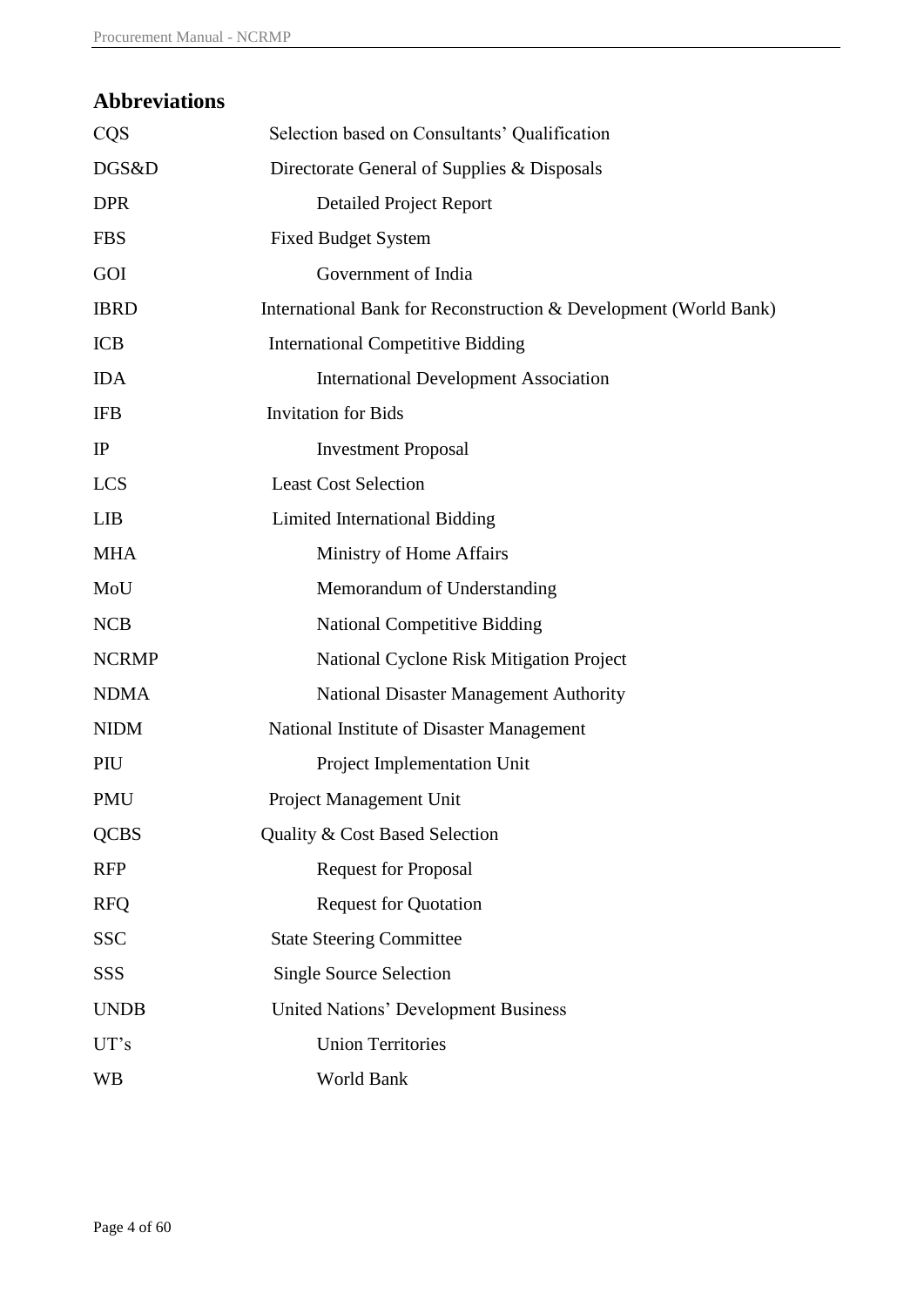# <span id="page-4-0"></span>**1. Background and Context**

The Government of India has initiated National Cyclone Risk Mitigation Project ("NCRMP"), herein after referred to as the 'Project' or 'NCRMP', with a view to address cyclone risks in the country. National Disaster Management Authority ("NDMA") under the aegis of Ministry of Home Affairs (MHA) shall implement the Project in coordination with participating States/UTs in the coastal areas.

The Project has four components:

- *Component A* Last Mile Connectivity for the dissemination of cyclone warnings and advisories from district/sub-district level to communities. This activity will be implemented by NDMA in consultation with participating States/UTs.
- *Component B* Construction/repair of physical infrastructure for cyclone risk mitigation. This Component will be implemented by the States/UTs.
- *Component C* Technical assistance for capacity building on hazard risk management. NDMA and NIDM are the implementing agencies for this Component.
- *Component D* Project Management and Monitoring applicable to all implementing agencies.

To begin with, NCRMP is proposed to be implemented in the States of Andhra Pradesh and Orissa. Other coastal states/UT"s would be considered in further phases of the Project.

The NCRMP shall be coordinated by a central Project Management Unit (PMU) set up at NDMA. The participating States/UTs and agencies (such as NIDM) shall set up their respective Project Implementation Units ("PIUs").

The PMU shall coordinate with NDMA, MHA, World Bank, CAAA and other external agencies involved. The PIUs shall coordinate with the various line departments of the State Government/UT which will be finally responsible for execution of Project work.

For executing the Project, a Project Management Unit (PMU) has been set up at NDMA. The participating States/UT"s shall set-up Project Implementing Units (PIU"s) which will coordinate with the line departments of the respective State Governments. To accomplish successful completion of various components of the Project, the PMU, PIUs and the line departments would invariably require the procurement of goods, works, services and the employment of consultants. This procurement shall follow the set of standard rules & procedures specified for this Project under this manual.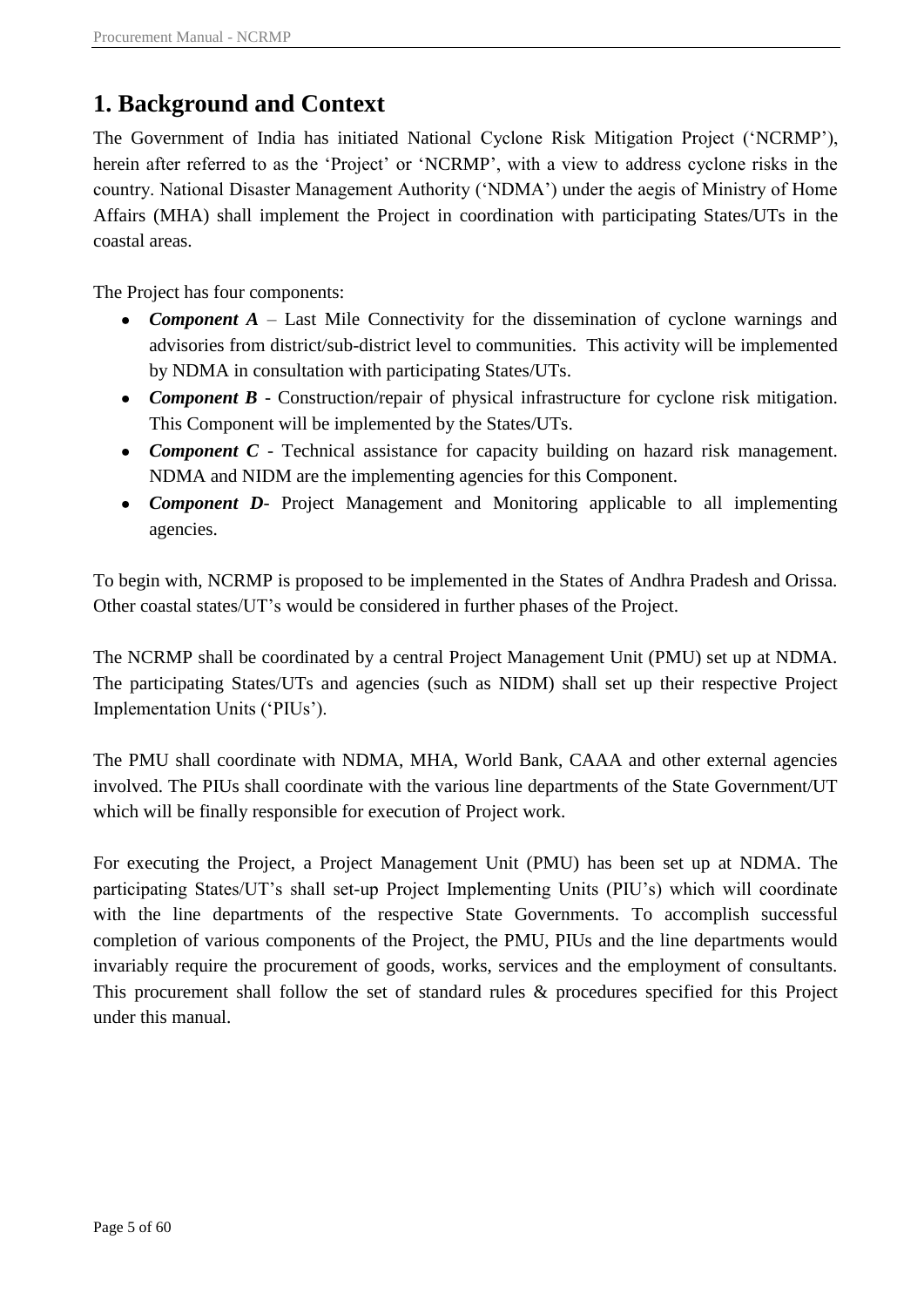| Project          | Nature of procurement activity to be Procurement Agency |                               |  |  |  |  |  |
|------------------|---------------------------------------------------------|-------------------------------|--|--|--|--|--|
| <b>Component</b> | undertaken                                              |                               |  |  |  |  |  |
| Component A      | Purchase of equipments for enabling<br>$\bullet$        | Unit<br>Project<br>Management |  |  |  |  |  |
|                  | the early warning system                                | ('PMU') at National Disaster  |  |  |  |  |  |
|                  |                                                         | Authority<br>Management       |  |  |  |  |  |
|                  | Training for local communities on the<br>$\bullet$      | ('NDMA')<br>through<br>a      |  |  |  |  |  |
|                  | technical and operational issues                        | designated agency             |  |  |  |  |  |
| Component B      | Consultancy works for preparation of<br>$\bullet$       | Project Implementation Unit   |  |  |  |  |  |
|                  | DPR's for mitigation activities                         | ('PIU') or Line department    |  |  |  |  |  |
|                  | Works<br>$\bullet$                                      |                               |  |  |  |  |  |
|                  | Goods and equipments<br>٠                               |                               |  |  |  |  |  |
| Component C      | Consultancy services for all the activities             | <b>NIDM</b>                   |  |  |  |  |  |
|                  | envisaged under Component C                             | <b>PMU</b>                    |  |  |  |  |  |
| Component D      | <b>Project Management Services</b>                      | PMU, NIDM, PIU and the line   |  |  |  |  |  |
|                  |                                                         | departments                   |  |  |  |  |  |

## **Table 1: Units responsible for undertaking procurement activities component-wise**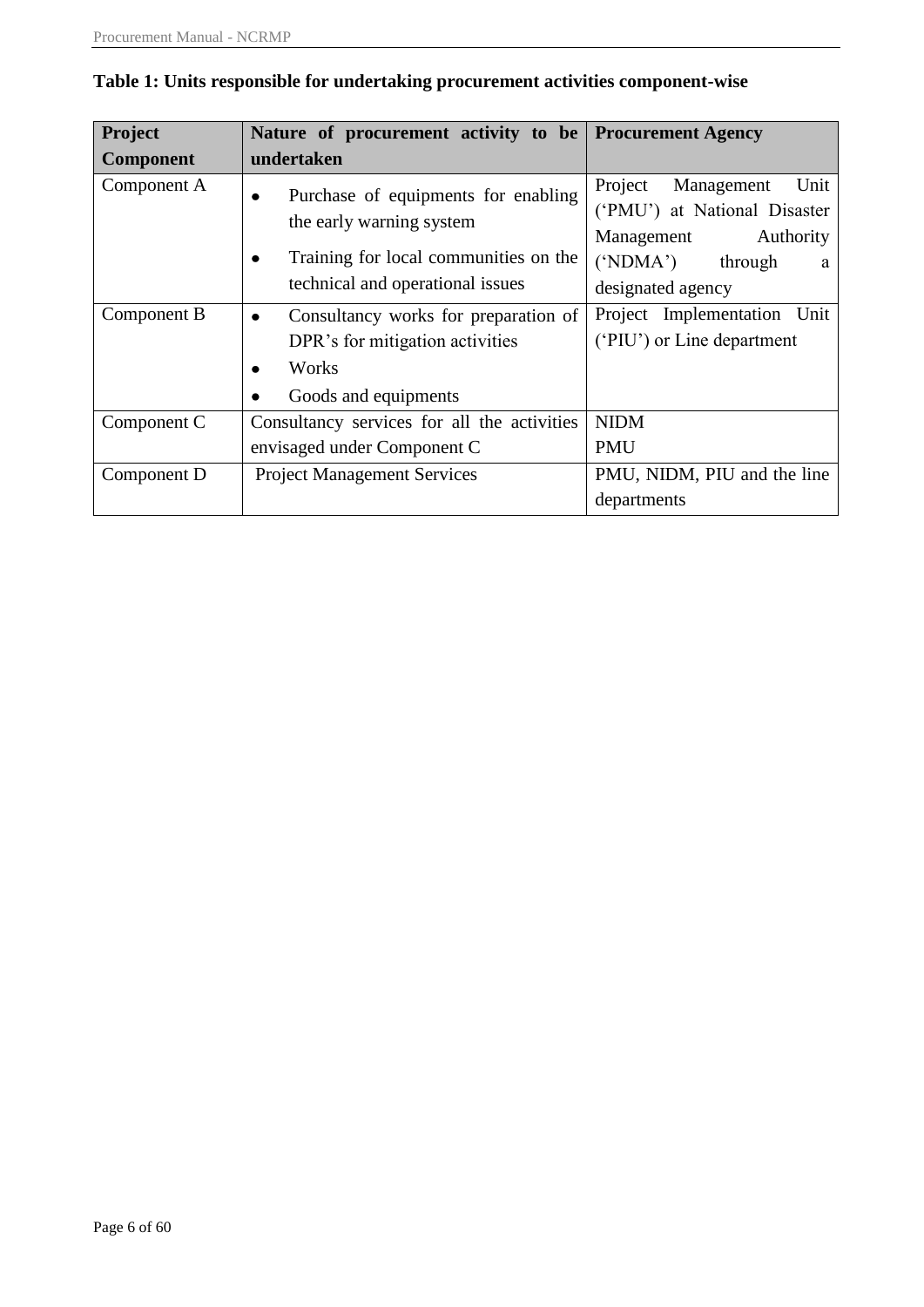# <span id="page-6-0"></span>**2. Purpose of the Manual**

The purpose of the manual is to provide guidance about procurement procedures applicable to NCRMP. The objective is to establish an open, transparent and competitive procurement system to bring out efficiency, economy and a fair opportunity for participation by all potential contractors, suppliers and consultants.

The manual has been prepared on the basis of World Bank guidelines (for procurement under Bank funded projects) namely, "Procurement under IBRD Loans & IDA Credits May 2004, revised in October 2006" and "Selection and employment of consultants by World Bank Borrowers May 2004, revised in October 2006". In case of any clarification, references shall be made to these guidelines and any further revisions thereof to the specified guidelines.

All implementing agencies and their Procurement agents (if any), invariably need to follow the various procedures contemplated in this manual in order to procure 'Works', 'Goods' and "Consultant Services" for the Project.

The procedures mentioned in this manual are further complemented by the model bidding documents and formats prescribed by the Bank. These bidding documents and formats are available on the Project website: www,ncrmp,gov,in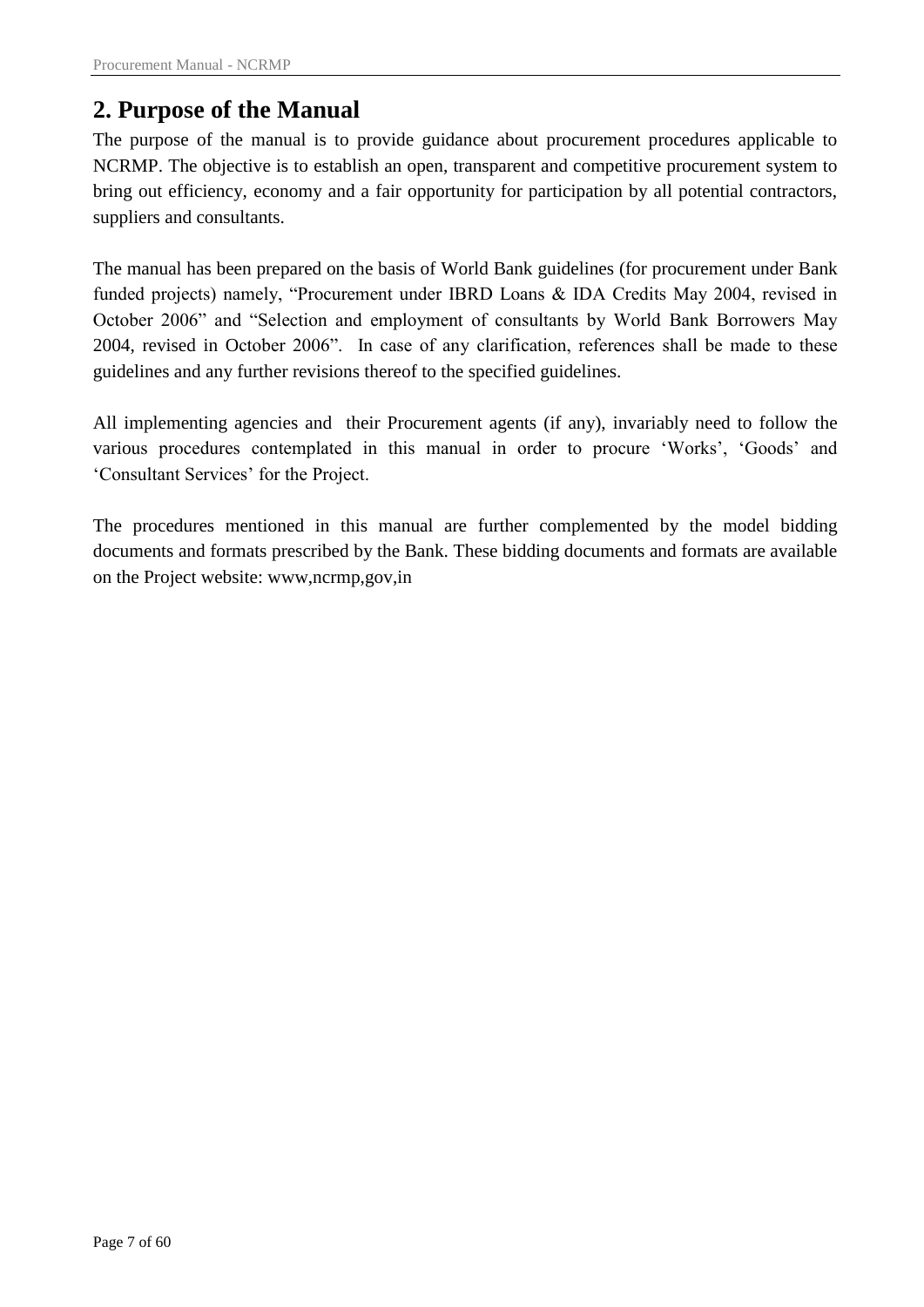# <span id="page-7-0"></span>**3. Overview of Procurement Process**

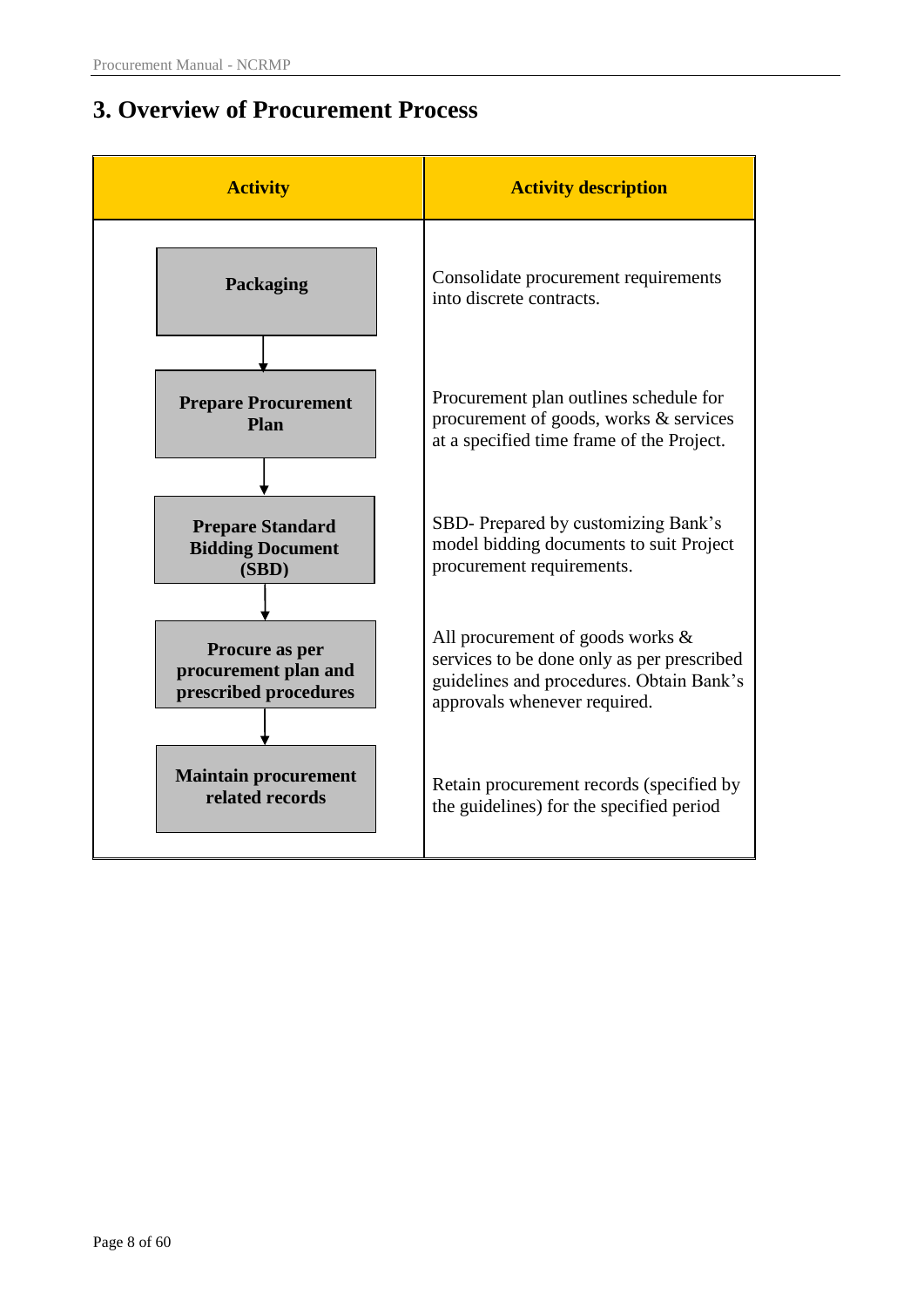# <span id="page-8-0"></span>**4. Procurement Arrangements**

The key stakeholders and their roles as currently envisaged for NCRMP are as follows:

- A National Steering Committee, for NCRMP
- Project Management Unit (PMU) at national level
- National Institute of Disaster Management, supported by Project Implementation Unit (PIU) specifically created for execution of two sub-components of Component C
- State Steering Committees at State level
- Project Implementation Unit (PIU) constituted at State level
- State Line departments responsible for execution of works proposed  $\bullet$

A brief on the structure, roles and responsibilities of the various stakeholders is as explained below: (Refer the Operations manual of the Project for further details)

### **Arrangements at the National Level:**

- A **National Steering Committee** has been constituted with representative members from Central Ministries, eminent experts and State Governments. The NSC will provide strategic oversight over the operations of the NCRMP, provide guidance in project implementation and monitor progress.
- A **Project Management Unit ("PMU")**: At a national level, a Project Management Unit shall be set up for overseeing the implementation of the NCRMP. The PMU shall be located within the NDMA, the national body responsible for Disaster Management and Mitigation.
- **National Institute of Disaster Management** NIDM has the responsibility for execution of three activities in component C i.e.
	- Activity III Preparation of long term training and capacity building strategy  $(13$ States/UTs)
	- Activity IV Implementation of High Priority Training and Capacity Building Programs
	- Activity  $V$  Strengthen capacity for damage and loss assessment

It is envisaged that a separate PIU under NIDM will be established for overlooking the execution of these three sub components.

### **Arrangements at the State Level**

- A **State Steering Committee ("SSC")** shall be constituted with representative members from State Ministries, Eminent Experts and Senior Officers of Line Departments. During the Project preparation phase, the Committee will be responsible for scrutinizing the proposals received from various Line Departments and advice PIU on the Project. At the implementation stage, the committee will give strategic oversight to the Project.
- A **Project Implementation Unit (PIU)** shall be constituted at State level for coordinating the activities and monitoring implementation of the NCRMP. The PIU will be located at the State Nodal Agency responsible for Disaster Mitigation.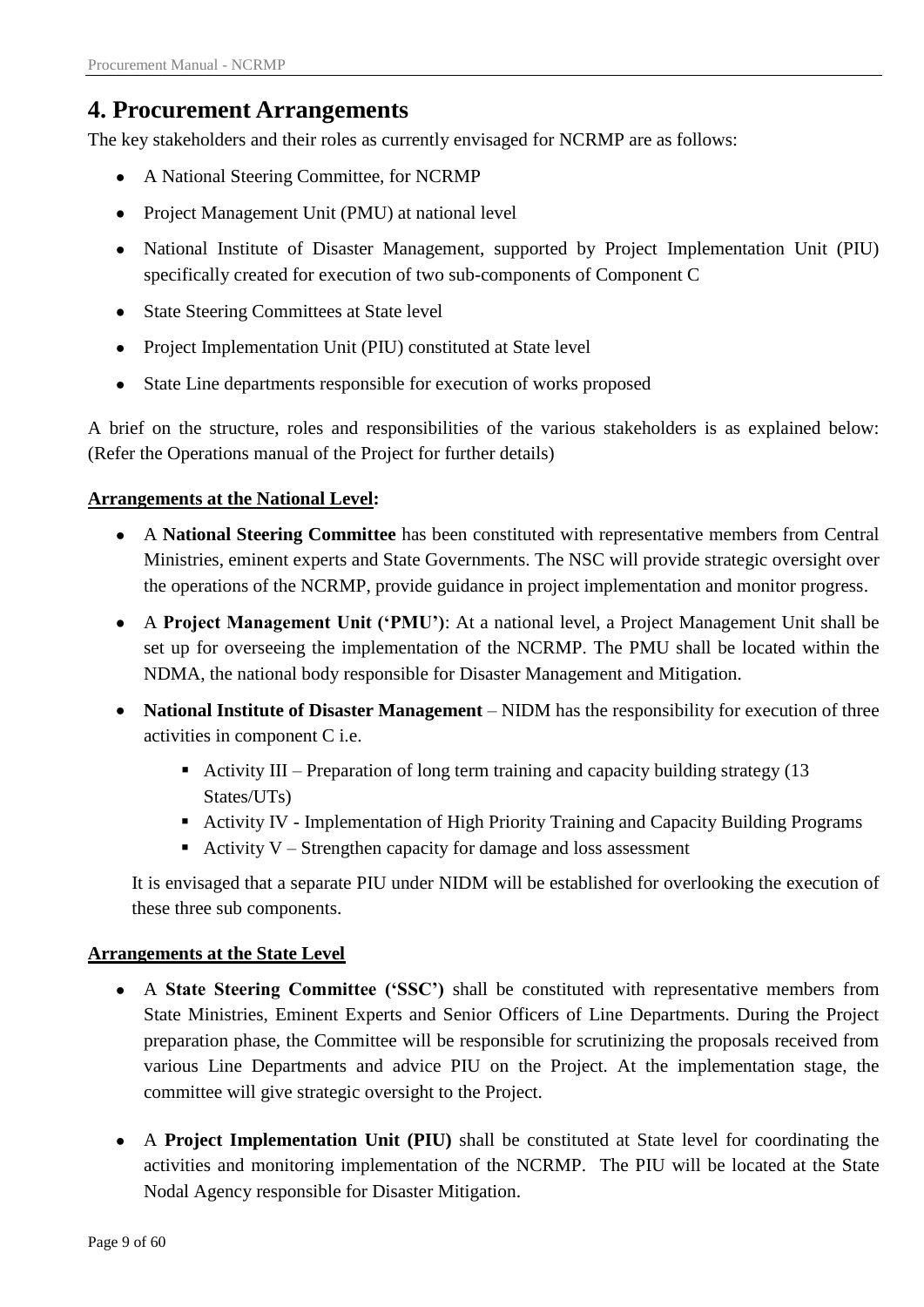1

The **State Line Departments** shall be responsible for the execution of works proposed in the  $\bullet$ NCRMP. Their main responsibilities include the preparation of DPR"s (during the Planning stage), procurement of manpower and material and supervision of construction activities. The functions may be outsourced to a third party or managed internally by the line department. However, the actual responsibility for quality control and monitoring lies with the respective departments. Participating line departments may vary from State to State.

*Irrespective of the procurement arrangement, every entity, whether PMU, PIU, line departments or any other agency involved in the procurement for the Project is compulsorily required to follow Bank's guidelines and approved procurement procedures.*

## <span id="page-9-0"></span>**4.1 Roles and responsibilities for procurement at State level**

| <b>Activity</b>                     | <b>Roles and Responsibilities</b>                                             |
|-------------------------------------|-------------------------------------------------------------------------------|
| Packaging                           | PIU – Procurement Specialist in consultation with the<br>Line Department      |
| Compilation of the bid document     | Line Department                                                               |
| Advertisement of bids               | Line Department in consultation with the PIU<br><b>Procurement Specialist</b> |
| Procurement plan                    | PIU Procurement Specialist in consultation with the<br>Line Departments       |
| Model Bid document                  | PIU Procurement Specialist in consultation with the<br>Line Department        |
| Quality assurance of bid document   | Line Department in consultation with the PIU<br><b>Procurement Specialist</b> |
| <b>Bid Invitation</b>               | Line Department                                                               |
| Receipt of bids                     | Line Department                                                               |
| Opening of bids                     | Line Department                                                               |
| Evaluation of bids <sup>1</sup>     | Line Department                                                               |
| Scrutiny of evaluation              | Line Department in consultation with the PIU<br><b>Procurement Specialist</b> |
| Approval of evaluation <sup>2</sup> | Review by the PIU:                                                            |

Following table lists down the procurement arrangements at State level:

<sup>&</sup>lt;sup>1</sup> In case of Andhra Pradesh, a separate Tender Approval Committee would be formed for review and approval of evaluation of bids.

Page 10 of 60 <sup>2</sup> In case of Andhra Pradesh, a separate Tender Approval Committee would be formed for review and approval of evaluation of bids.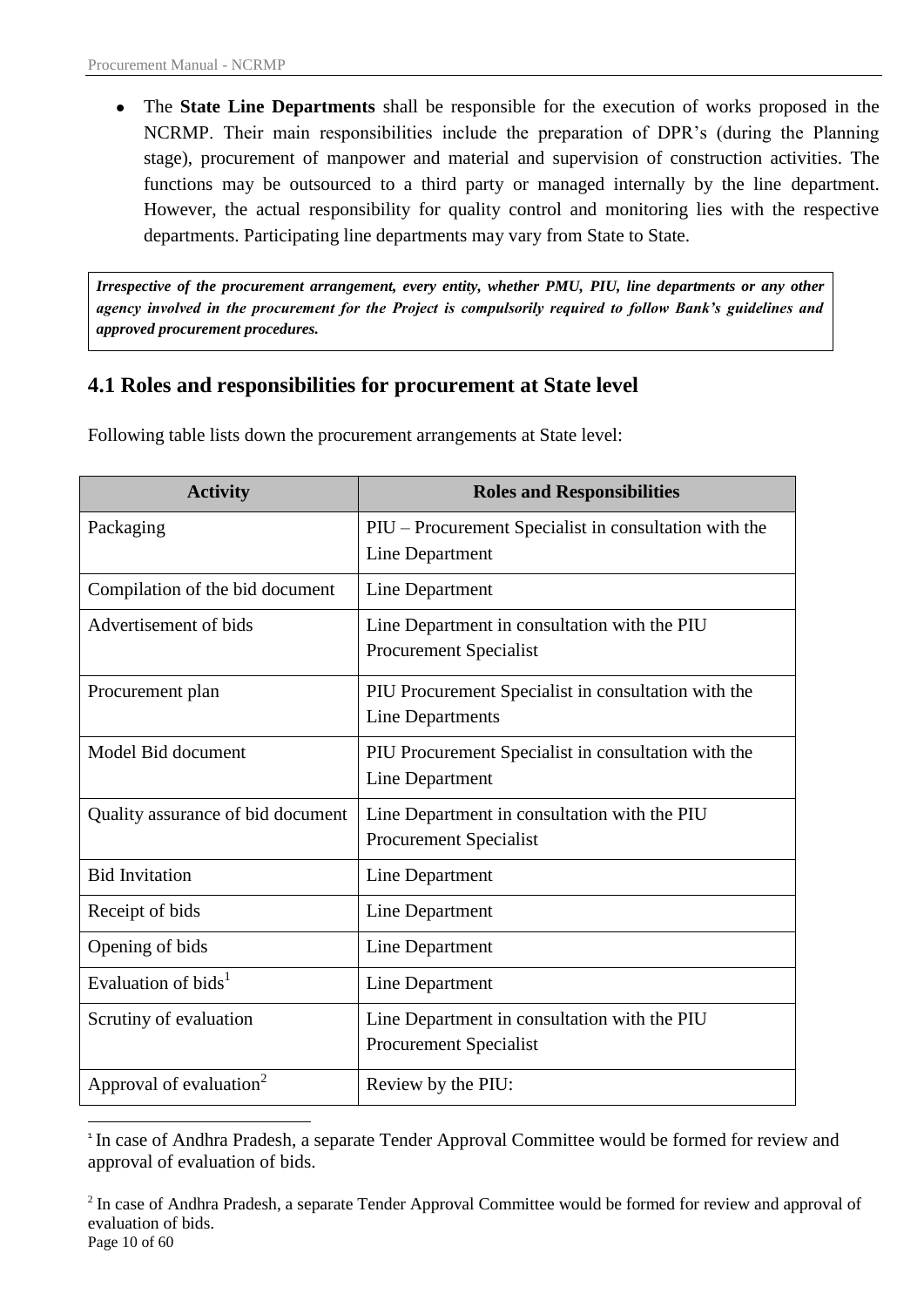|                                            | • Procurement Specialist for compliance with                                         |
|--------------------------------------------|--------------------------------------------------------------------------------------|
|                                            | NCRMP procurement guidelines                                                         |
|                                            | Environment and social specialist for inclusion<br>of EMP's and RAP's where required |
| Award                                      |                                                                                      |
|                                            | Line Department                                                                      |
| Re-bid request                             | Line Department in consultation with the PIU                                         |
|                                            | procurement Specialist                                                               |
| Clearance of re-bids                       | World Bank                                                                           |
|                                            |                                                                                      |
| Retention of documentation                 | In the office of Divisional Engineer (Executive                                      |
|                                            | Engineer) with copies at office of Superintending                                    |
|                                            | Engineer and Chief Engineer.                                                         |
| <b>Contract Actions</b>                    |                                                                                      |
| Variations/terminations etc.               | Line Department in consultation with the PIU                                         |
|                                            | procurement Specialist / World Bank                                                  |
| Clearance of the contract actions          | PIU – procurement Specialist                                                         |
| Progress monitoring                        | Primary responsibility of onsite supervision – Line                                  |
|                                            | Department                                                                           |
|                                            | Overall progress monitoring - PIU                                                    |
| <b>Payments</b>                            |                                                                                      |
| Preparation of bills                       | Line department                                                                      |
| Scrutiny of $bills3$                       | Line department                                                                      |
| Clearance of bill for payment <sup>4</sup> | Line department                                                                      |
| (Format for recommending bill for          |                                                                                      |
| payment- Refer Annexure I)                 |                                                                                      |
| Recording of bill and approving            | By the PIU finance team                                                              |
| payment                                    |                                                                                      |
| Payment method <sup>5</sup>                | Direct release by the PIU to the contractor/vendor                                   |

There will be a Procurement Specialist at the PIU who will coordinate all procurement related activities. Following are the key responsibilities of the Procurement Specialist at PIU:

**<sup>-</sup>**<sup>3</sup> The observations of Third Party Quality Auditor to be considered/resolved by the Line Departments at the time of scrutiny of bills before recommending it for payment

<sup>&</sup>lt;sup>4</sup> At the time of clearance of bill for payment, line departments to also certify that the concerned contractor has complied with the environment and social requirements of the Project.

Page 11 of 60 <sup>5</sup> In case of Andhra Pradesh, the payments to the contractors would be made by the line departments through the existing mechanism of payments through the Pay and Accounts Office (P&AO)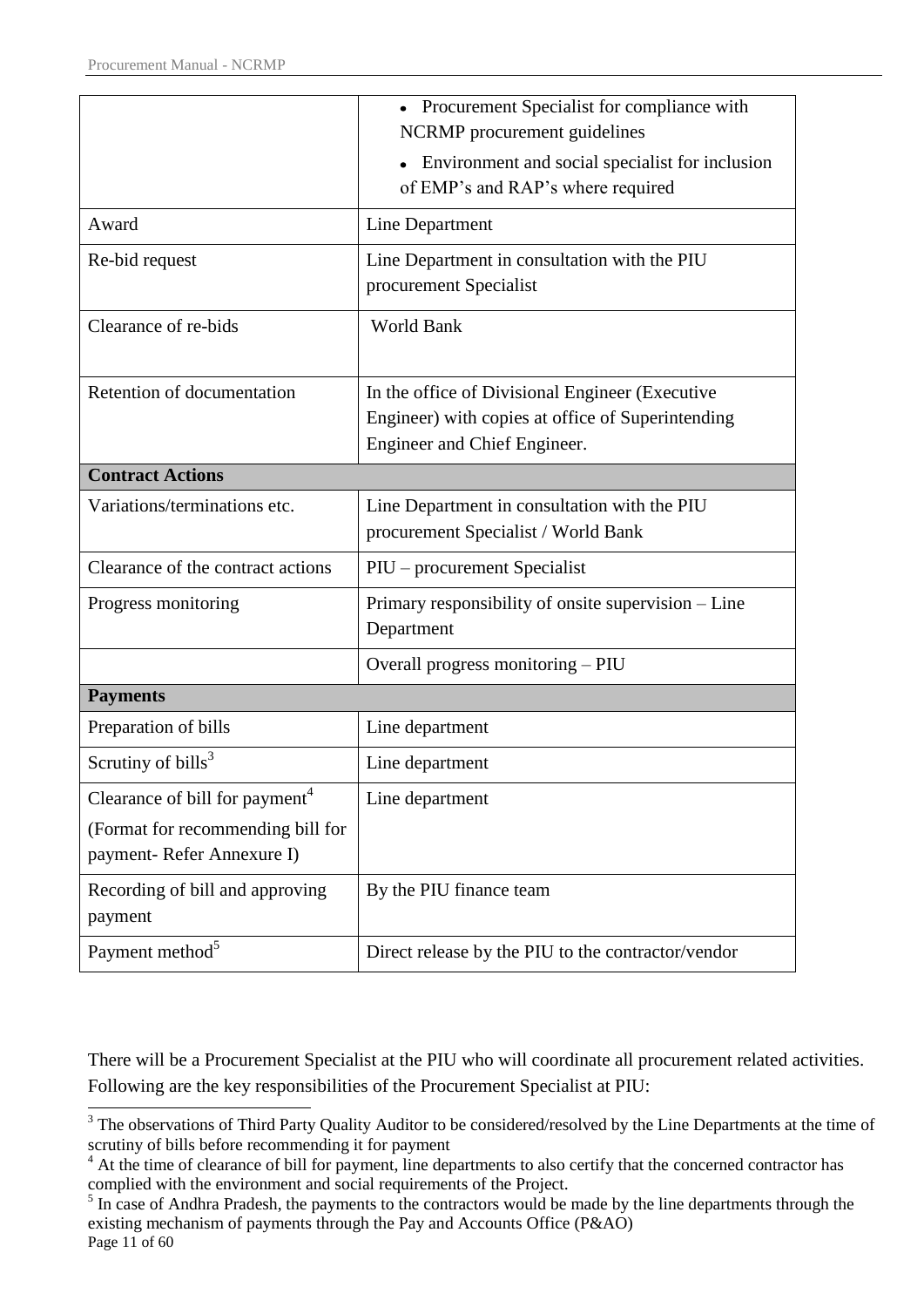- Review the packaging of procurement contracts by the Line departments  $\bullet$
- Preparation/revision of Procurement plan in consultation with the Line departments.
- Prepare the model bid documents
- Review the bid documents, notice inviting bids, advertisements, contracts and other procurement related documents prepared by the Line departments.
- Scrutiny of the evaluation of the bids done by the Line departments
- Provide clearance to any contract related actions like modifications. Terminations etc.
- Review of procurement proceedings conducted by the line departments to ensure compliance to the Project procurement guidelines
- Coordinating with the line departments for compliance with the procurement plan

## <span id="page-11-0"></span>**4.2 Roles and responsibilities for procurement at National level**

There will be a Procurement Specialist at the PMU who will coordinate all procurement related activities. Following are the key responsibilities of the Procurement Specialist at PMU:

- $\bullet$ Preparation/revision of Procurement plan for the PMU.
- Prepare the model bid documents for the PMU  $\bullet$
- Procure goods and services for PMU in line with Project procurement guidelines and procedures
- Provide guidance on Project procurement procedures to the State line departments and PIUs and  $\bullet$ other procuring entities of the Project
- Train and orient the State PIUs, Line departments and the procurement team at PMU on the  $\bullet$ Project procurement guidelines and procedures
- Provide guidance and support to NIDM in procurement for goods and services required under Component C of the Project
- Coordinate with the Bank for obtaining clarifications and approvals for various procurement activities of the Project. The Procurement Specialist at PMU will act as the single contact point to obtain all procurement related clarifications/approvals from the Bank
- Coordinate with the State PIUs and line departments for the periodic procurement audits  $\bullet$ conducted by the Bank or Project Internal Auditors
- May conduct periodic visits to the States for guidance and monitoring of procurement activities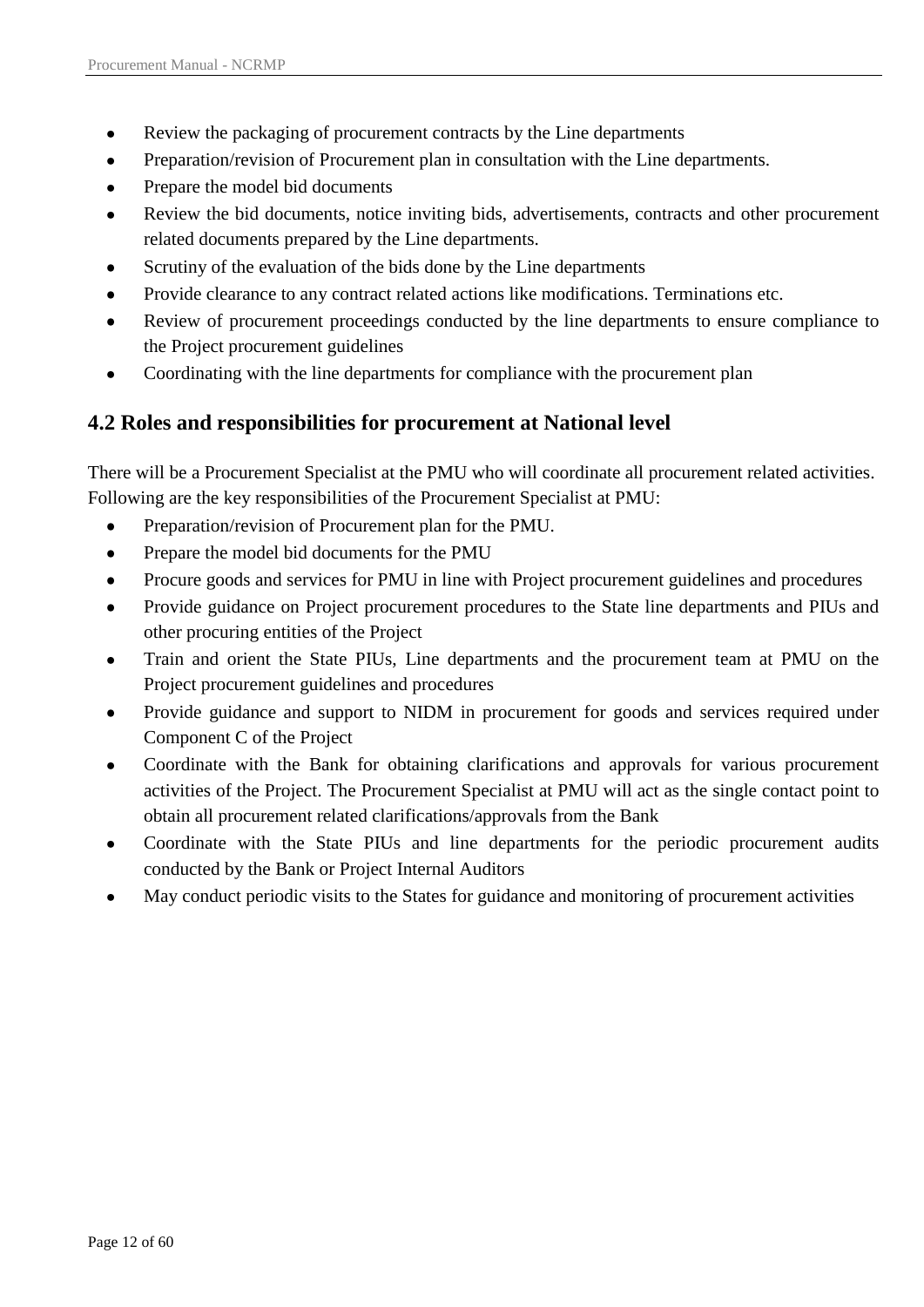# <span id="page-12-0"></span>**5. Threshold Matrix for Procurement Methods and Prior Review**

The table below specifies the different procurement methods to be considered based on the value of the procurement being made. These methods have been elaborated in Section 7 & 8. Following are the threshold limits for procurement under NCRMP:

# <span id="page-12-1"></span>**5.1 Threshold Matrix - Procurement of Goods and Works:**

| <b>Expenditure</b><br>Category          | <b>Threshold Value</b>                                                       | <b>Procurement Method</b>                                                           | <b>Contracts Subject to</b><br><b>Prior Review / Post</b><br><b>Review</b> |  |  |  |  |
|-----------------------------------------|------------------------------------------------------------------------------|-------------------------------------------------------------------------------------|----------------------------------------------------------------------------|--|--|--|--|
| <b>Civil Works</b>                      | Works estimated to cost<br>US\$<br>than<br>more<br>5,000,000                 | International Competitive<br>Bidding (ICB)                                          | All<br>contracts<br>exceeding<br>US\$<br>5,000,000                         |  |  |  |  |
|                                         | Works estimated to cost<br>more than US\$ 30,000 and<br>up to US\$ 5,000,000 | National<br>Competitive<br>Bidding (NCB)                                            | All<br>contracts<br>exceeding<br>US\$<br>5,000,000                         |  |  |  |  |
|                                         | Goods estimated to cost<br>up to US\$ 30,000                                 | Shopping Method                                                                     | As<br>approved<br>per<br>procurement plan                                  |  |  |  |  |
|                                         | Small<br>Civil<br>works<br>for<br>which<br>capacity<br>exists<br>internally  | Force Account method if<br>criteria are satisfied                                   | Prior review only**                                                        |  |  |  |  |
| Goods/<br>Equipment/<br><b>Machines</b> | Goods estimated to cost International<br>more than<br>US\$<br>500,000        | Competitive<br>(ICB)/Limited<br><b>Bidding</b><br>International<br>Bidding<br>(LIB) | All<br>contracts<br>exceeding<br>US\$<br>500,000                           |  |  |  |  |
|                                         | Goods estimated to cost<br>more than US\$ 30,000 and<br>up to US\$ 500,000   | National<br>Competitive<br>Bidding (NCB)                                            | All<br>contracts<br>exceeding<br>US\$<br>200,000                           |  |  |  |  |
|                                         | Goods estimated to cost<br>up to US\$ 30,000                                 | Shopping                                                                            | As<br>approved<br>per<br>procurement plan                                  |  |  |  |  |
|                                         | Proprietary items<br>of lesser value                                         | <b>Direct Contracting</b>                                                           | Prior review only**                                                        |  |  |  |  |

*\*\* All procurement through direct contracting or Force account can be done only after a prior review by the Bank*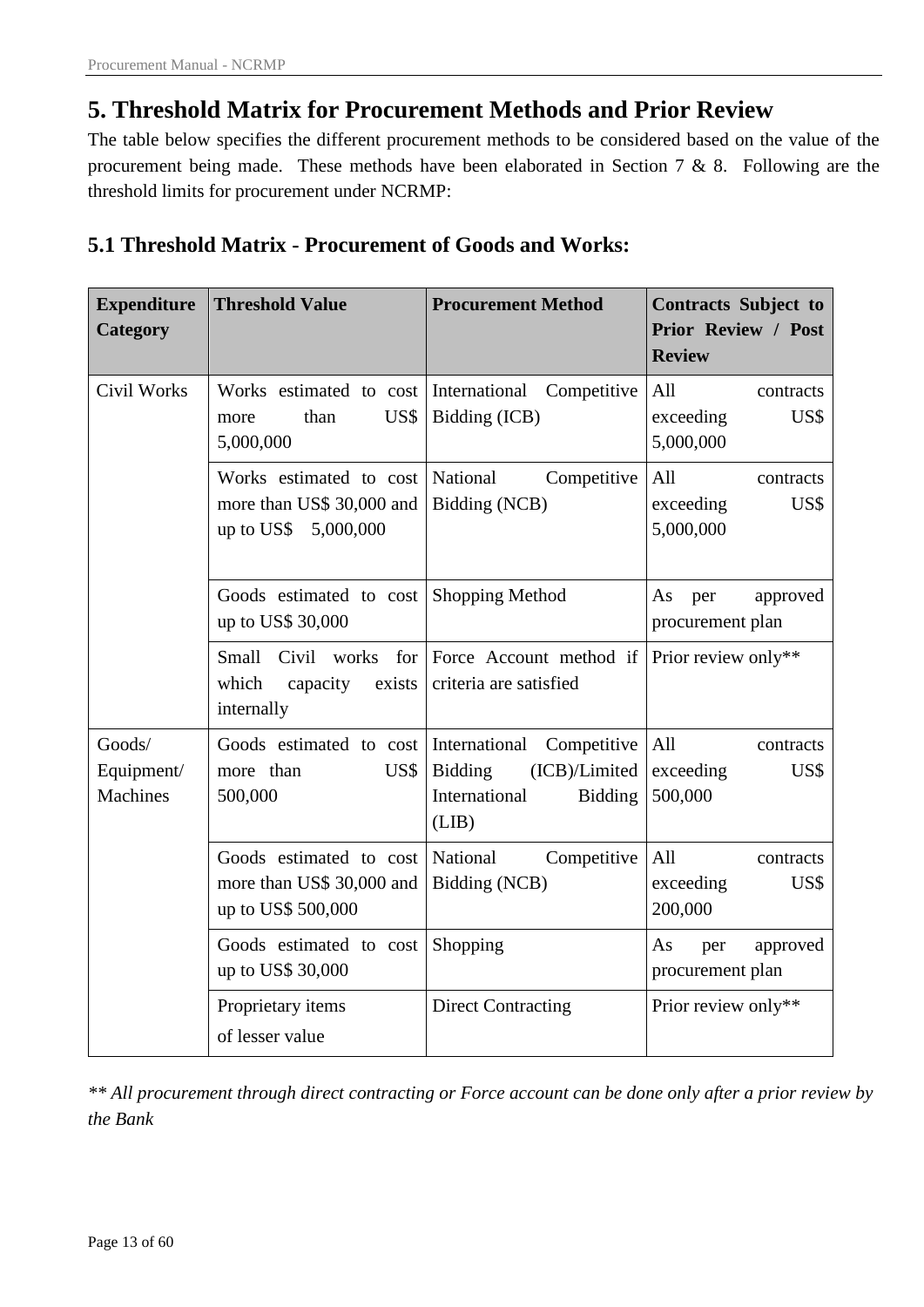# <span id="page-13-0"></span>**5.2 Threshold Matrix - Procurement of Services**

| <b>Threshold Value</b>                         | <b>Procurement</b> | <b>Review by</b>    |
|------------------------------------------------|--------------------|---------------------|
|                                                | <b>Method</b>      | <b>Bank</b>         |
| Recommended method                             | Quality and        | All contracts       |
|                                                | cost based         | exceeding US\$      |
|                                                | selection          | 100,000             |
|                                                | (QCBS)             |                     |
| Based on the specifications of the assignment. | Least cost         | All contracts       |
| (Procurement meeting requirements of Clause    | selection          | exceeding US\$      |
| 3.6 of the Bank's guidelines)                  | (LCS)              | 100,000             |
| Contract value less than US \$ 200,000.        |                    |                     |
| Based on the specifications of Assignment.     | Fixed Budget       | All contracts       |
| (Procurement meeting requirements of Clause    | System (FBS)       | exceeding US\$      |
| 3.5 of the Bank's guidelines)                  |                    | 100,000             |
| Contract value less than US \$ 200,000         |                    |                     |
| Based on the specifications of Assignment.     | Selection          | All contracts       |
| (Procurement meeting requirements of Clause    | based on           | exceeding US\$      |
| 3.7 and 3.8 of the Bank's guidelines)          | Consultants        | 100,000             |
| Contract value less than US \$ 200,000         | Qualification      |                     |
|                                                | (CQS)              |                     |
| Based on the specifications of Assignment (if  | Single Source      | <b>Prior Review</b> |
| meets requisite criteria)                      | Selection(SSS)     | only                |
| (Selection meeting requirements of Clause      |                    | (Refer Note 1)      |
| 3.9-3.13 of the Bank's guidelines)             |                    |                     |
|                                                |                    |                     |
| Based on the specifications of Assignment (if  | Individual         | <b>Prior Review</b> |
| meets requisite criteria)                      | Consultants        | (Refer Note 2)      |
|                                                |                    |                     |
|                                                |                    |                     |

*Note 1: All Single Source Selections (SSS) should be prior cleared with Bank. Note 2: Prior review by Bank only if individual consultants estimated to cost the equivalent of \$ 50,000 or more (value per contract)*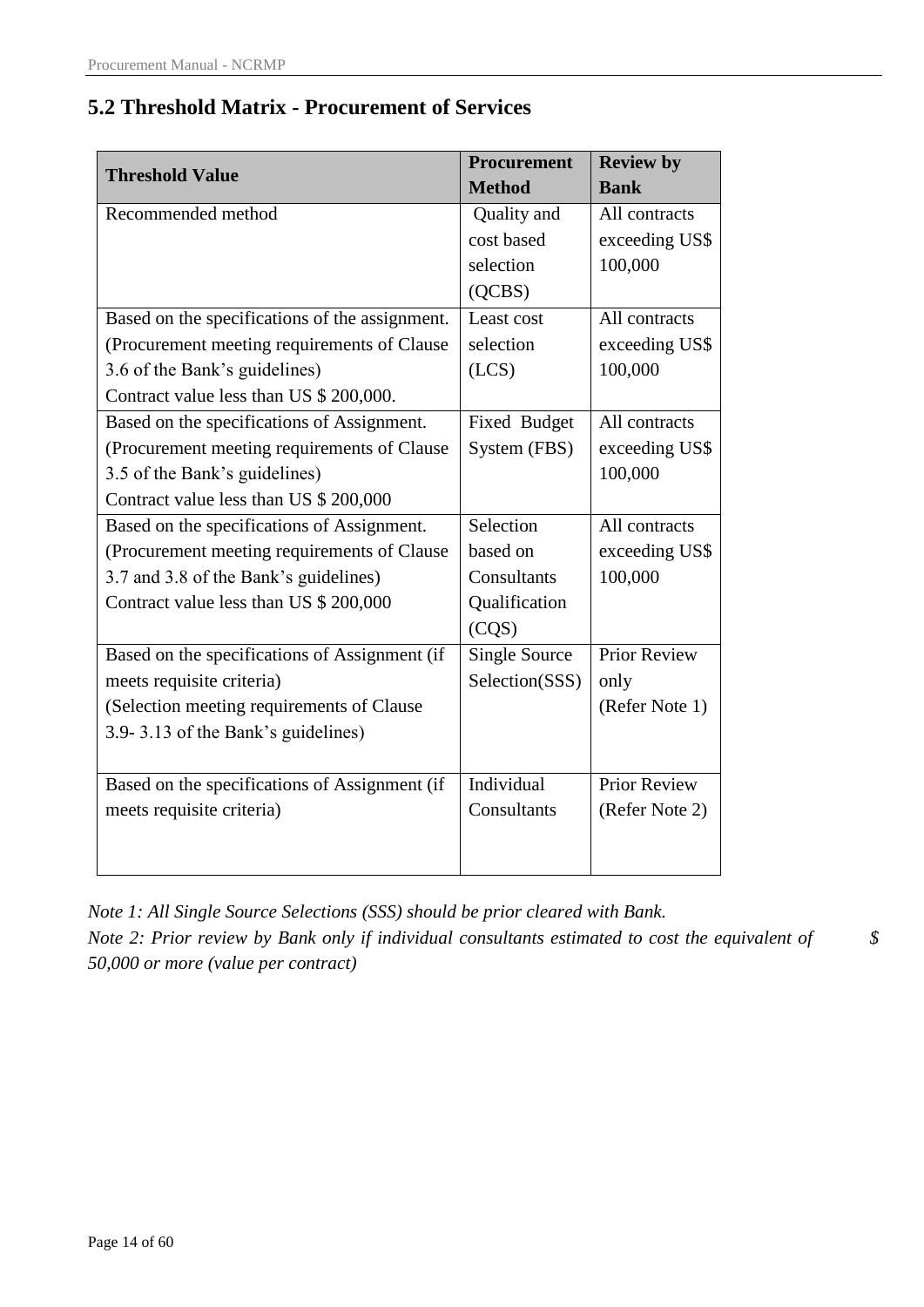# <span id="page-14-0"></span>**6. Procurement Plan**

Procurement plan outlines a schedule for the procurement of goods, works and services at a specified time frame of the Project. It is a tool for proper monitoring and execution of procurement activities. Preparation of procurement plan is a legal requirement for World Bank financed projects. All procurement of goods, works and services must be as per approved procurement plan. Any procurement made, not included in the procurement plan may be categorised as "Mis-procurement".

The Procurement Specialist in the PIU will prepare contract wise annual procurement plan in consultation with the line departments. There would be separate procurement plan for goods, civil works and services listing the items/ works/services to be procured, their estimated value and method of procurement. Similarly, State PIU will prepare its procurement plan for services to be hired. PMU at national level will also prepare annual procurement plan for works, goods, and services to be procured at their level.

The procurement plan would cover initial 18 months or longer period of implementation of the activities. The procurement plan is to be made in the standard procurement plan template approved by the World Bank (provided in Annexure II) for preparation of Procurement plan. The format of Procurement plan has also been posted on the Project website. The procurement plan shall be updated on an annual basis or as required, always covering the next 18 months period of Project implementation.

The procurement plan /schedule prepared shall be shared with the Bank for its approval. Any revisions proposed to the procurement plan shall be furnished to the Bank for its prior approval.

At the time of preparing Procurement Plan, following factors need to be considered:

- Methods of procurement shall be based on the total value of the contract, need of the procurement, type of goods, works and services and availability of different sources of supply etc.
- Methods of procurement to be adopted as well as review of contracts by the World Bank will be decided based on the total value of a tender rather than on the value of each individual contract/ schedule.
- Threshold limits mentioned in the manual to be strictly adhered to for selecting the procurement method.
- Splitting up the procurement contract is not to be done for the purpose of using less competitive procurement method.
- It shall also be ensured that the procurement of goods and works is carried out strictly on the basis of actual need.

### *All PIU's need to ensure the following:*

- *Procurement plan made in prescribed format*  $\bullet$
- *Procurement plan to be approved by the Bank*
- *All procurements are as per the approved procurement plan.*
- *Procurement plan is updated on an annual basis or as needed.*
- *Any change in the procurement plan is forwarded to Bank for approval.*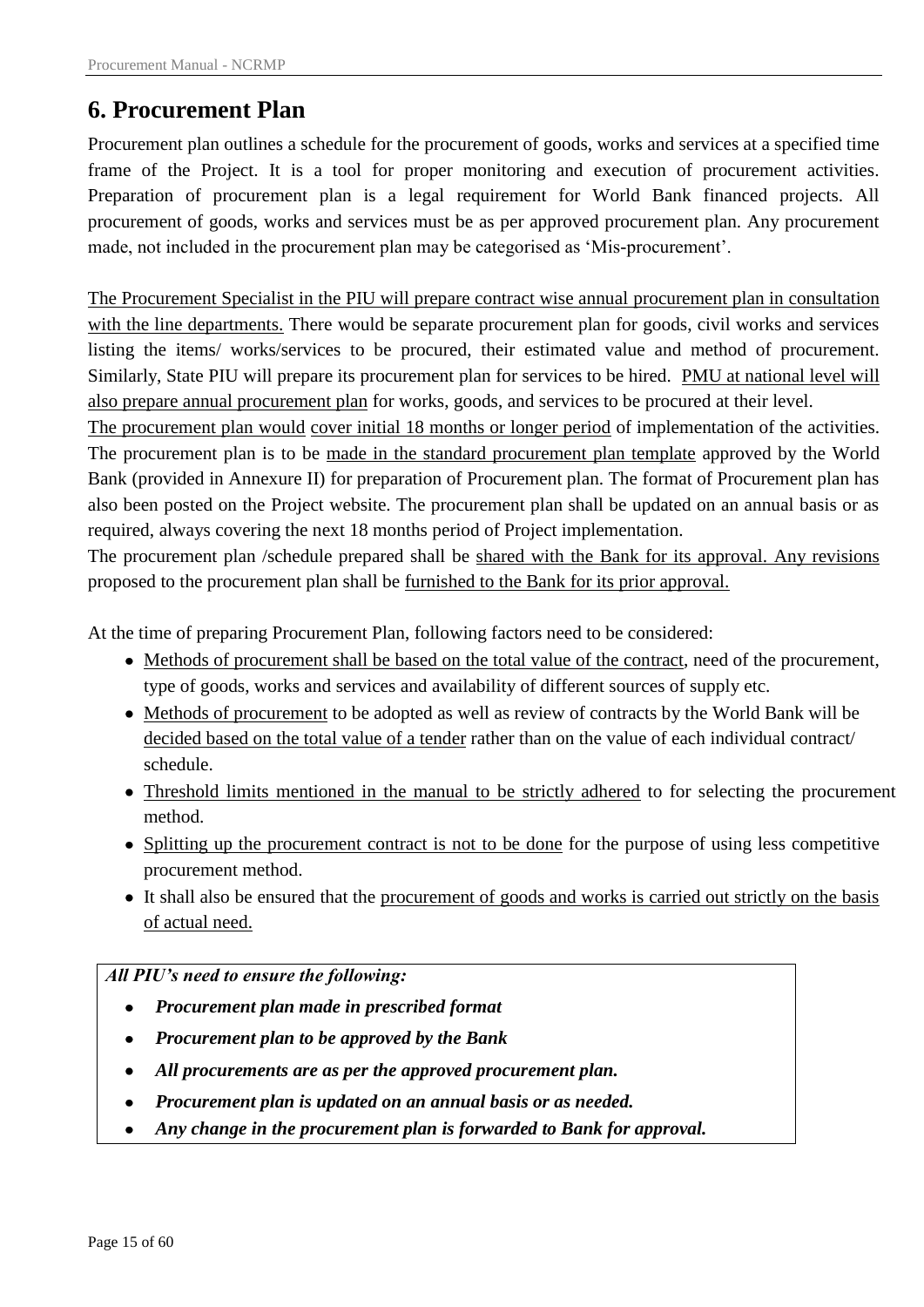# <span id="page-15-0"></span>**7. Procurement of Goods and Civil Works**

# <span id="page-15-1"></span>**7.1 Procurement Methods for Goods and Civil Works**

The most commonly used procurement methods as applicable to NCRMP include:

- International Competitive Bidding (ICB)
- Limited International Bidding (LIB)
- National Competitive Bidding (NCB)
- Shopping
- Force Account
- Direct Contracting

### <span id="page-15-2"></span>**7.1.1 International Competitive Bidding (ICB)**

International Competitive Bidding (ICB) is generally adopted where the supplies need import and/ or foreign firms are expected to participate irrespective of the value. In case of NCRMP this method would be used where the procurement requirements warrant its usage or where the amount of procurement exceeds US\$ 5,000,000 in case of works and US\$ 500,000 in case of goods.

### **Steps to be followed are:** *(Refer section 7.2 for procedural details)*

- Prepare and submit to the Bank a draft General Procurement Notice which will be published in UN Development Business online (UNDB online), dgMarket and Project website;
- Use standard bid documents for ICB applicable to this Project;
- Sale of bid documents should start only after publication of invitation for bids in newspapers and UNDB/ dgMarket;
- Receive bids valid for a period specified in the bidding documents which shall be sufficient to enable the procuring entity to complete the comparison and evaluation of bids, review the recommendation of award with the Bank (if required in the Procurement Plan), and obtain all the necessary approvals so that the contract can be awarded within that period;
- Bidding period shall be at least 45 to 90 days from the date of start of the sale of bid documents.
- Based on the conditions mentioned in the loan agreement and set forth in the bidding document, a margin of preference may be provided to domestic manufacturers/contractors;
- Publication of award of contract on UNDB online and in dgMarket (Refer section 7.2.1.12) for details)
- Other procedures for ICB will broadly be same as that of open advertised tender in respect of bid opening, bid evaluation, notification and publishing of award of contract, complaint redressal; etc. *(explained in detail in section 7.2)*

*For all procurement of goods and works, Bank approved documents shall be used. Evaluation of bids shall be done using standard format of the Bank.* 

*Various steps involved in procurement under ICB have been enumerated in Section 7.2*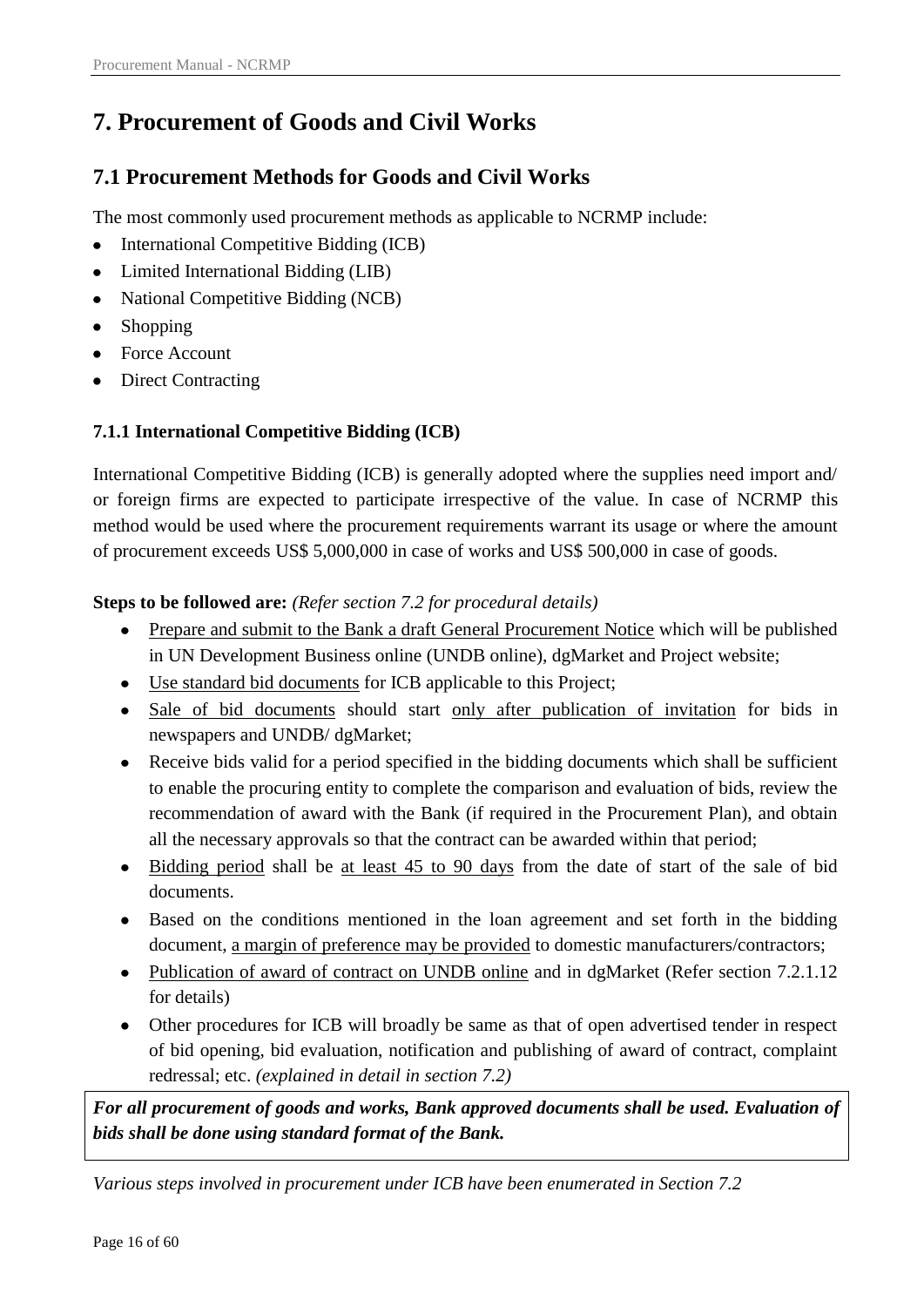### <span id="page-16-0"></span>**7.1.2 Limited International Bidding (LIB)**

Limited International Bidding (LIB) is essentially ICB by direct invitation without open

advertisement. It may be an appropriate method of procurement where:

(a) There are only a limited number of suppliers, or

(b) Other exceptional reasons may justify departure from full ICB procedures.

Under LIB, Procuring Entities shall seek bids from a list of potential suppliers broad enough to assure competitive prices; such list to include all suppliers when there are only a limited number. Domestic preferences are not applicable in the evaluation of bids under LIB. In all respects other than advertisement and preferences, ICB procedures shall apply, including the publication of the Award of Contract*. (Refer section 7.1.1 and section 7.2.1)*

## <span id="page-16-1"></span>**7.1.3 National Competitive Bidding (NCB)**

NCB is the competitive bidding procedure normally used for public procurement.

According to the World Bank guidelines, the NCB may be the most appropriate method where:

- The advantages of ICB are clearly outweighed by the administrative or financial burden involved
- Foreign bidders are not expected to be interested because of the specific nature of the procurement contract such as:
	- o The contract values are small;
	- o Works are scattered geographically or spread over time;
	- o Works are labour intensive or
	- o The goods and works are available locally at prices below the international market.

In case of NCRMP, NCB would be the most commonly used method and is mandatory to be used in case the value of procurement contract is as per the threshold limits defined for NCB.

Major points of consideration under NCB are (NCB conditions): *(Refer section 7.2 for procedural details)*

- Only the standard bidding documents for NCB agreed with Bank shall be used for bidding.
- Invitations to bid shall be advertised in at least one widely circulated national daily newspaper, at least 30 days prior to the deadline for the submission of bids.
- No special preference will be accorded to any bidder either for price or for other terms and conditions when competing with foreign bidders, state owned enterprises, small-scale enterprises or enterprises from any given state.
- Extension of bid validity: (a) for the first request for extension if it is longer than four weeks; and (b) for all subsequent requests for extension irrespective of the period (such concurrence will be considered only in cases of Force Majeure and circumstances beyond the control of the purchaser or employer) will require prior approval by bank.
- Except in exceptional circumstances, there will be no negotiations of price with bidders, even with the lowest evaluated bidder.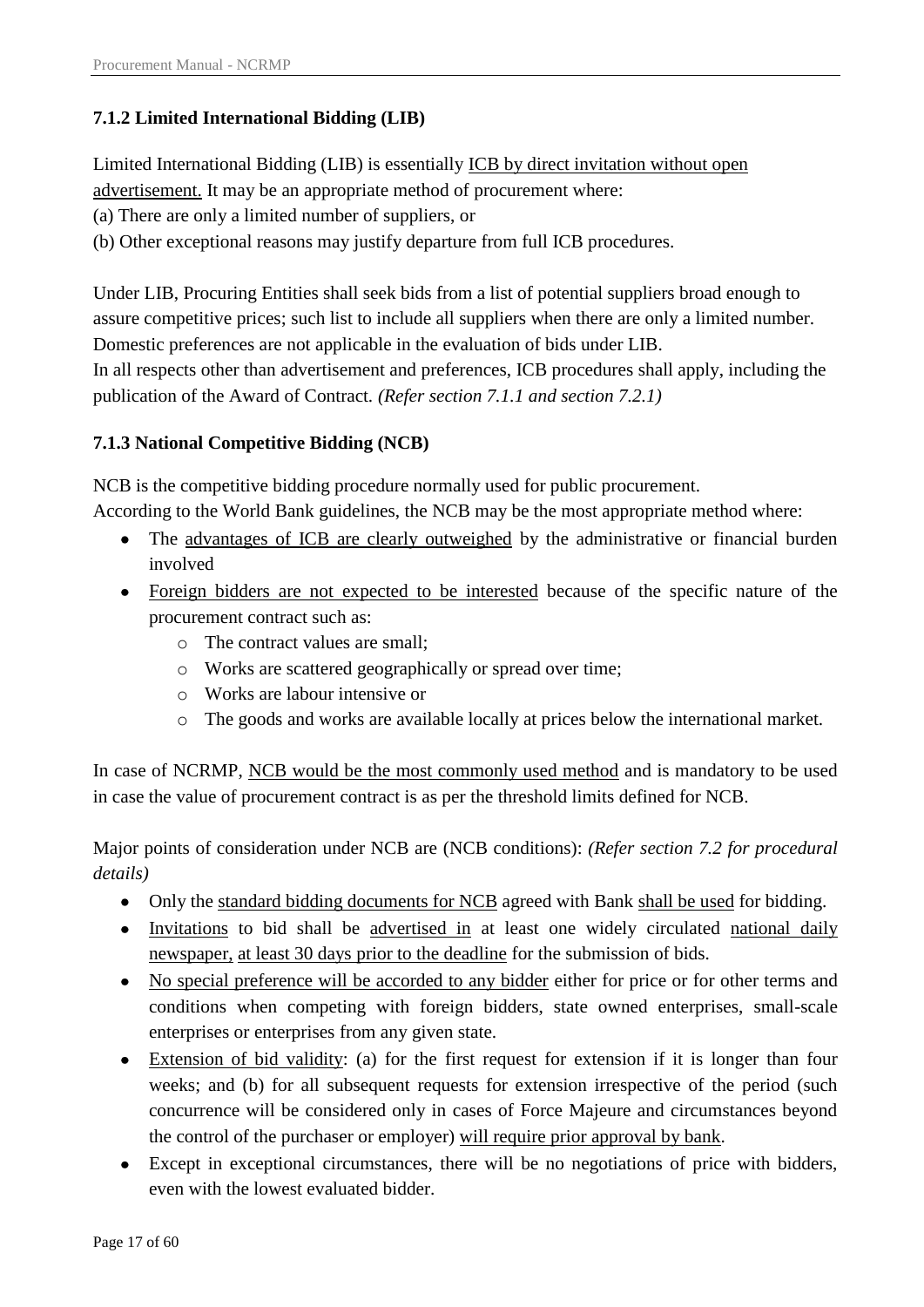- Re-bidding: the system of rejecting bids outside a pre-determined margin or "bracket "of prices shall not be used.
- The two or three envelope system will not be used
- Rate contracts entered into with the Director General of Supplies and Disposals (DGS&D) are not acceptable as substitute for NCB procedures. Such contracts will be acceptable for any procurement under shopping procedures.
- *For all procurement of goods and works, Bank approved documents shall be used.*   $\bullet$
- *Evaluation of bids shall be done using standard format of the Bank.*   $\bullet$

*Various steps involved in procurement under NCB have been enumerated in Section 7.2*

### <span id="page-17-0"></span>**7.1.4 Shopping**

Shopping is a procurement method based on comparing price quotations obtained from several suppliers (in the case of goods) or from several contractors (in the case of civil works), with a minimum of three, to assure competitive prices. It is an appropriate method for procuring readily available off-the-shelf goods or standard specification commodities of small value, or simple civil works of small value.

In NCRMP, Shopping procedure shall be adopted where the estimated cost of contract is up to US\$ 30,000.

Rate contracts finalized by the Directorate General of Supplies & Disposals (DGS&D) will be acceptable for any procurement under shopping. State Government rate contracts, if any, shall be treated as one of the three quotations in the shopping process.

- *Bank's standard documents shall be used to invite quotations.*
- *Minimum three quotations to be compared*  $\bullet$

Various steps involved in Calling Quotations, Evaluation of Quotations and Award of Contract have been enumerated in Section 7.2.2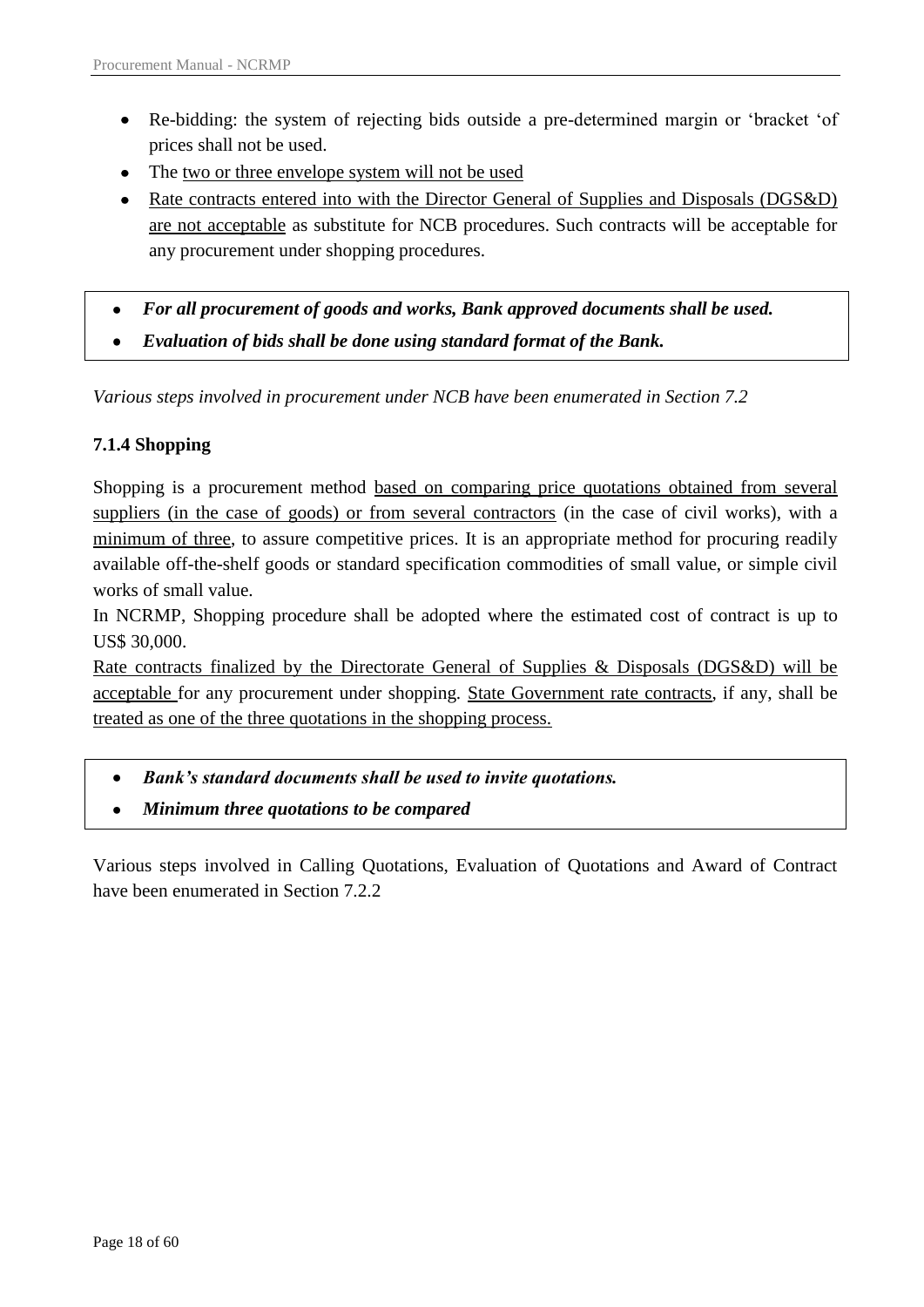### <span id="page-18-0"></span>**7.1.5 Direct Contracting**

Direct contracting is contracting without competition (single source) and may be an appropriate method under the following circumstances:

- The required equipment is proprietary and obtainable only from one source.
- An existing contract for goods or works, awarded in accordance with procedures acceptable to the Bank, may be extended for additional goods or works of a similar nature. The Bank shall be satisfied in such cases that no advantage could be obtained by further competition and that the prices on the extended contract are reasonable. Provisions for such an extension, if considered likely in advance, shall be included in the original contract.
- Standardization of equipment or spare parts, to be compatible with existing equipment, may justify additional purchases from the original supplier. For such purchases to be justified, the original equipment shall be suitable, the number of new items shall generally be less than the existing number, the price shall be reasonable, and the advantages of another make or source of equipment shall have been considered and rejected on grounds acceptable to the Bank.
- The contractor responsible for a process design requires the purchase of critical items from a particular supplier as a condition of a performance guarantee.
- In exceptional cases, such as in response to natural disasters.

### *Direct Contracting shall be done only with prior approval of the Bank.*

#### <span id="page-18-1"></span>**7.1.6 Force Account**

Force Account is construction using Procuring Entity's own material, labour and equipment<sup>6</sup>. The use of force account is justified where:

- Works are small and scattered or in remote locations for which qualified construction firms are unlikely to bid at reasonable prices;
- Quantities of work involved cannot be defined in advance;
- Work is required to be carried out without disrupting ongoing operations;
- Risks of unavoidable work interruption are better borne by the procuring entity than by a contractor; or
- There <u>are emergencies</u> needing prompt attention.

In NCRMP, civil works shall be executed by line departments by awarding the contracts to third parties. However, in exceptional circumstances, for reasons justified by the competent authority, work can be executed through force account.

1

<sup>&</sup>lt;sup>6</sup> A government-owned construction unit that is not managerially and financially autonomous shall be considered a force account unit.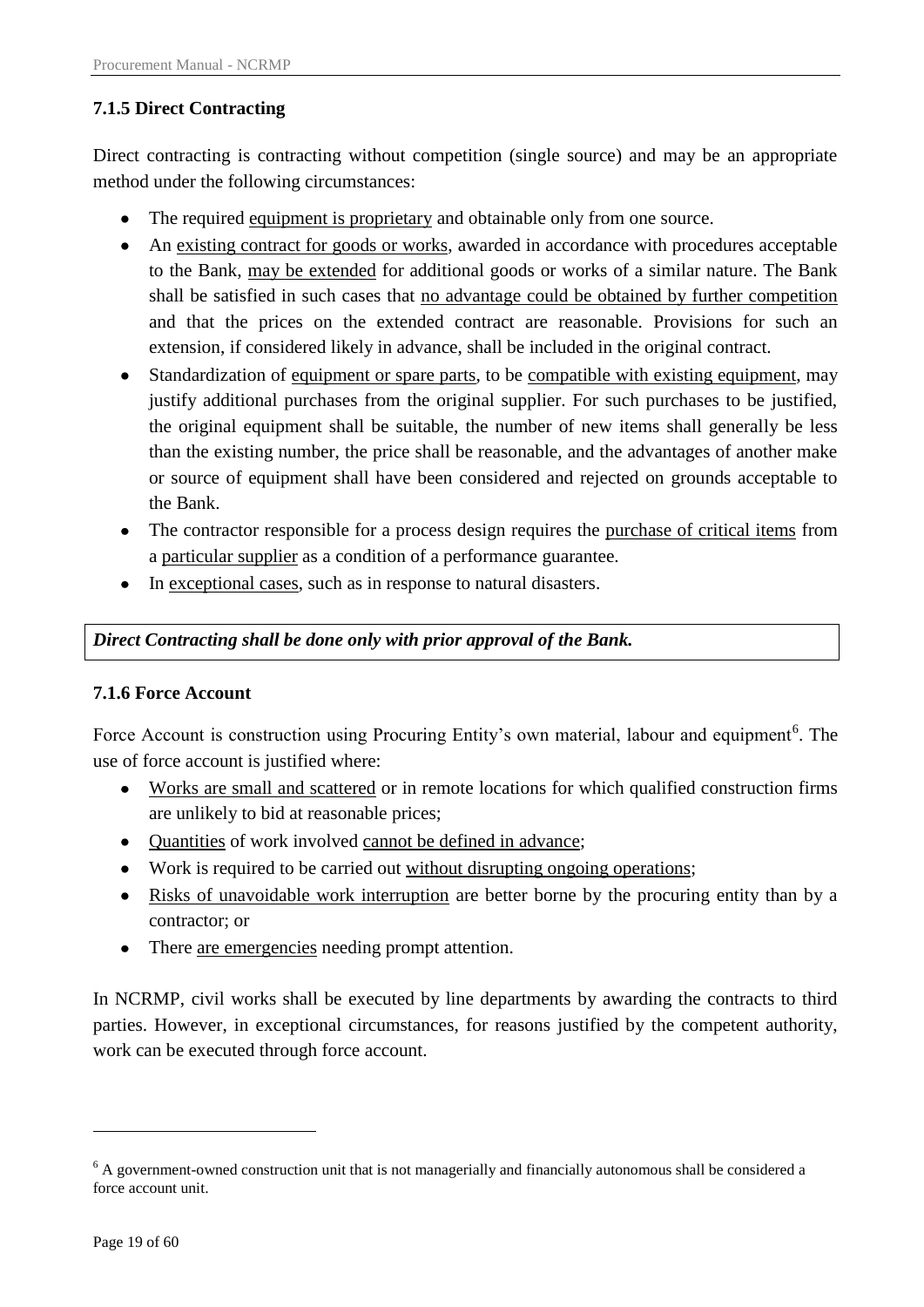*All cases of force account would need prior approval of the Bank.*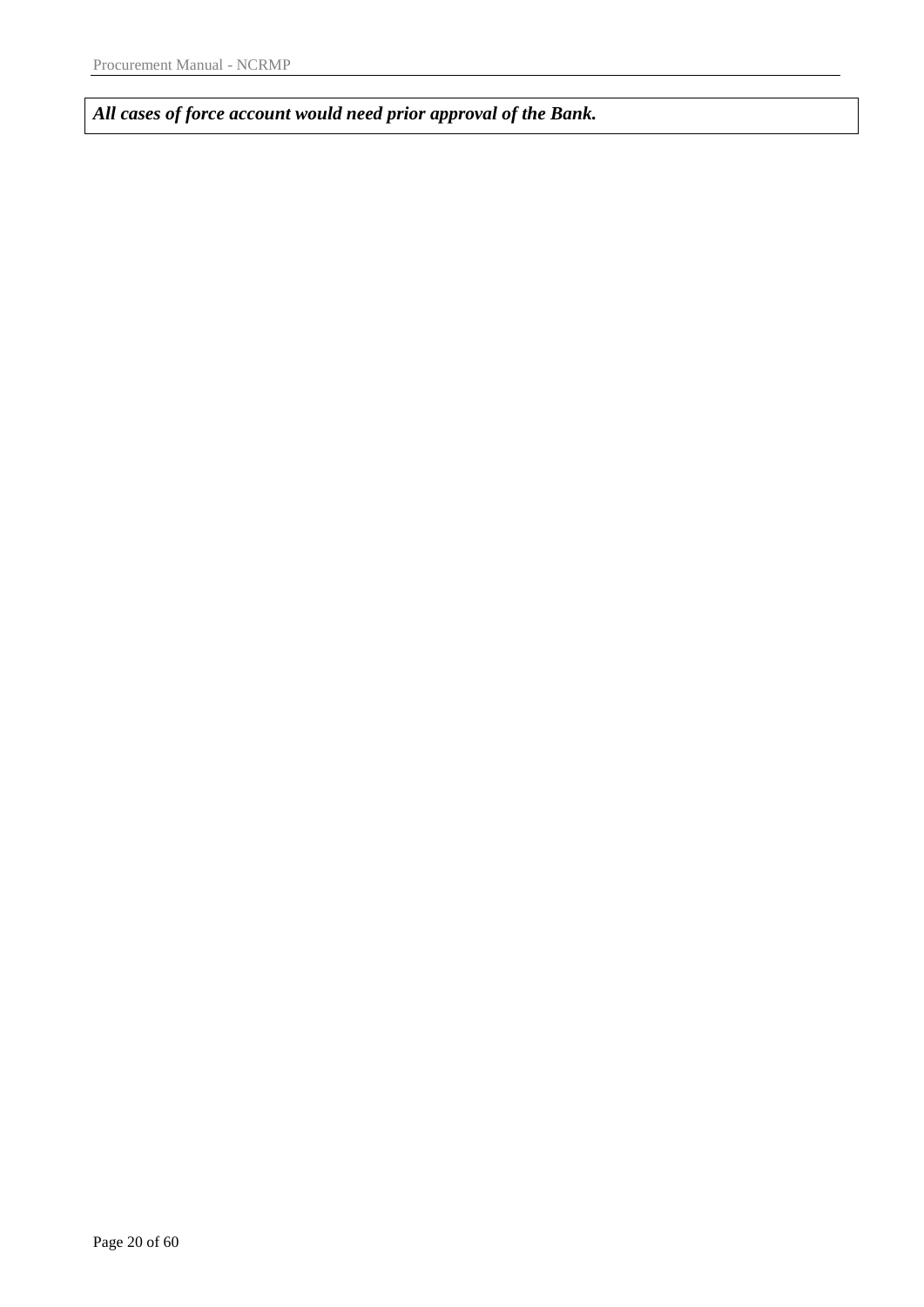# <span id="page-20-0"></span>**7.2 Procedure for Procurement of Goods and Works**

# <span id="page-20-1"></span>**7.2.1 Procedures for procurement under NCB/ICB (Tender Proceedings)**

The various steps followed for procurement under NCB/ICB are as follows:

- Issue of General Procurement Notice (GPN);
- Preparation of Bidding Documents;
- Notification/Advertising;  $\bullet$
- Submission of Bids;
- Pre bid conference (if considered necessary);  $\bullet$
- Opening of bids;
- Extension of bid validity period (if required);  $\bullet$
- Examination of bids;
- Evaluation of bids;
- Award of contract;
- Publication of award of contract and
- Disclosure

The various steps have been explained below:

### <span id="page-20-2"></span>**7.2.1.1 Issue of General Procurement Notice (GPN)**

- (i) At the start of the project a general procurement notice (GPN) will be issued in national news papers and UNDB/dgMarket indicating the goods or works to be procured under ICB/NCB and that the prospective bidders should be on look out for the specific invitation for bids. The GPN to be issued on UNDB/dgMarket would be prepared in the format specified by the Bank.
- (ii) Specific invitation for bids (IFB) should provide a brief description of goods/works, very important contract conditions, source of financing of the project, eligibility requirements, time and place, full office address along with telephone/fax number and email address, if any, for submission of applications/bids where from bid documents can be obtained. Contractors should be made responsible for all materials including cement and steel without having to rely on departmental supplies. Format of IFB to be adopted is given in the ICB/NCB bidding documents.

### <span id="page-20-3"></span>**7.2.1.2 Preparation of Bidding Documents**

The State PIU"s shall follow the framework of the Standard Bidding Document for NCB, prescribed for the Project, for all the bids, making only such changes as are necessary for meeting the requirements in the States. The format shall be finalized in consultation with the Bank. In case of ICB, the bidding documents specified for ICB would be used. The bidding documents will be prepared in 'English'. The Standard Bidding Document envisages submission of bids in two parts,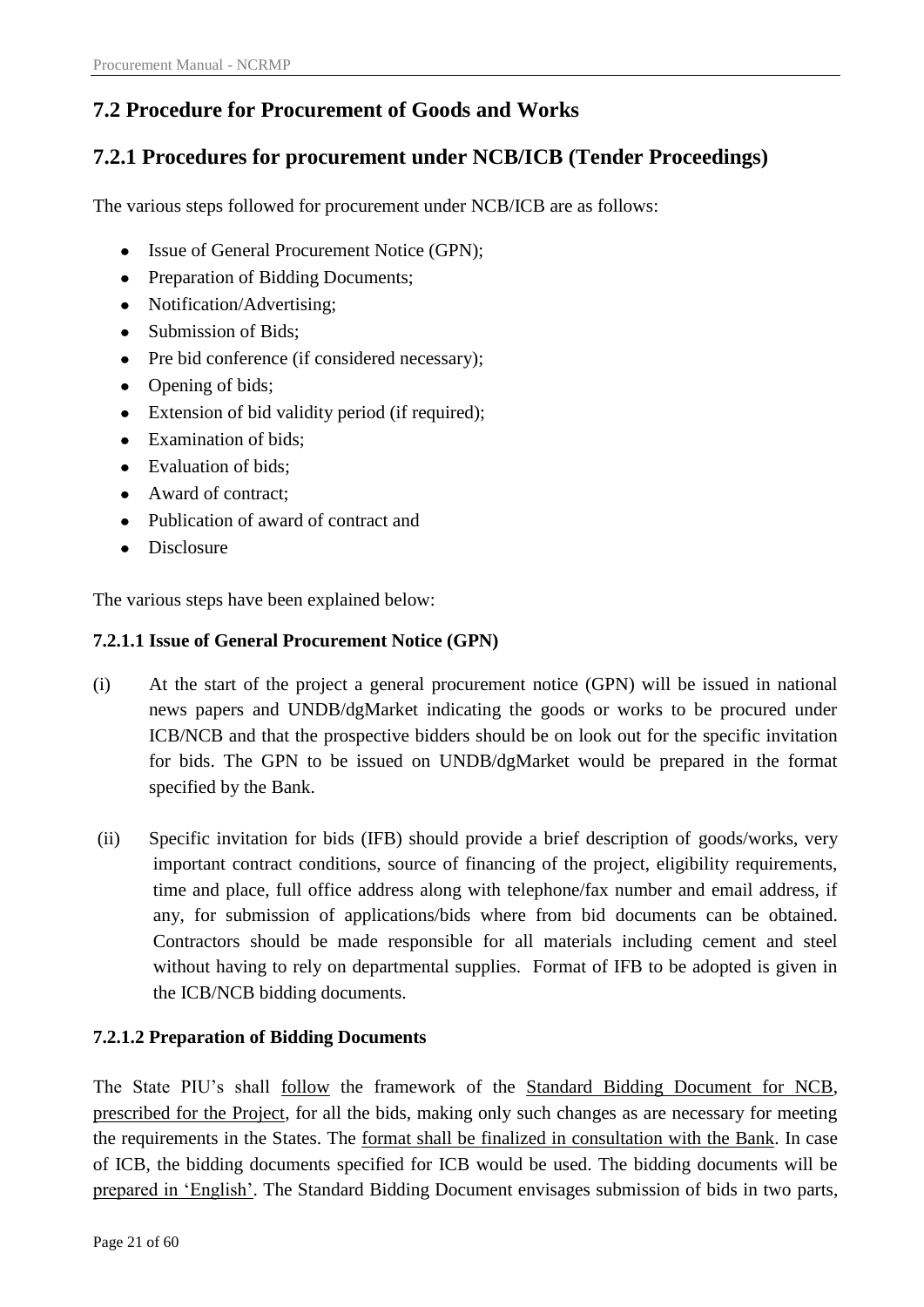"Technical Section" and "Financial Section", contained in one envelope. The standard bidding documents shall furnish all necessary information for a prospective bidder under the following heads:

- Instruction to bidders
- Form of bid
- Scope of work/ Technical specifications / schedule of quantities (BOQ)  $\bullet$
- Eligibility criteria  $\bullet$
- Qualification of bidders  $\bullet$
- Earnest money
- Bid Security
- Bid price
- Validity of bids submitted
- Submission of bids
- Pre-bid conference  $\bullet$
- Opening of bids
- Evaluation of bids
- Post qualification
- Award of contract
- Performance security
- Fraud and Corruption

Important clauses have been explained in brief in the subsequent paragraphs.

### **a). Instruction to bidders**

Bidding documents under the head "Instructions to Bidders" should clearly specify the following:

- Basis for bid evaluation and methods of evaluation, where bids are invited for a number of  $\bullet$ items (whether evaluation would be for all the done items together or for each equipment separately);
- Relevant factors in addition to price which will be taken into account and how such factors will be quantified or otherwise evaluated for the purpose of determining the lowest evaluated bid
- Work to be carried out and location of work
- The goods to be supplied
- The place of delivery or installation
- The schedule for delivery or completion
- Minimum performance requirements
- Warranty and maintenance requirements  $\bullet$
- Any other pertinent terms and conditions  $\bullet$

In addition, the bidding documents, where appropriate, shall define the tests, standards, and methods that will be employed to judge the conformity of equipment as delivered, or works as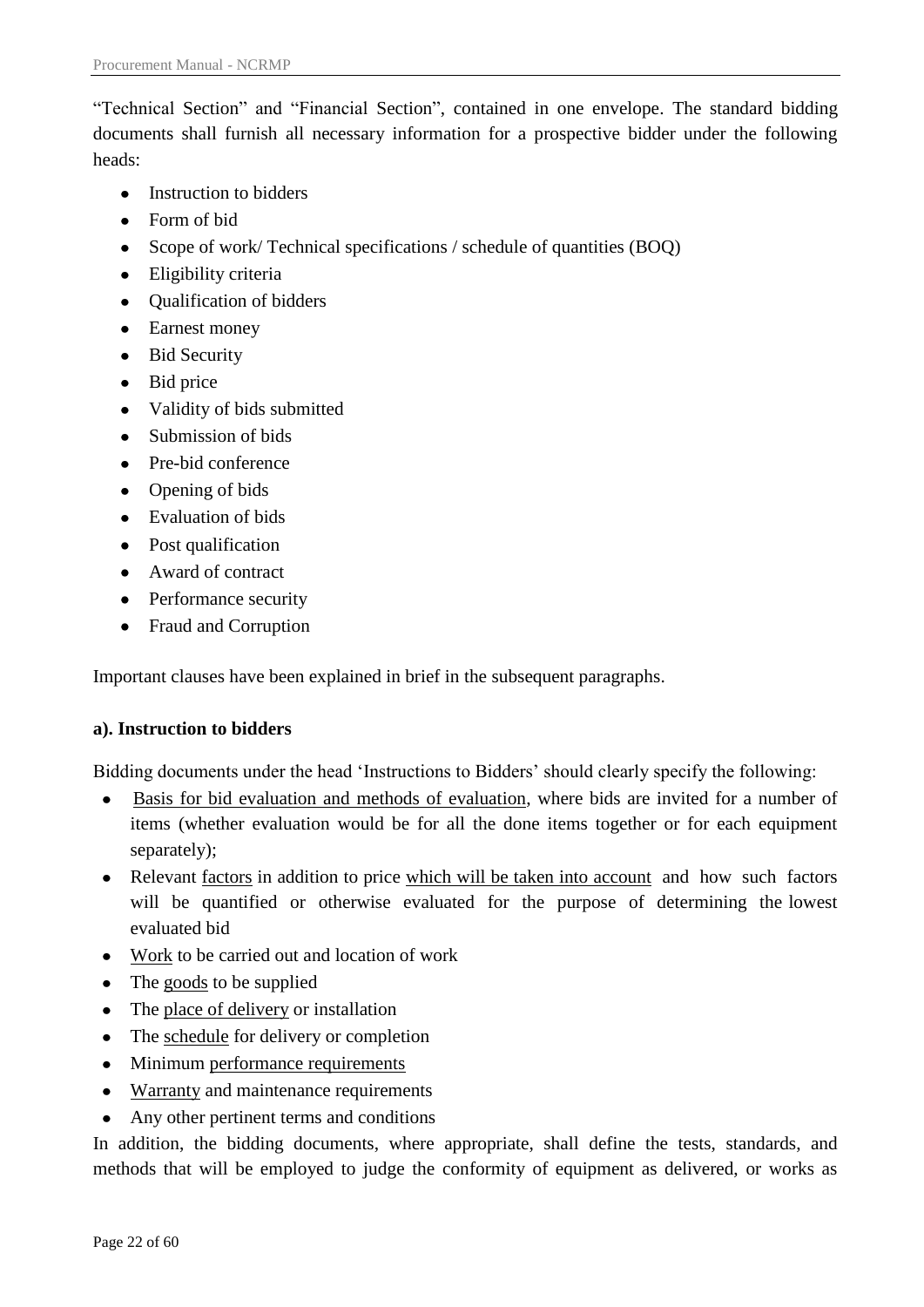performed, with the specifications. Drawings shall be consistent with the text of the specifications, and an order of precedence between the two shall be specified.

In case of ICB contracts, bidding documents shall be so worded as to permit and encourage international competition.

All prospective bidders shall be provided the same information, and shall be assured of equal opportunities to obtain additional information on a timely basis. Procuring Entities shall provide reasonable access to Project sites for visits by prospective bidders.

Any additional information, clarification, correction of errors, or modifications of bidding documents shall be sent to each recipient of the original bidding documents in sufficient time before the deadline for receipt of bids to enable bidders to take appropriate actions.

### **b). Scope of Work /Technical specifications**

The Scope of Work shall include generally accepted standards or technical specifications. The functional performance, design, quality, packaging and additional requirements should be clearly spelt out in the specifications. The specifications should be generic and should not appear to favour a particular brand or supplier. Specifications for the items to be procured should be drawn up with clarity in every case. No deviations from the specifications after opening of the bid should be allowed.

Preparation of technical specifications, bill of quantities and civil drawings must be completed before tendering.

### **c). Earnest Money/ Bid security**

Earnest money to be deposited by the bidders shall be for a specified amount. It shall normally be 2 to 2.5% of the estimated cost of goods and 1% of the estimated cost of works rounded off to the nearest figure in hundreds/ thousands/ lakhs of rupees. The earnest money shall be in the form of a demand draft/ banker's cheque/ bank guarantee from a scheduled bank (preferably having a branch at the place where bids are to be submitted); which should be valid for 45 days beyond the validity period of the bid. Fixed Deposit Receipts endorsed in favour of purchaser shall also be acceptable.

The earnest money of unsuccessful bidders shall be refunded soon after the final acceptance of bids.

Procuring entities have the option of requiring a bid security. When used, the bid security shall be in the amount and form<sup>7</sup> specified in the bidding documents and shall remain valid for a period of four weeks beyond the validity period for the bids, in order to provide reasonable time for the Procuring Entity to act if the security is to be called. Bid security shall be released to unsuccessful

**<sup>-</sup>** $<sup>7</sup>$  The format of the bid security shall be in accordance with the standard bidding documents and shall be issued by a</sup> reputable bank or financial institution selected by the bidder. If the institution issuing the security is located outside the country of the Procuring Entity, it shall have a correspondent financial institution located in the country of Procuring Entity to make it enforceable.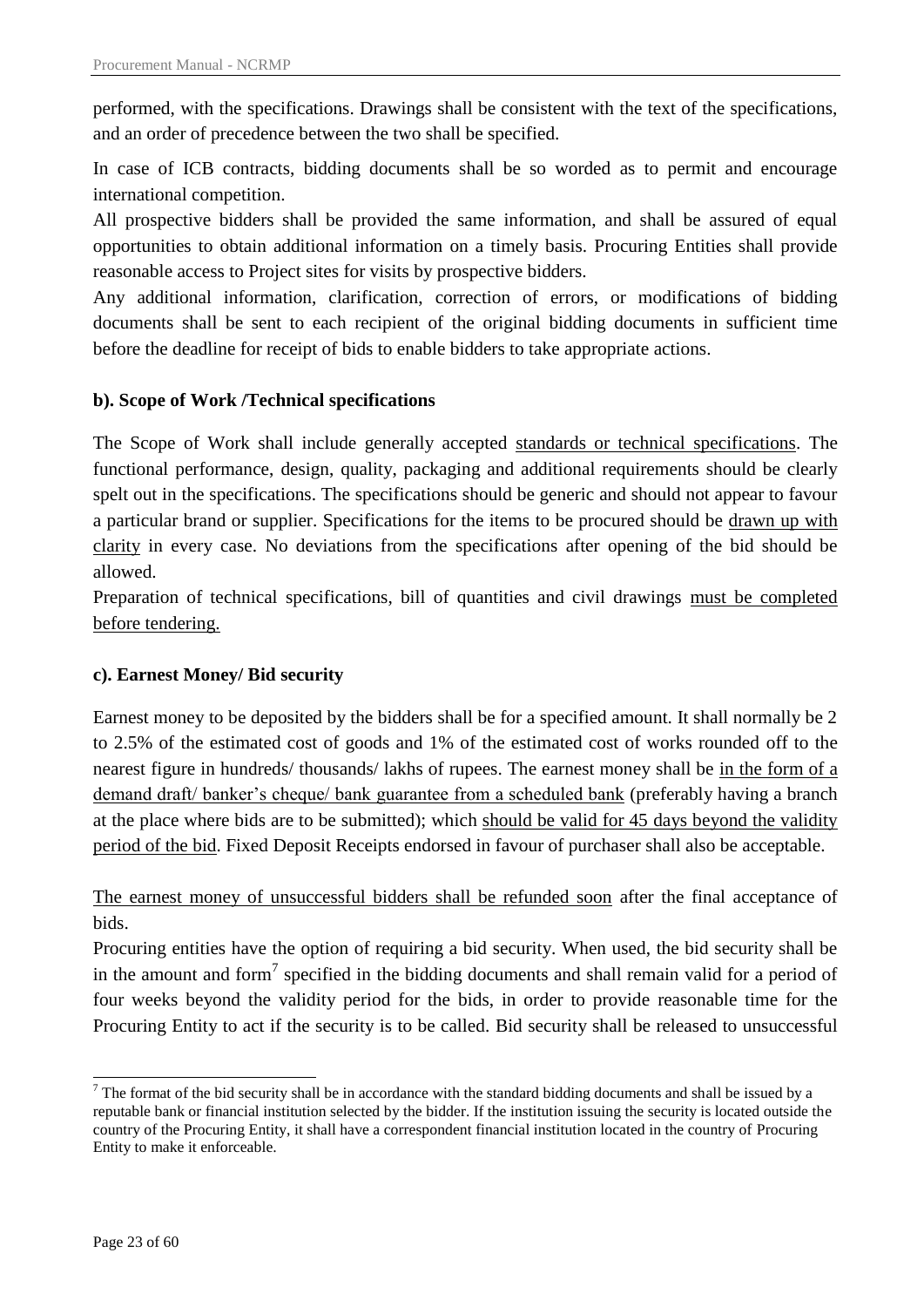bidders once the contract has been signed with the winning bidder. Bid securities of the successful bidder may be credited to his performance securities.

The Earnest Money/ bid security is forfeited only in the event of:

- A modification or withdrawal of a bid following the deadline for submission of bids;
- Refusal by a bidder to accept a correction of an arithmetical error appearing on the face of the bid;
- Failure by the successful bidder to sign a procurement contract in accordance with the terms set forth in the bidding documents; or
- Failure by the successful bidder to provide a performance security as required by the bidding documents

### **d). Performance Security**

The bidding documents for works shall specify the type, amount and duration of any performance security that may be required to be submitted by the successful bidder to protect the interest of the implementing agency in case of breach of contract by the contractor/ supplier. The performance security shall be in the form of a bank guarantee or any other acceptable instrument.

The performance security deposit shall be refunded within one month after the expiry of guarantee/ warranty period or the defect liability period.

The performance security shall be forfeited in case any terms and conditions of the contract are infringed or the bidder fails to make complete supply satisfactorily or complete the work within the delivery / completion period agreed in the contract.

### <span id="page-23-0"></span>**7.2.1.3 Notification/Advertising**

Timely notification of bidding opportunity is essential in competitive bidding. For NCRMP, The invitation to bid shall be published in at least one widely circulated national daily newspaper and at least 30 days prior to submission of bids. The advertisement should also be placed in Project website.

In case of Invitation for bids (IFB) for ICB, the notification shall also be published in the United Nations Development Business (UNDB) and dgMarket online and forwarded to embassies and trade representatives of countries of likely suppliers of goods and also to those who have expressed interest in response to the GPN.

The advertisement shall contain, the information required by bidders to assess whether to participate in the procurement proceedings, including information about:

- The procuring entity;
- The quality, quantity, nature and intended performance of procurement i.e. the scope of work scrutinised and cleared by the Competent Authority and;
- The procurement method;
- Required qualifications of contractors.
- Earnest money mentioning specific amount and a clause that the bid of a supplier/contractor not complying with this requirement shall be rejected.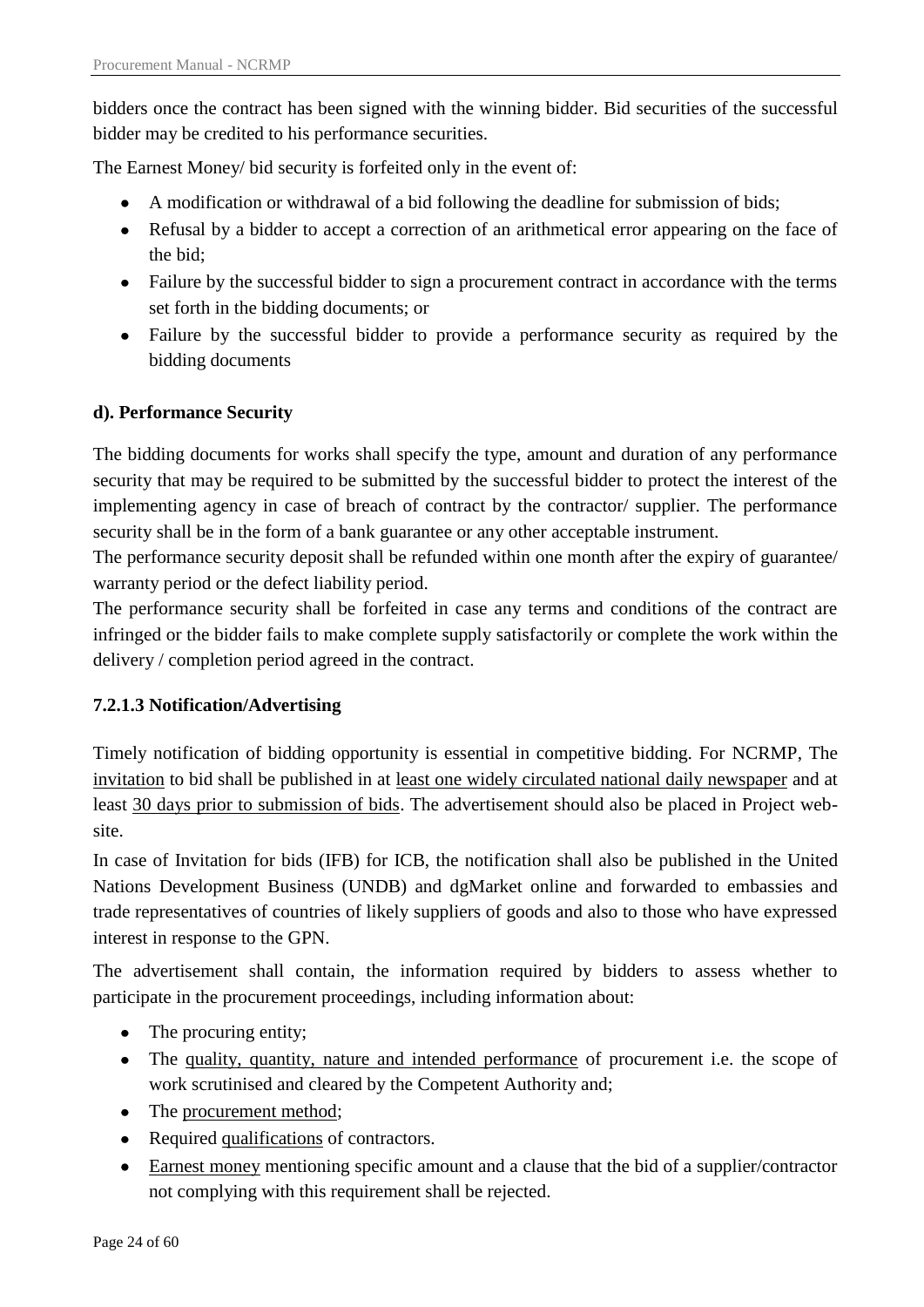- The <u>means for obtaining the bidding documents</u>;
- Schedule of the proceeding, including the deadline for the submission of bids;
- Last date and time of sale and receipt of bid documents

Tender sale period should not be less than 30 days (from the date of start of sale of bid documents) in case of NCB and 45 days in case of ICB.

The last date for receipt of bid shall be the day following the date for closure of the sale of bid documents. The key dates should not be falling on government/ public holidays. If the date of opening of bids is declared a government/ public holiday, the next working day shall be the date of bid opening at the appointed time.

For projects that include ICB, the Procuring Entity is required to prepare and submit to the Bank a draft General Procurement Notice. The Bank will arrange for its publication in *UN Development Business online (UNDB online*) and in the *Development Gateway's dgMarket)*. 8 The Notice shall contain information concerning the Procuring Entity (or prospective Procuring Entity), amount and purpose of the loan, scope of procurement under ICB, and the name, telephone (or fax) number, and address of the Procuring Entity"s agency responsible for procurement and the address of the Website where specific procurement notices will be posted. If known, the scheduled date for availability of prequalification or bidding documents should be indicated. The related prequalification or bidding documents, as the case may be, shall not be released to the public earlier than the date of publication of the General Procurement Notice.

## <span id="page-24-0"></span>**7.2.1.4 Submission of Bids**

Bidders shall be required to submit bids valid for a period specified in the bidding documents which shall be sufficient to enable the Procuring Entity to complete the comparison and evaluation of bids, review the recommendation of award with the Bank (if required in the Procurement Plan), and obtain all the necessary approvals so that the contract can be awarded within that period.

All the bids should be received only at the office of concerned designated Engineer.

The date and time by which bids must be submitted shall normally be between one and three months after distributing bid documents, determined by taking into account:

- The nature of the procurement, including the needs of the procuring entity;  $\bullet$
- The time required for the preparation of bids; and
- Any minimum time periods established for specified procurements.

The time allowed for the preparation and submission of bids shall be determined with due consideration of the particular circumstances of the Project and the magnitude and complexity of

<sup>1</sup> <sup>8</sup> UNDB is a publication of the United Nations. Subscription information is available from: Development Business, United Nations, GCPO Box 5850, New York, NY 10163-5850, USA (Website: [www.devbusiness.com;](http://www.devbusiness.com/) e-mail: [dbsubscribe@un.org\)](mailto:dbsubscribe@un.org); Development Gateway Market is an electronic portal of Development Gateway Foundation, 1889 F Street, N.W. Washington, DC 20006, USA (Website: www.dgmarket.com).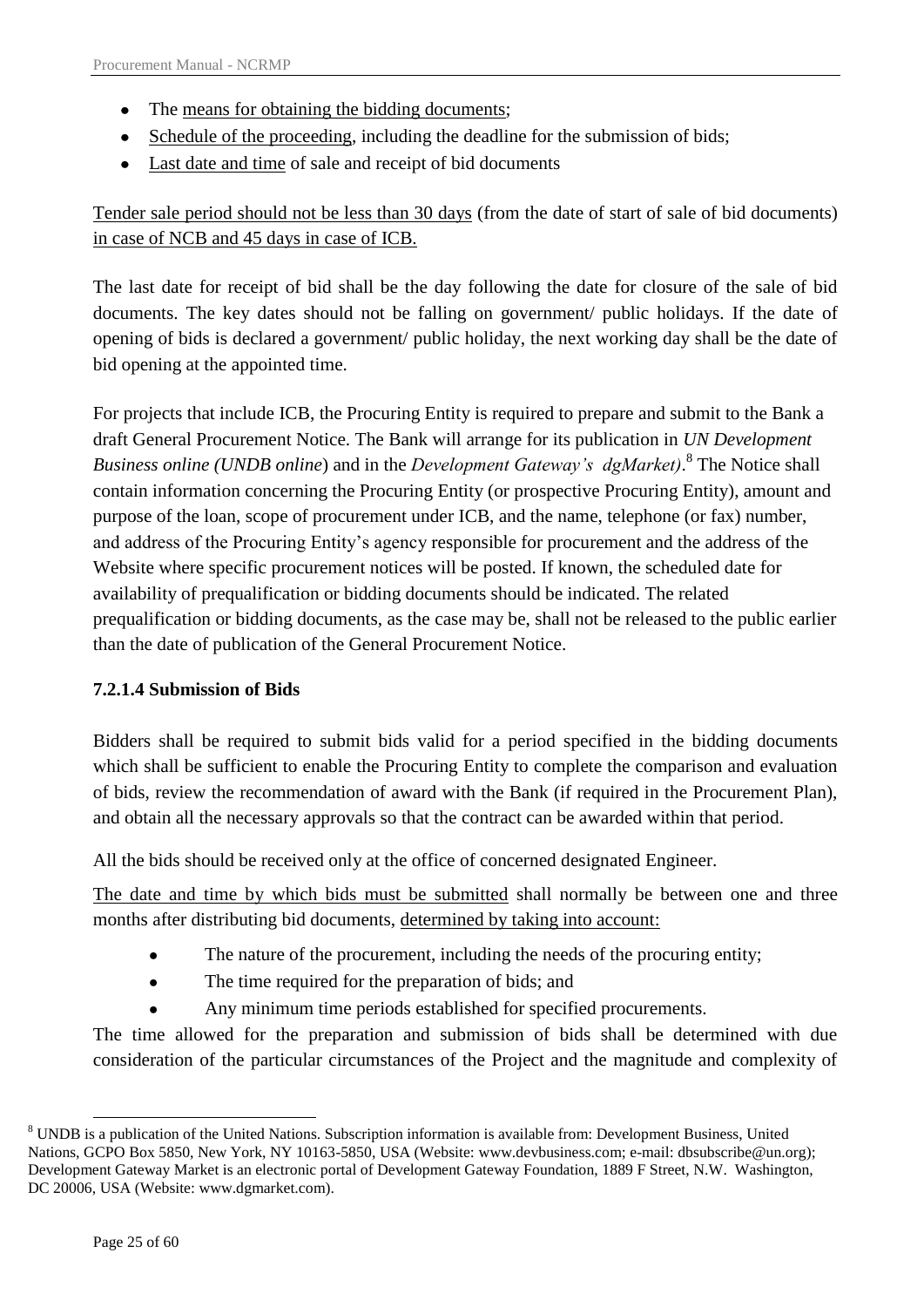the contract. Following are the minimum time limits to be allowed for submission of bids by the bidders after the notification/advertisement:

| <b>Method</b> | <b>Minimum time for submission of bids</b>            |  |  |  |  |  |  |  |  |  |  |  |
|---------------|-------------------------------------------------------|--|--|--|--|--|--|--|--|--|--|--|
|               | 45 days                                               |  |  |  |  |  |  |  |  |  |  |  |
| <b>ICB</b>    | 90 days in case where large works or complex items of |  |  |  |  |  |  |  |  |  |  |  |
|               | equipment are involved                                |  |  |  |  |  |  |  |  |  |  |  |
| <b>NCB</b>    | 30 days                                               |  |  |  |  |  |  |  |  |  |  |  |

The bid shall be signed by an authorized representative of the bidder, and shall be sealed prior to submission. Bids submitted after the time set for submission of bids shall be returned unopened.

### <span id="page-25-0"></span>**7.2.1.5 Pre Bid Conference**

A pre-bid conference as per the date/ venue indicated in the bid document may be arranged, if considered necessary, wherein potential bidders may meet with the representatives of the procuring entity to seek clarifications on the bid documents. Copy of minutes of the pre-bid conference should be furnished to the bidders who had already purchased the bid documents and should also be attached with the bid documents sold to the parties purchasing the documents subsequent to the pre-bid conference.

Pre-bid conference should be arranged only in cases where it is considered necessary. It should not be called as a matter of routine.

### <span id="page-25-1"></span>**7.2.1.6 Opening of Bids**

All the bids shall be opened at the time, date and venue mentioned in the bid document. Bid opening time shall be immediately after the deadline for submission of bids. If the date of opening of bids is declared a government/ public holiday, the next working day shall be the date of bid opening at the appointed time.

Bids shall be opened in public. The bidders or their representative shall be allowed to be present at the time of opening of the bids.

All bids received in time shall be opened. No bid shall be rejected at the time of bid opening except for late bids. Late bids shall be returned to the bidders unopened.

The name of the bidder and the total amount of each bid along with important conditions like delivery terms, delivery period, special conditions and discounts, if any, shall be read out at the time of bid opening.

Minutes of bid opening must be prepared by the bid opening official and shall be signed by all participating bidders.

After the public opening of bids, information relating to the examination, clarification, and evaluation of bids and recommendations concerning awards shall not be disclosed to bidders or other persons not officially concerned with this process until the publication of contract award.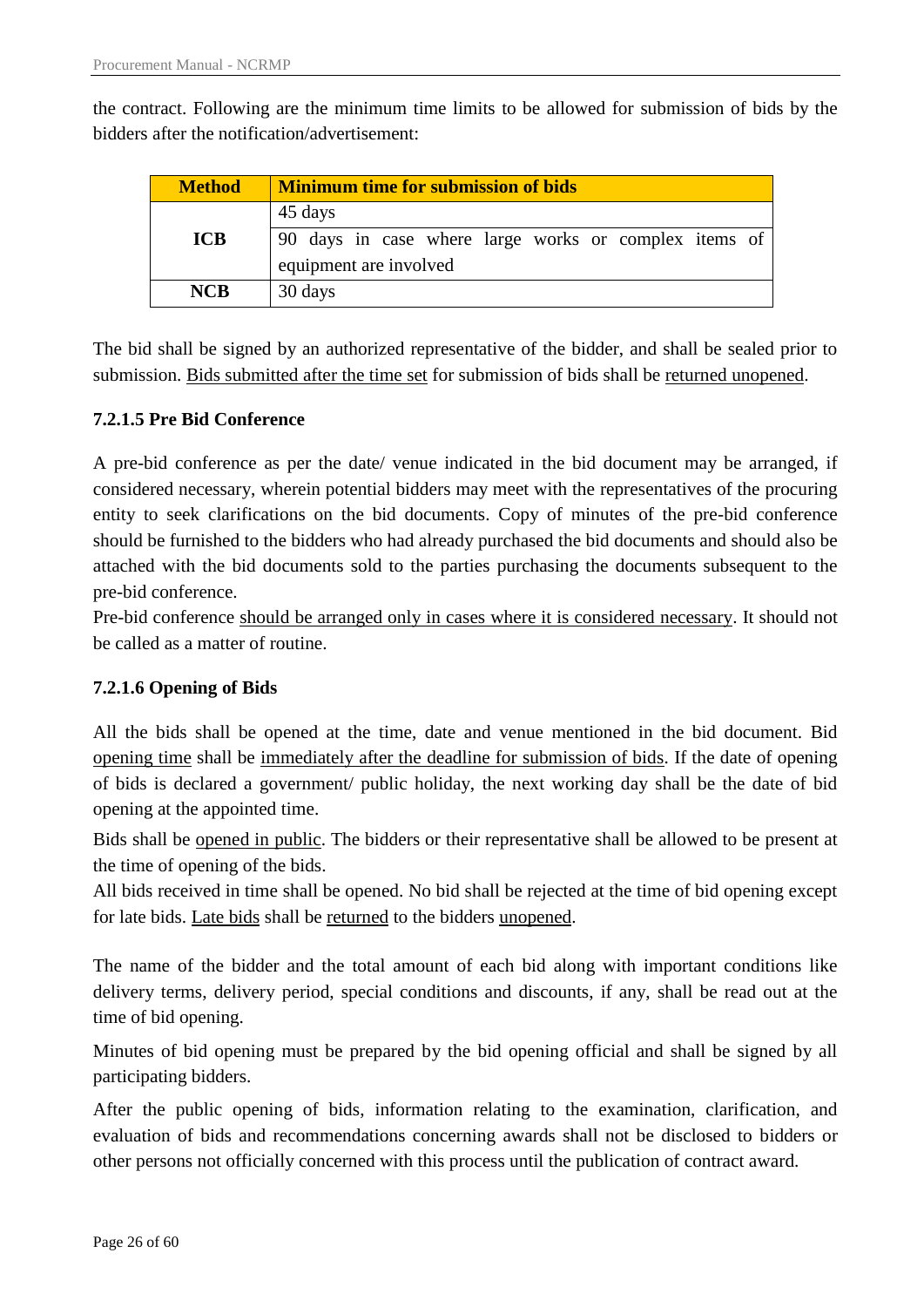### <span id="page-26-0"></span>**7.2.1.7 Bid validity and extension of validity of Bids**

Evaluation of bids and award of contract should be completed within the initial period of bid validity so that extensions are not necessary. An extension of bid validity, if justified by exceptional circumstances, shall be requested in writing from all bidders before the expiration date. The extension shall be for the minimum period required to complete the evaluation, obtain the necessary approvals, and award the contract.

Extension of bid validity shall not be allowed without the prior concurrence of the Bank in following cases:

(i) For the first request for extension if it is longer than four weeks; and

(ii) For all subsequent requests for the extension irrespective of the period (such concurrence will be considered by the Bank only in cases of Force Majeure and circumstances beyond the control).

In the case of fixed price contracts, requests for second and subsequent extensions will be permissible only if the request for extension provides for an appropriate adjustment mechanism of the quoted price to reflect changes in the cost of inputs for the contract over the period of extension. Whenever an extension of bid validity period is requested, bidders shall not be requested or be permitted to change the quoted (base) price or other conditions of their bid. Bidders shall have the right to refuse to grant such an extension.

If the bidding documents require a bid security, bidders may exercise their right to refuse to grant such an extension without forfeiting their bid security, but those who are willing to extend the validity of their bid shall be required to provide a suitable extension of bid security.

#### <span id="page-26-1"></span>**7.2.1.8 Examination of Bids**

The procuring entity shall examine the bids with respect to following factors:

- Whether bid is received by the due date mentioned in the bidding documents;
- Whether the bid is accompanied by prescribed fees and bid security;
- Whether bid has been properly signed by authorised signatory;
- Does it comply with all specific mandatory requirements of the bidding documents e.g. eligibility, bid validity etc.
- Whether bid quote is for entire schedule/ package and is in the required currency as indicated in the bid document;
- Whether the bidder has the necessary technical, production and financial capability to successfully execute the contract. For ensuring financial capacity, has minimum turnover requirement been indicated in bid document; and
- Whether the bid is otherwise generally in order.

If the bidder meets the above stipulations indicated in the bid documents, it is determined as substantially responsive and is considered further for evaluation.

If a bid is not substantially responsive i.e. it contains material deviations from, or reservations to the terms, conditions and specifications specified in the bid documents, it shall be considered as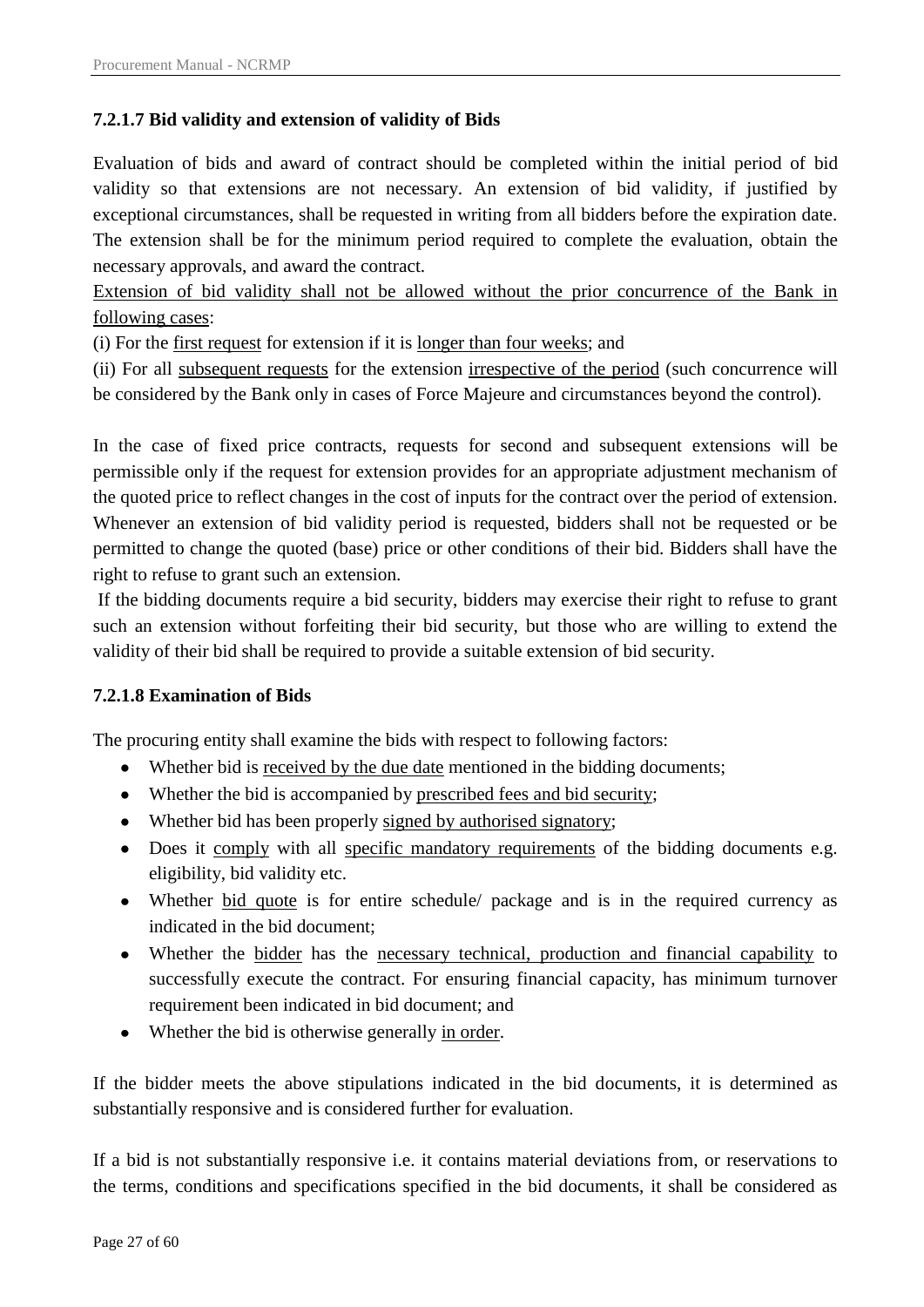non-responsive and shall not be considered further. The bidder shall neither be permitted to correct nor withdraw material derivations or reservations once bids have been opened. Also the procuring entity should not make a reference to the bidders to get the infirmity in the bid corrected.

Historical data in relation to the bid, if not received along with the bid, can be requested from the bidder after opening of bids and should be submitted within a reasonable time span (say 7-10 working days).

### <span id="page-27-0"></span>**7.2.1.9 Evaluation of Bids**

After examination of bids, bids found to be responsive are evaluated on the basis of technical feasibility of the bids and compliance of such bids with specifications required in bidding documents. Evaluation of bids shall be done using standard format of the Bank. Evaluation of bids should be made strictly in terms of the provisions in the bid documents to ensure compliance with the commercial and technical aspects.

In the works contract, evaluation also involves the examination of the bidder"s key staff in order to determine whether they possess qualification and experience to undertake the works contract.

Bidder's financial capabilities are evaluated using the documentary evidence of the bidder's financial viability to carry out the contract.

The past performance of the suppliers/ contractors should be taken into account while evaluating the bids (this should also be indicated in bid document). However, past performance of the suppliers/ contractors should be documented properly.

After considering non-price factors, bids are evaluated on the basis of price offered. Conditional discounts offered by the bidders shall not be taken into account for evaluation.

The bid price read out at the bid opening shall be adjusted at the time of evaluation with correction for any arithmetical errors for the purpose of evaluation with the concurrence of the bidder/ contractor. Where there is a discrepancy between the rates in figures and in words, the rate in words will prevail. Where there is a discrepancy between the unit and the line item total resulting from multiplying the unit rate by the quantity, the unit rate will prevail.

### <span id="page-27-1"></span>**7.2.1.10 Bid Evaluation Report**

The procuring entity shall prepare bid evaluation report setting out the process by which bid has been evaluated in the procurement process. The report should include among other things:

- Key dates and steps in the bidding process;
- Bid prices, correction and discounts;
- Additions, adjustments and prices deviations;
- Technical evaluations;  $\bullet$
- Names of bidders rejected and reasons for rejection of bids; and
- The proposed contract award.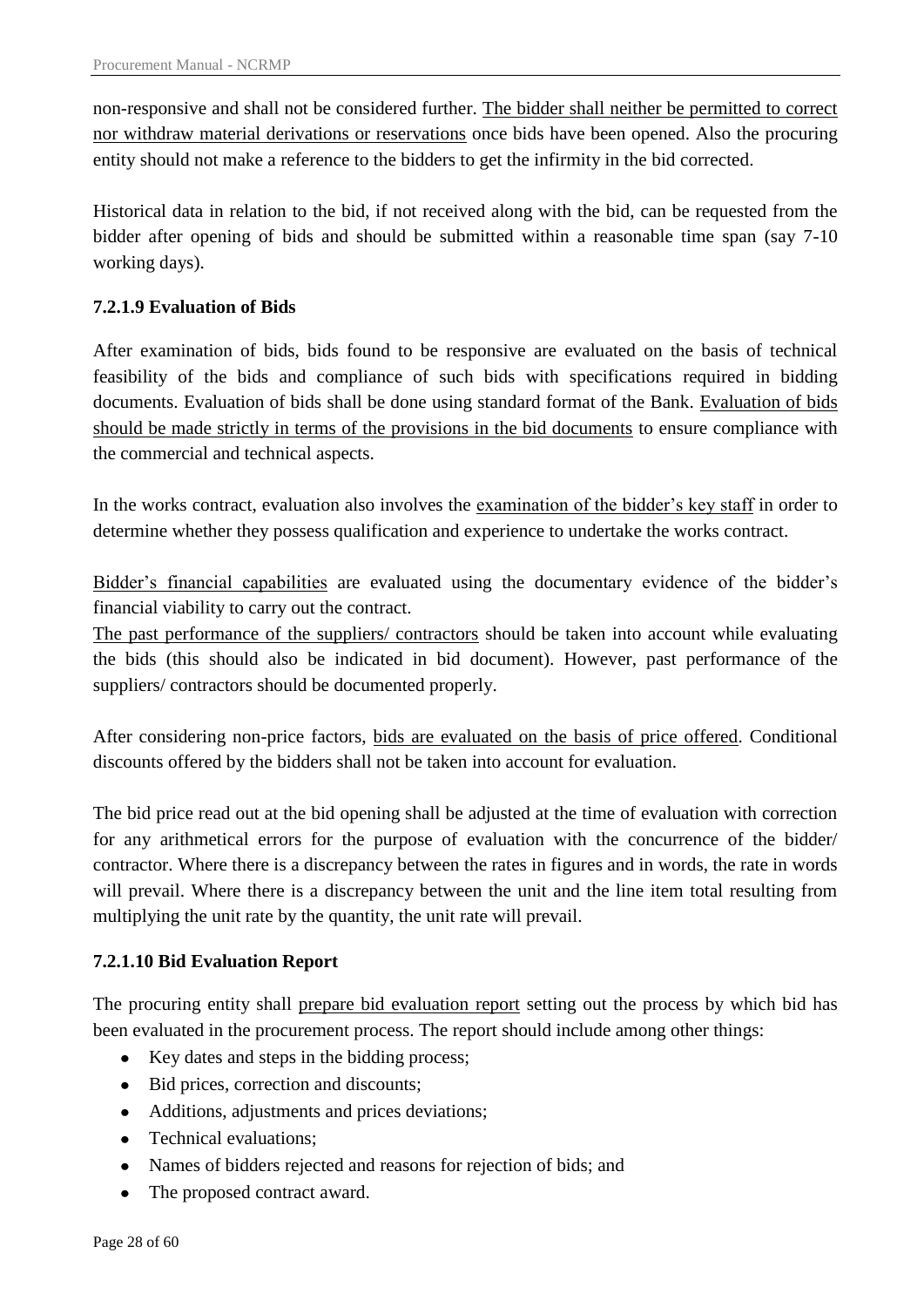### <span id="page-28-0"></span>**7.2.1.11 Negotiations**

No negotiations on price to be done without prior concurrence of the Bank (after satisfying the relevant conditions mentioned in the WB guidelines).

### <span id="page-28-1"></span>**7.2.1.12 Award of Contract**

Procuring entity shall award the contract, within the period of validity of bids, to the bidder who meets the bid conditions in all aspects, has the necessary technical and production capabilities and financial resources and whose bid is substantially responsive to the bid conditions and has offered the lowest evaluated cost.

Single bids should also be considered for award, if it is determined that publicity was adequate, bid specifications/ conditions were not restrictive or unclear, and bid prices are considered reasonable.

### <span id="page-28-2"></span>**7.2.1.13 Publication of the Award of Contract**

Within two weeks of receiving the Bank"s "no objection" to the recommendation of contract award, the procuring entity shall publish in UNDB online and in dgMarket the results identifying the bid and lot numbers and the following information:

(a) Name of each bidder who submitted a bid;

(b) Bid prices as read out at bid opening;

(c) Names and evaluated prices of each bid that was evaluated;

(d) Names of bidders whose bids were rejected and the reasons for their rejection; and

(e) Name of the winning bidder, and the price it offered, as well as the duration and summary scope of the contract awarded.

The information for publication of award of contract shall be sent in the prescribed format. Publication of award of contract is required in case of ICB and Direct Contracting only.

### <span id="page-28-3"></span>**7.2.1.14 Rejection of all bids**

Bid documents usually provide that procuring entity may reject all bids. Rejection of all bids is justified when none of the bids is substantially responsive. However, the lack of competition shall not be determined solely on the basis of number of bids received. If all bids are rejected, the procuring entity shall review the causes justifying the rejection and consider making revisions to the conditions of contract before inviting new bids.

If the rejection of all bids is due to lack of competition, wider advertising shall be considered. If the rejection is due to most or all of the bids being non-responsive, fresh bids may be invited.

Rejection of all bids and re-inviting new bids, irrespective of values shall be referred to the Bank for approval after examining whether technical specifications need any change. Rejection of all bids and rebidding to be done only with prior approval of the Bank.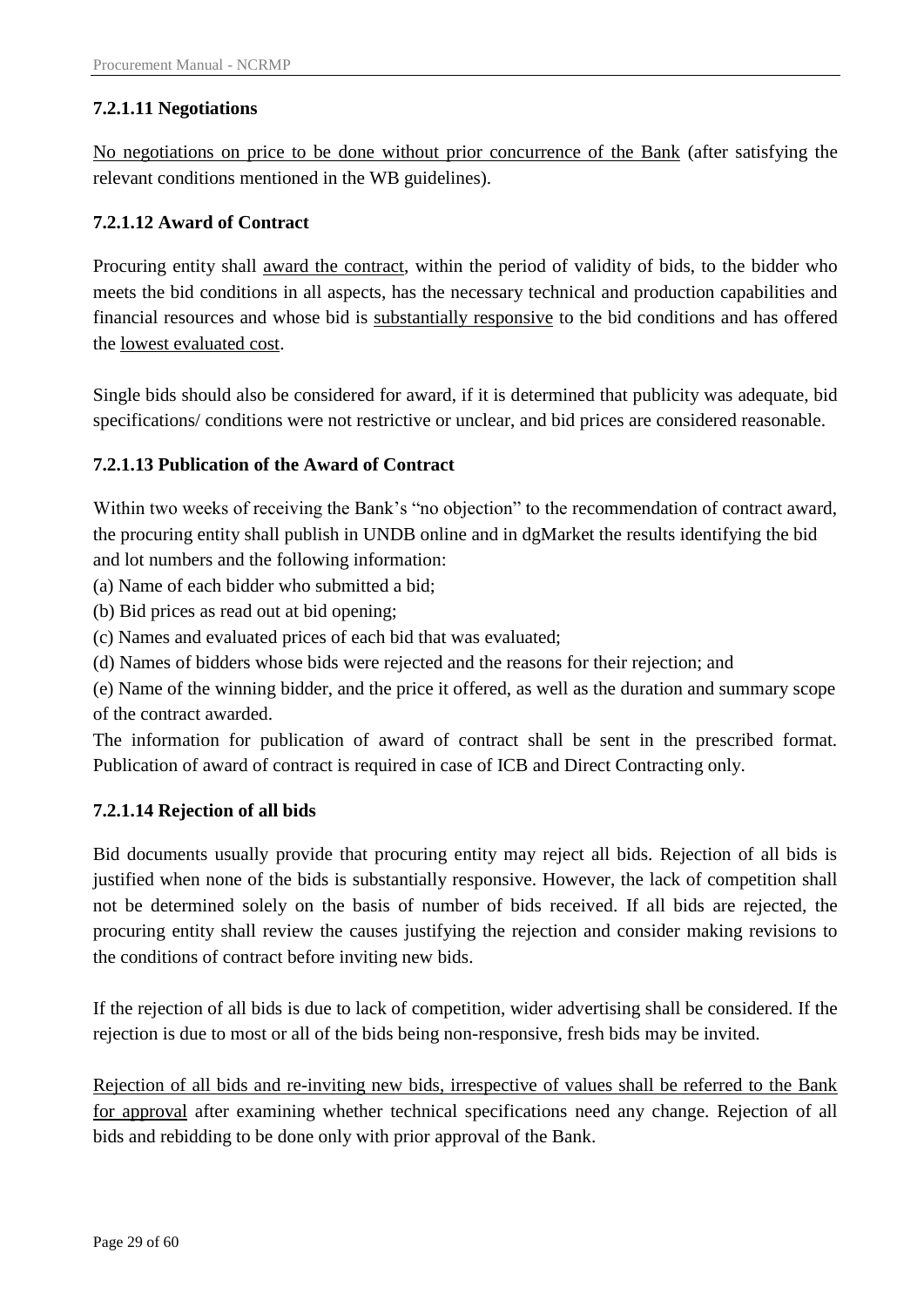### <span id="page-29-0"></span>**7.2.1.15 Disclosure**

The following information on pre-qualification of the contractors and award of contract would be posted on the PIU/PMU Project website and the websites of the respective line departments:

- Making publicly available, all annual procurement schedules promptly after finalization.
- Posting all bidding documents and requests for proposals.  $\bullet$
- The queries put forth by any bidder and the replies thereof would be made available to all bidders and disclosed on Project website
- Making available to any member of the public, promptly upon request all shortlist of consultants and in case of pre-qualification, list of pre-qualified contractors and suppliers.
- The information on pre-qualified applicants and award of contracts.  $\bullet$
- Posting annual progress and mid-term review reports of the Project.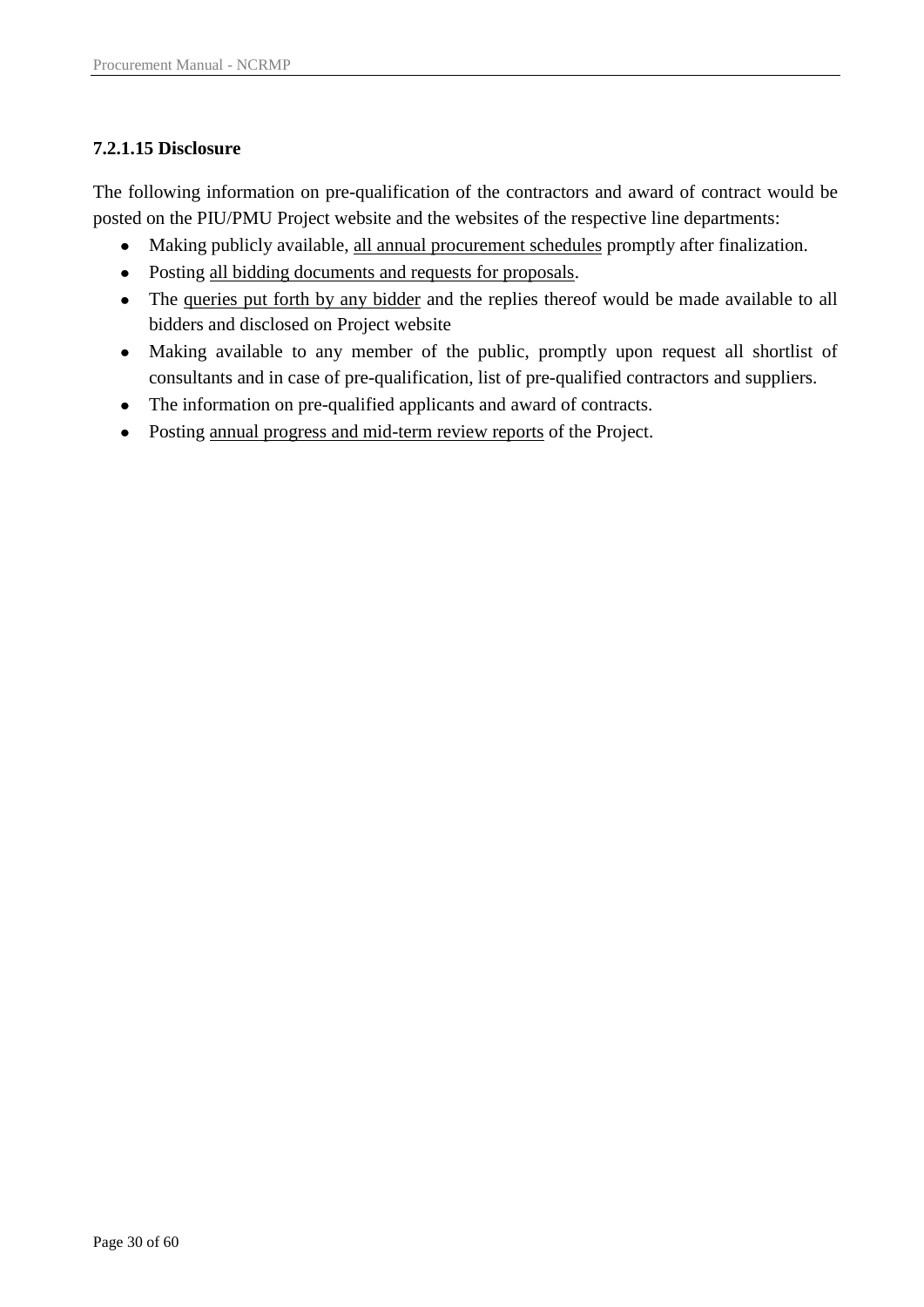## <span id="page-30-0"></span>**7.2.2. Procurement Procedure for Shopping**

"Request for Quotations" is issued to bidders to invite competitive quotations. It contains instructions on the conduct of the procurement, describes the goods, works or services required, and states the terms and conditions of any resulting contract.

The request for quotations shall be called from at least three distinct qualified bidders.

### <span id="page-30-1"></span>**7.2.2.1 Contents of RFQ**

The Request for Quotations (RFQ) shall state in writing the requirements as to description, quality, quantity, terms, time of delivery, a time for submission of the quotation which shall be fair for all bidders. The RFQ shall also mention specific conditions for e.g.

- Each bidder shall submit only one quotation.
- The contract shall be for the full quantity of each item.
- The rates quoted by the bidder shall be fixed for the duration of the contract and shall not be subject to adjustment on any account.
- The prices shall be quoted in Indian Rupees only.
- All applicable duties, taxes and other levies shall be included in the total price.  $\bullet$
- Sales tax in connection with the sale shall be shown separately.  $\bullet$
- Quotation shall remain valid for a period not less than 15 days after the deadline date specified for submission of quotations.

### <span id="page-30-2"></span>**7.2.2.2 Submission of Quotations**

Each bidder may submit, within the time permitted, one quotation, in writing, which may not be altered or negotiated, and which shall be accompanied by a certified copy of the bidder"s business registration (and other requirements mentioned in the RFQ). All quotations to be submitted only at the office of concerned procuring entities.

### <span id="page-30-3"></span>**7.2.2.3 Evaluation of Quotations**

The procuring entity shall evaluate and compare the quotations determined to be substantially responsive i.e. the quotations which conform to the laid down terms and conditions, and specifications. The Quotations would be evaluated for all the items together or would be evaluated separately for each item. The evaluation of quotations shall follow the same principles as of open bidding.

### <span id="page-30-4"></span>**7.2.2.4 Award of Contract**

The procuring entity will award the contract to the bidder with the lowest priced quotation and whose quotation has been determined to be substantially responsive i.e. meet the laid down terms and conditions.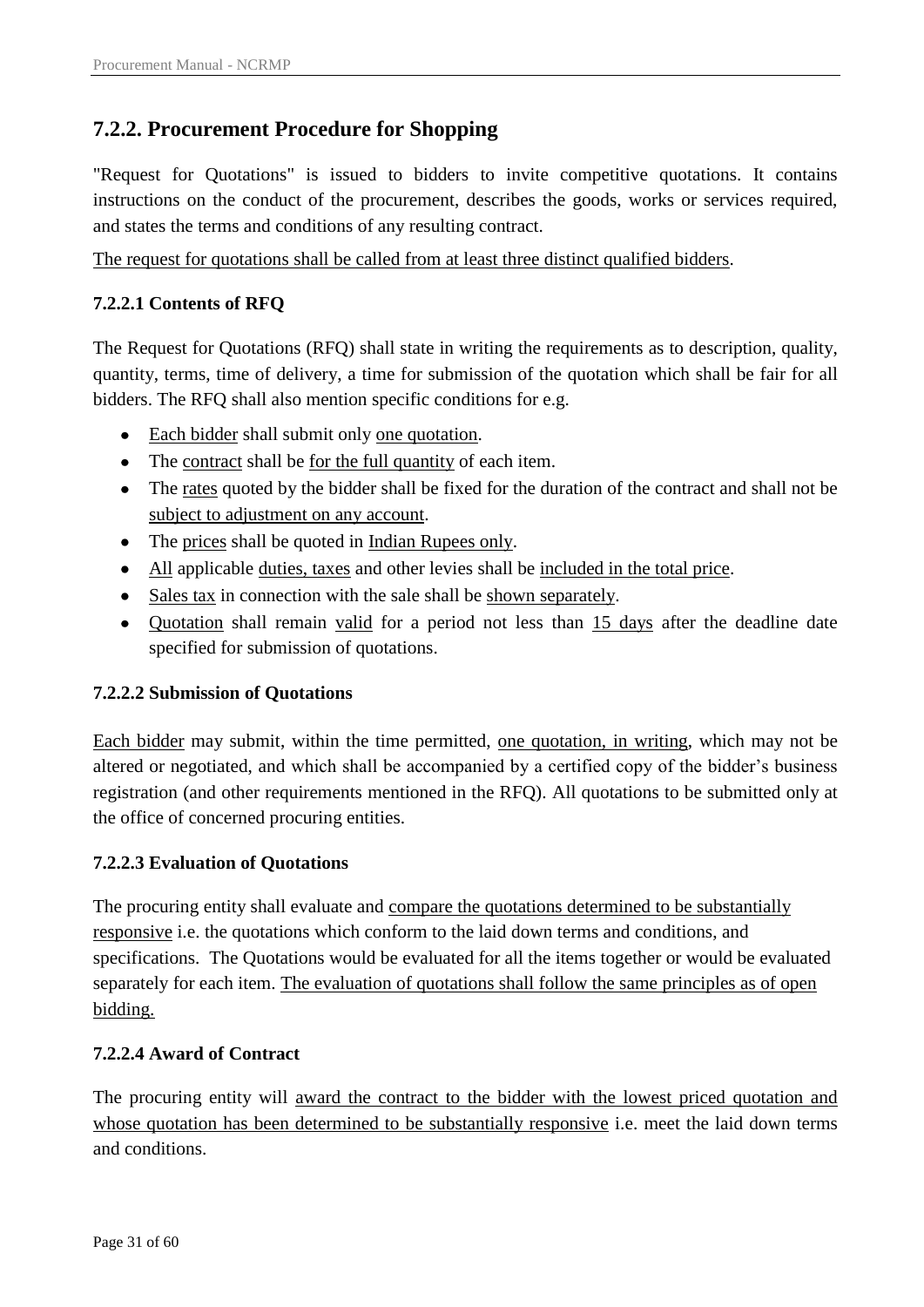The Purchase order should include description, quantity along with price, delivery period, terms of delivery and payment terms.

The purchase order or work order executed along with the successful bidder's written acceptance shall constitute the procurement contract. The terms of the accepted offer shall be incorporated in a purchase order or brief contract.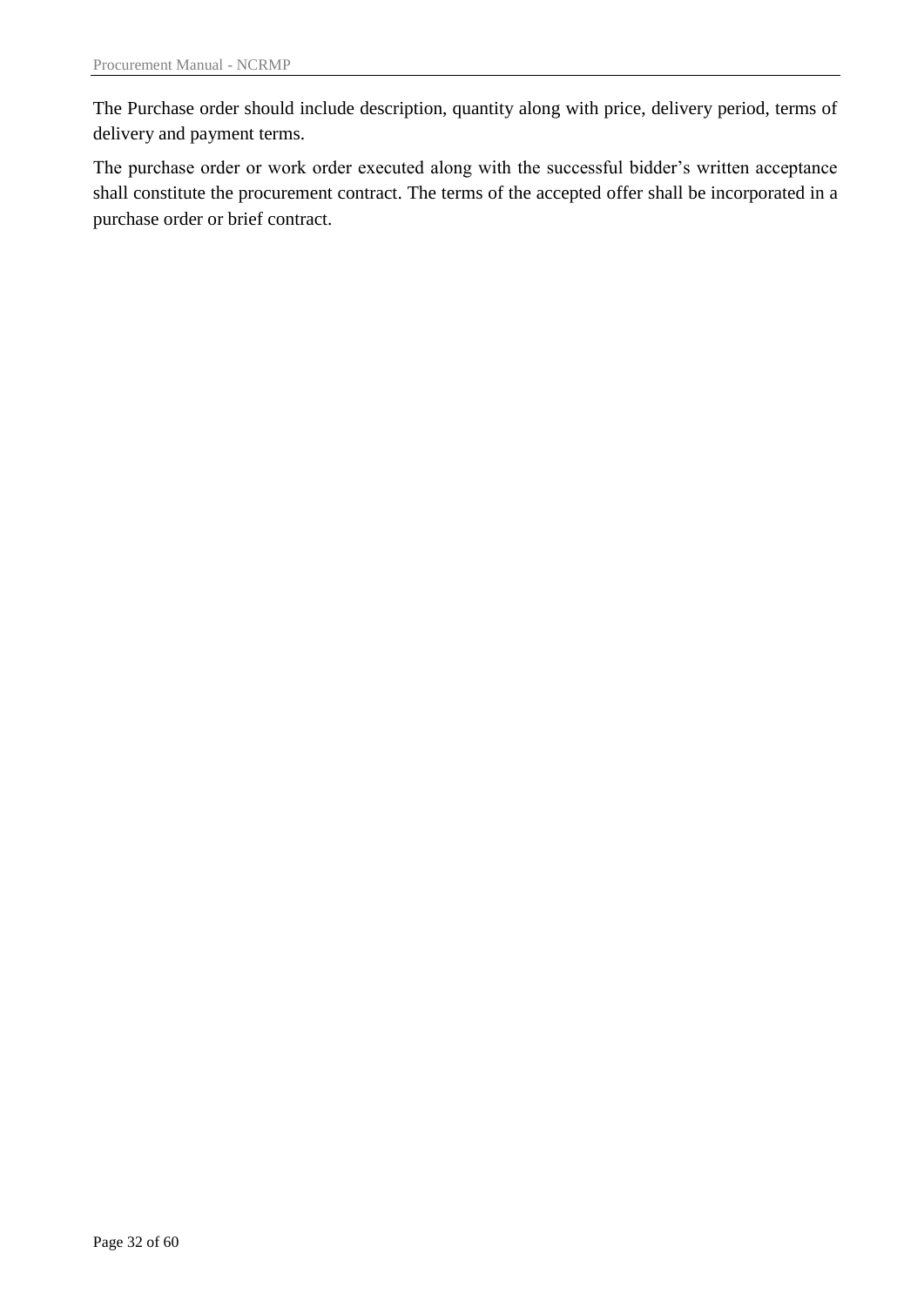# <span id="page-32-0"></span>**8. Procurement of Consultant Services**

The following general considerations should be taken into account before hiring consultant's services:

- High-quality services;
- Economy and efficiency;  $\bullet$
- Give qualified consultants an opportunity to compete;
- Encouraging the use of national consultants; and  $\bullet$
- The importance of transparency in the selection process.

## <span id="page-32-1"></span>**8.1 Procurement Methods for Consultants Services**

As per the World Bank guidelines, **"Quality and Cost Based Selection"** is the most commonly recommended method. There are other methods which can be applied on satisfaction of certain criteria. However, the method to be adopted for hiring consultants shall be based on the applicable limits prescribed in threshold matrix and as per the approved procurement plan. Various applicable methods as per the threshold matrix are as follows:

## <span id="page-32-2"></span>**8.1.1 Quality and Cost Based Selections (QCBS)**

QCBS is a competitive process in which proposals are requested from consulting firms. It takes in to account the quality of the proposal and the cost of services in the selection of the successful firm. Evaluation of proposals is carried out in two separate stages. Firstly, technical proposals are evaluated and assigned relative scores. Then financial proposals of the firms whose technical proposals meet the minimum qualifying score are evaluated and assigned scores. The firm with the highest total score is invited for negotiations.

The detailed procedure for procurement through QCBS have been explained in section 8.2

## <span id="page-32-3"></span>**8.1.2 Single Source Selection**

Single source selection may be appropriate only if it presents a clear advantage over competition and on account of the following reasons:

- $\bullet$ For tasks that represent a natural continuation of previous work carried out by the firm;
- In emergency cases, such as in response to disasters and for consulting services required  $\bullet$ during the period of time immediately following the emergency;
- For very small assignments; or  $\bullet$
- When only one firm is qualified or has experience of exceptional worth for the assignment.  $\bullet$

Single-source selection of consultants does not provide the benefits of competition in regard to quality and cost, lacks transparency in selection, and could encourage unacceptable practices. Therefore, single-source selection shall be used only in exceptional cases.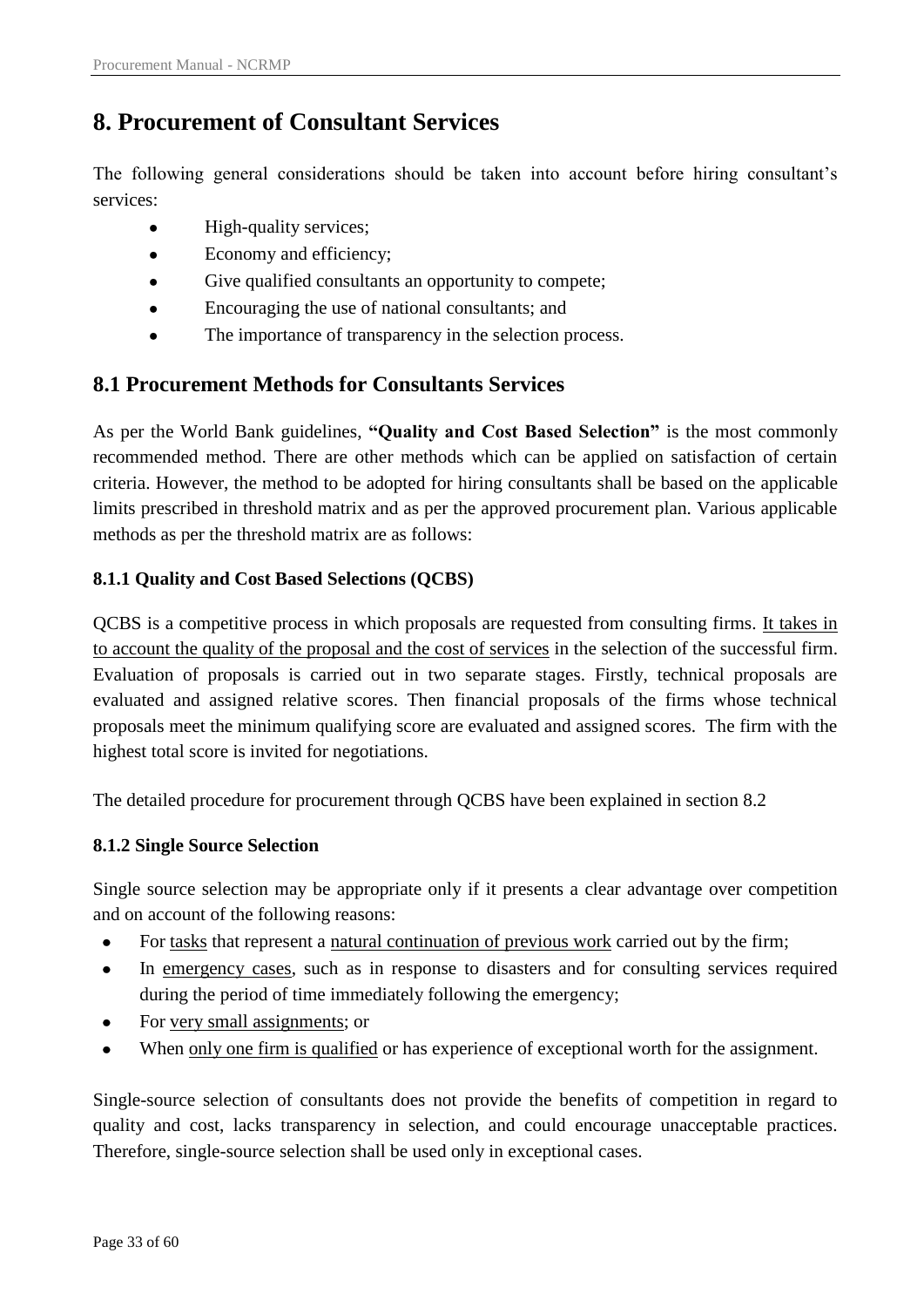### *All Single Source Selection shall be with prior clearance from Bank.*

The Procuring entity shall publish *in UNDB online* and in *dgMarket* the name of the consultant to which the contract was awarded and the price, duration, and scope of the contract.

### <span id="page-33-0"></span>**8.1.3 Selection under Fixed Budget (FBS)**

This method is appropriate only when the assignment is simple and can be precisely defined and when the budget is fixed.

The RFP shall indicate the available budget and request the consultants to provide their best technical and financial proposals in separate envelopes, within the budget. TOR should be particularly well prepared to make sure that the budget is sufficient for the consultants to perform the expected tasks. Evaluation of all technical proposals shall be carried out first as in the QCBS method. Then the price proposals shall be opened in public and prices shall be read out aloud. Proposals that exceed the indicated budget shall be rejected. The Consultant who has submitted the highest ranked technical proposal among the rest shall be selected and invited to negotiate a contract. The publication of award of contract would be done as described in paragraph 8.2.9.

### <span id="page-33-1"></span>**8.1.4 Least-Cost Selection (LCS)**

This method is only appropriate for selecting consultants for assignments of a standard or routine nature (for instance engineering design of noncomplex works, and so forth) where well-established practices and standards exist.

This method shall not be used as a substitute for QCBS and shall be used only for the specific cases of very standard and routine technical nature where the intellectual component is minor.

Under this method, a "minimum" qualifying mark for the "quality" is established. For this method the minimum qualifying mark shall be 70 points or higher. The minimum qualifying mark shall be established, understanding that all proposals above the minimum compete only on "cost." The minimum qualifying mark shall be stated in the RFP.

Proposals, to be submitted in two envelopes, are invited from a short list. Technical proposals are opened first and evaluated. Those securing less than the minimum qualifying mark are rejected, and the financial proposals of the rest are opened in public. The firm with the lowest price shall then be selected and the publication of the Award of Contract shall be done.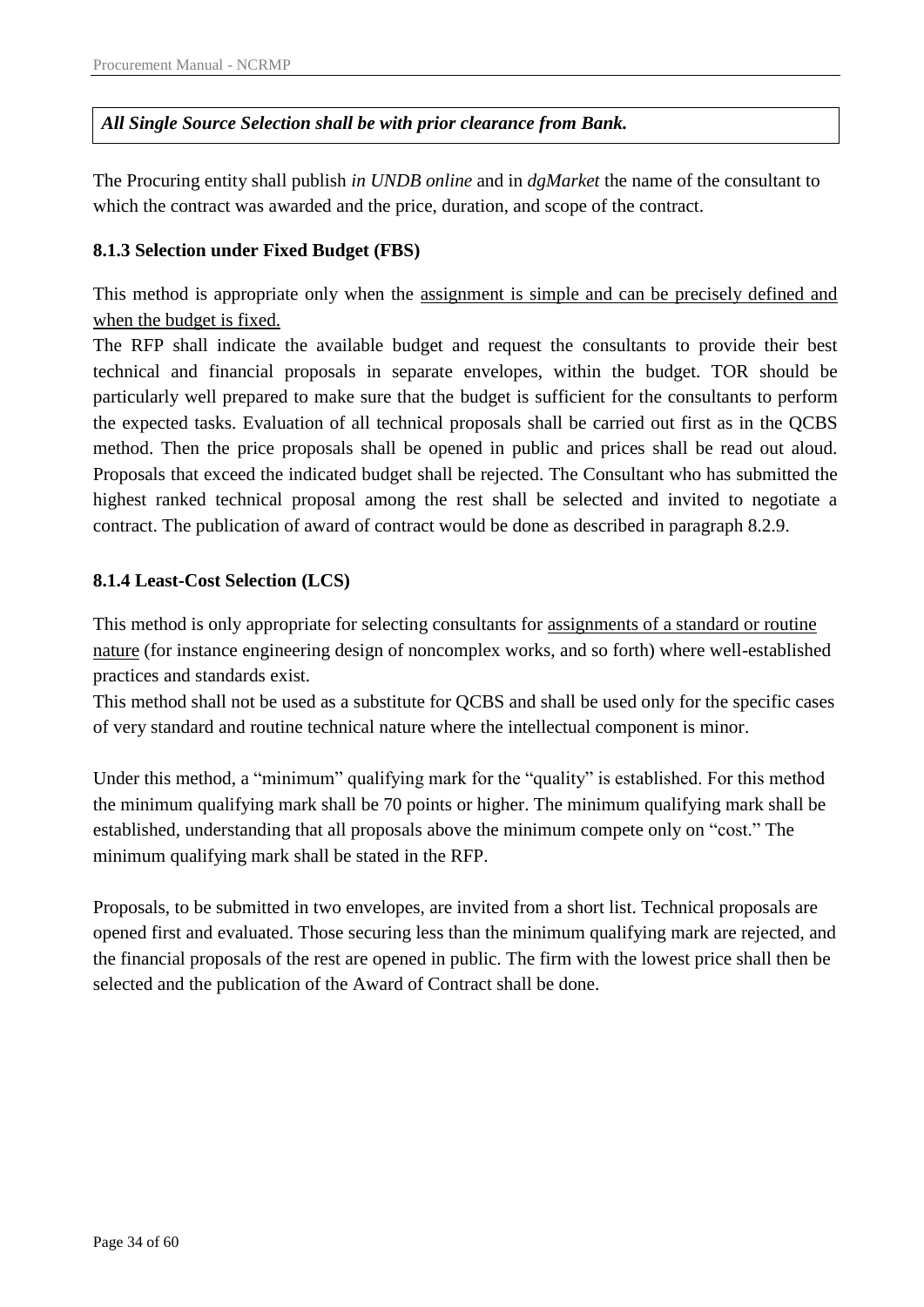### <span id="page-34-0"></span>**8.1.5 Selection Based on the Consultants" Qualifications (CQS)**

This method may be used for small assignments (not exceeding limits defined in threshold matrix) for which the need for preparing and evaluating competitive proposals is not justified. In such cases, the Procuring entity shall prepare the TOR, request expressions of interest and information on the consultants" experience and competence relevant to the assignment, establish a short list, and select the firm with the most appropriate qualifications and references. The selected firm shall be asked to submit a combined technical-financial proposal and then be invited to negotiate the contract.

The Procuring Entity shall publish in *UNDB online* and in *dgMarket* the name of the consultant, to which the contract was awarded, and the price, duration, and scope of the contract. This publication may be done quarterly and in the format of a summarized table covering the previous period.

### <span id="page-34-1"></span>**8.1.6 Individual Consultants**

Individual consultants are employed on assignments for which:

- $\bullet$ Teams of personnel are not required,
- $\bullet$ No additional outside (home office) professional support is required, and
- The experience and qualifications of the individual are the paramount requirement.

When coordination, administration, or collective responsibility may become difficult because of the number of individuals, it would be advisable to employ a firm.

Consultants shall be selected through comparison of qualifications of at least three candidates among those who have expressed interest in the assignment or have been approached directly by the procuring entity. Individuals considered for comparison of qualifications shall meet the minimum relevant qualifications.

Individual consultants are selected on the basis of their qualifications for the assignment. Capability is judged on the basis of academic background, experience, and as appropriate, knowledge of the local conditions, such as local language, culture, administrative system, and government organization.

From time to time, permanent staff or associates of a consulting firm may be available as individual consultants. In such cases, the conflict of interest provisions described in these guidelines in section 8.2.13 shall apply to the parent firm.

Individual consultants may be selected on a sole-source basis with due justification in exceptional cases such as: (a) tasks that are a continuation of previous work that the consultant has carried out and for which the consultant was selected competitively; (b) assignments with total expected duration of less than six months; (c) emergency situations resulting from natural disasters; and (d) when the individual is the only consultant qualified for the assignment. All case of sole source selection of individual consultants may be done only with prior approval of the Bank.

In other cases of selection of individual consultants, Bank"s prior approval is required if the cost of individual consultants (per contract value) is US\$ 50,000 or more.

*Single source selection of individual consultants done only with prior approval of the Bank.*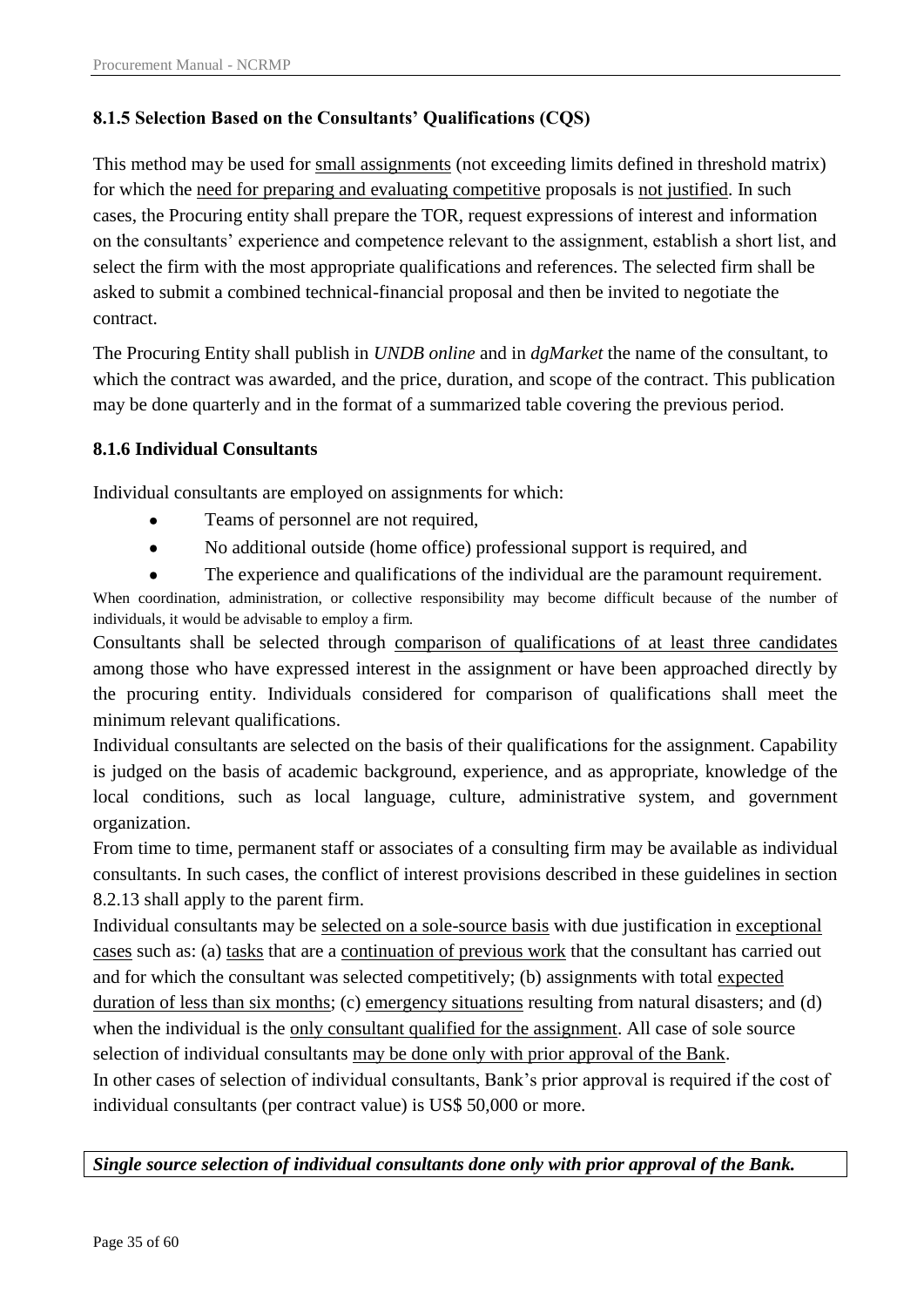# <span id="page-35-0"></span>**8.2 Procedures for Procurement under Quality and Cost based selection**

The various steps followed for selection under QCBS are:

- Preparation of the Terms of Reference (ToR);
- Preparation of cost estimate and the budget;
- Advertising (for short listing of the firms when procuring entity has no knowledge about the firms who could take up the assignment);
- Preparation of the shortlist of consultants;
- Preparation and issue of Request for Proposal (RFP) which includes :
	- o Letter of Invitation (LOI)
	- o Information to Consultants (ITC)
	- o Terms of Reference (ToR)
	- o Proposed contract
- Receipt of proposals (Technical and Financial in separate envelopes);
- Opening and evaluation of technical proposals i.e. consideration of quality;
- Opening and evaluation of financial proposal i.e. cost;
- Final evaluation of quality and cost and;
- Negotiations and award of the contract to the selected firm.

### <span id="page-35-1"></span>**8.2.1 Preparation of the Terms of Reference (TOR**)

The Procuring entity shall be responsible for preparing the TOR for the assignment. The scope of the services described in the TOR shall be compatible with the available budget.

The terms of reference should not be too detailed and inflexible. Firms should be encouraged to comment on the ToR in their proposals.

The TOR should include among other things:

- A precise statement of objectives, goals and scope of assignment  $\bullet$
- An outline of the tasks to be carried out;  $\bullet$
- A schedule for completion of tasks;
- The support in terms of infrastructure, knowledge pool/inputs provided by the procuring entity;
- The key deliverables, giving stage wise breakup, required from the Consultant;
- List of persons for key positions, whose CV and experience would be evaluated;
- Background information (including a list of existing relevant studies and basic data) to  $\bullet$ facilitate the consultants' preparation of their proposals;
- If transfer of knowledge or training is an objective, it should be specifically outlined along with details of number of staff to be trained, and so forth, to enable consultants to estimate the required resources; and
- The services and surveys necessary to carry out the assignment and the expected outputs (for  $\bullet$ example reports, data, maps, surveys).
- The respective responsibilities of procuring entity and consultant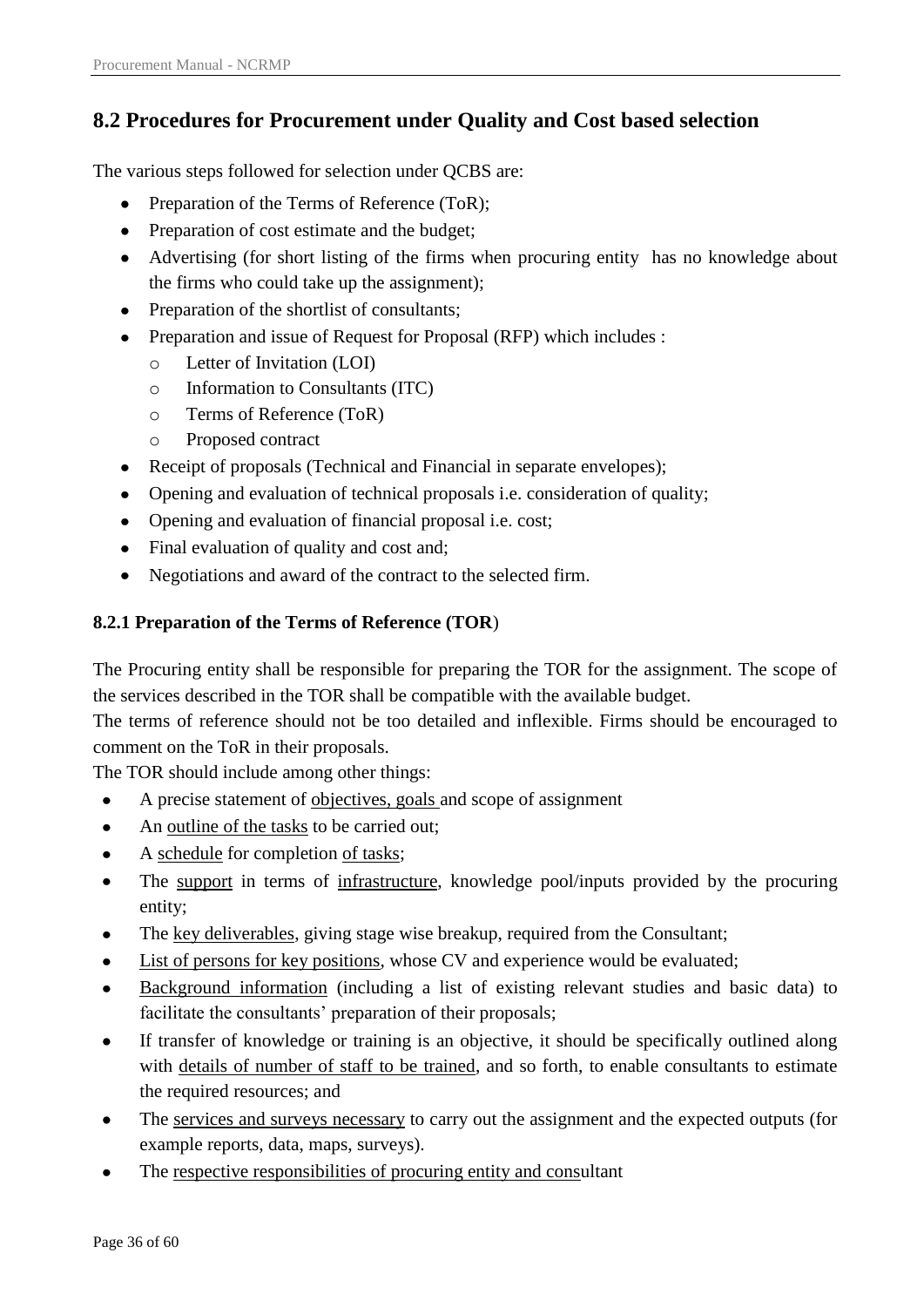If the assignment includes an important component for training or transfer of knowledge to the staff of the Procuring entity or national consultants, the TOR shall indicate the objectives, nature, scope, and goals of the training program, including details on trainers and trainees, skills to be transferred, time frame, and monitoring and evaluation arrangements. The cost for the training program shall be included in the consultant's contract and in the budget for the assignment.

*An approval on draft terms of reference is required to taken from Bank irrespective of the value of the consulting service assignment.* 

### <span id="page-36-0"></span>**8.2.2 Preparation of cost estimate and the budget**

The cost estimates or budget should be based on the assessment of the resources needed to carry out the assignment, staff time, logistical support, and physical inputs (for example vehicles, office space and equipment, electricity charges, telephone/ fax/ photocopying etc.). Costs shall be divided into two broad categories;

- Fee or remuneration to the staff; and
- Reimbursable costs.  $\bullet$

### <span id="page-36-1"></span>**8.2.3 Advertising**

The procuring entity is required to prepare and submit to the Bank a draft General Procurement Notice. The Bank will arrange for its publication in *UN Development Business online (UNDB online*) and in the *Development Gateway's dgMarket*.

To obtain expressions of interest, the procuring entity is required to include a list of expected consulting assignments in the General Procurement Notice, and shall advertise a request for expressions of interest for each contract for consulting firms in the national gazette or a national newspaper or in an electronic portal of free access. In addition, contracts expected to cost more than US\$ 200,000 shall be advertised in *UNDB online* and in *dgMarket*. The advertising may be considered in an international newspaper or a technical magazine. The information requested shall be the minimum required to make a judgment on the firm's suitability and not be so complex as to discourage consultants from expressing interest. Not less than 14 days from date of posting on *UNDB online* shall be provided for responses, before preparation of the short list.

### <span id="page-36-2"></span>**8.2.4 Short listing of consultants**

The procuring entity shall be responsible for preparation of the shortlist. In preparation of the shortlist, first consideration shall be given to those firms expressing interest that possess the relevant qualifications. The short list should preferably comprise consultants of the same category, similar capacity, and business objectives. The short list shall not include Individual Consultants. At the time of preparation of shortlist, it is required to check that the proposed short listed firm has not been debarred as per the "List of Debarred Firms" on the site of Bank. In contracts exceeding the value of US\$ 500,000, the shortlist shall comprise at least six (6) firms with a wide geographic spread, with no more than two firms from any one country and at least one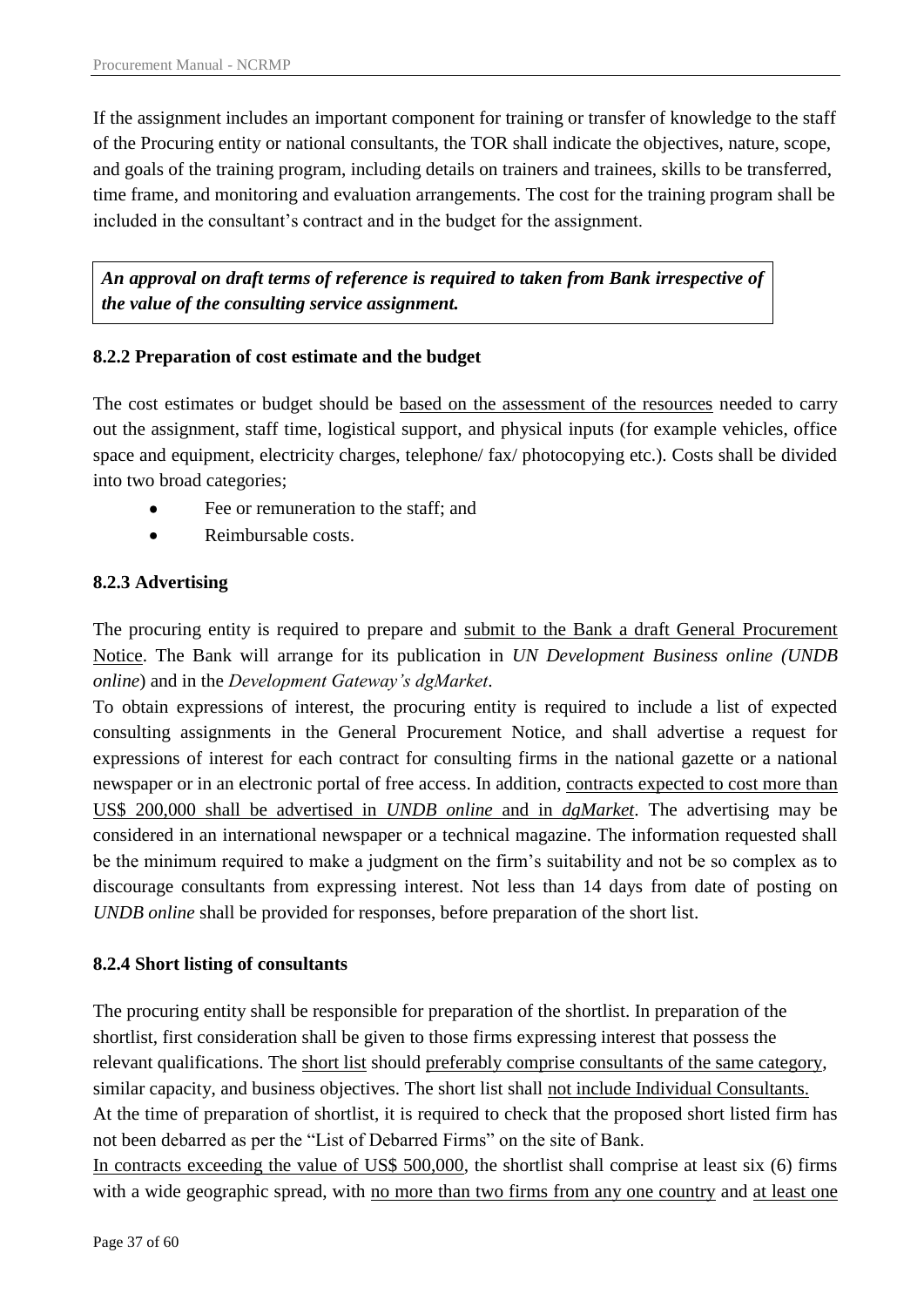firm from a developing country, unless qualified firms from developing countries are not identified. In contracts below US\$ 500,000 equivalent, shortlist may comprise of national consultants only. The Bank may agree to short lists comprising a smaller number of firms in special circumstances, for example, when only a few qualified firms have expressed interest for the specific assignment or when the size of the contract does not justify wider competition. The Bank may agree with the Procuring entity to expand or reduce a short list; however, once the Bank has issued a "no objection" to a short list, the Borrower shall not add or delete names without the Bank"s approval.

### <span id="page-37-0"></span>**8.2.5 Preparation and issue of Request for Proposals (RFPs)**

The RFP shall provide bidders with the information necessary to enable them to participate in the procurement proceedings and to submit proposals (bids) that are responsive to the needs of the procuring entity. The Procuring entity would use the standard RFPs issued by the Bank with minimal changes, acceptable to the Bank, as necessary to address project-specific conditions. Any such changes shall be introduced only through the RFP data sheet. The RFP for NCRMP would be prepared in English. The RFP would contain the following:

- a) Letter of Invitation (LoI): The LoI shall state the intention of the procuring entity to enter into a contract for the provision of the consulting services, the sources of funds, the details about the procuring entity and the date, time, address for submission of proposals.
- b) Instructions to Consultants (ITC): The ITC shall state among other things :
	- Instructions for preparation and submission of proposals;
	- The criteria to be used in evaluating and comparing proposals;  $\bullet$
	- An estimate of the level of key staff inputs (in staff time);
	- The method in which the proposal shall be submitted, including the requirement that the technical proposals and price proposals be sealed and submitted separately in a manner that shall ensure that the technical evaluation is not influenced by price; and
	- Conflict-of-interest, anti-fraud and other rules for maintaining eligibility.
- c) Terms of Reference (ToR) as discussed above.
- d) Draft proposed contract.

## <span id="page-37-1"></span>**8.2.6 Receipt of proposals**

The Procuring Entity shall allow enough time for the consultants to prepare their proposals. The time allowed shall depend on the assignment, but normally shall not be less than four weeks or more than three months. During this interval, the firms may request clarifications about the information provided in the RFP. The Procuring Entity shall provide these clarifications in writing and copy them to all firms on the short list (who intend to submit proposals). If necessary, the Procuring Entity shall extend the deadline for submission of proposals.

The technical and financial proposals shall be submitted at the same time. To safeguard the integrity of the process, the technical and financial proposals shall be submitted in separate sealed envelopes. No amendments to the technical or financial proposal shall be accepted after the deadline.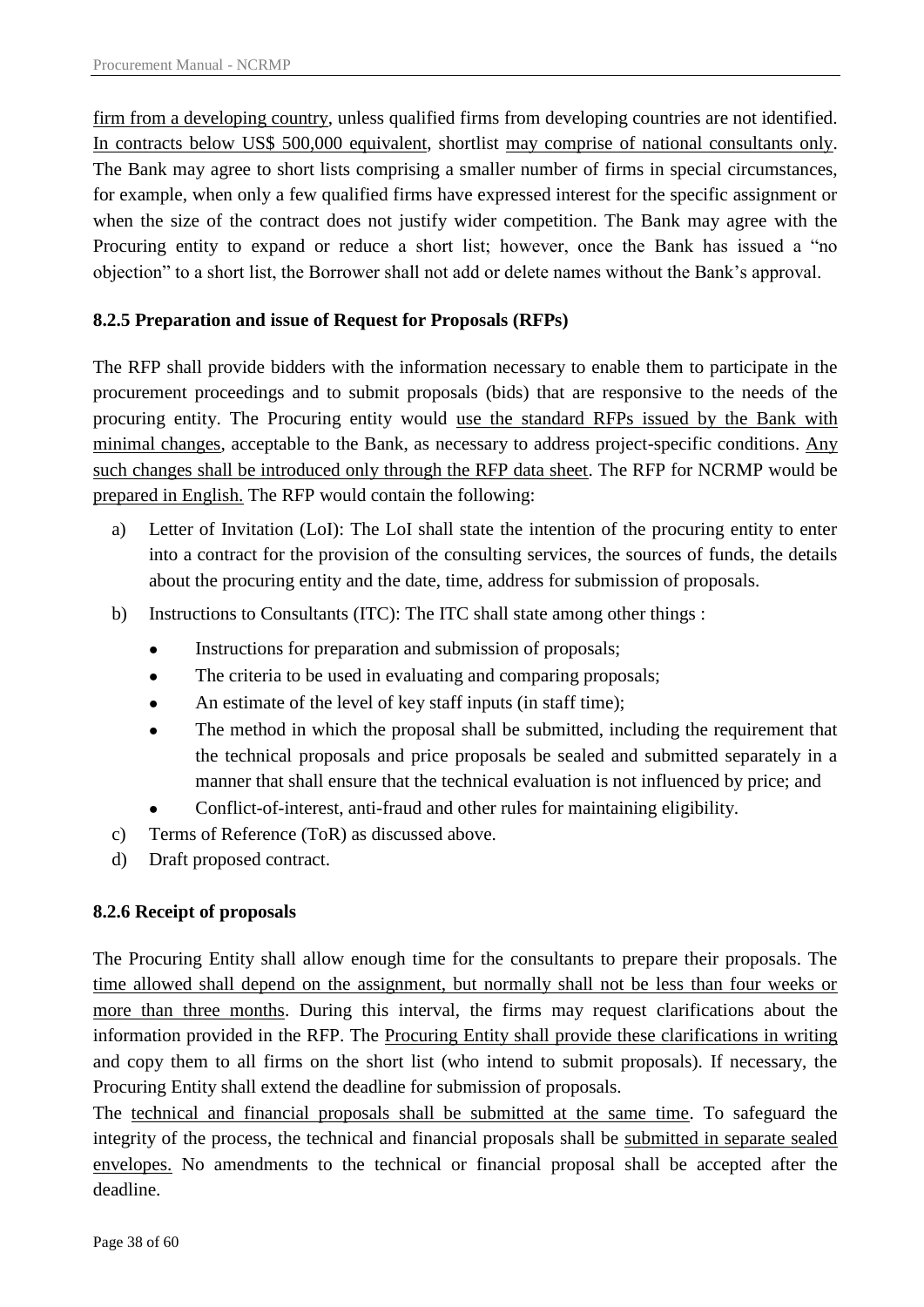### <span id="page-38-0"></span>**8.2.7 Opening and Evaluation of Proposals**

First the technical proposals are opened publicly and evaluated based on the evaluation criteria given in the RFP document. The financial proposals of only those consultants, who secure equal to or more than minimum qualifying marks, shall be opened. Scores are assigned to technical proposal and financial proposal. An award shall be made to the bidder whose proposal scores highest in both the financial as well as technical proposal. A standard format for evaluation shall be used for evaluating proposals which should be cleared by the Bank.

### **Evaluation of the Quality**

The procuring entity shall evaluate each technical proposal (using an evaluation committee of three or more specialists in the sector), taking into account several criteria like:

- (a) The consultant"s relevant experience for the assignment,
- (b) The quality of the methodology proposed,
- (c) The qualifications of the key staff proposed,
- (d) Transfer of knowledge, if required in the TOR, and
- (e) The extent of participation by nationals among key staff in the performance of the assignment.

Each criterion shall be marked on a scale of 1 to 100. Then the marks shall be weighted to become scores. Indicative weights are mentioned below. The actual percentage figures to be used shall fit the specific assignment and shall be within the ranges indicated below, except with the approval of the Bank. The proposed weights shall be disclosed in the RFP.

Indicative weights:

| Consultant's specific |                 |
|-----------------------|-----------------|
| experience:           | 0 to 10 points  |
| Methodology:          | 20 to 50 points |
| Key personnel:        | 30 to 60 points |
| Transfer of           |                 |
| knowledge:            | 0 to 10 points  |
| Participation by      |                 |
| nationals:            | 0 to 10 points  |
| Total:                | 100 points      |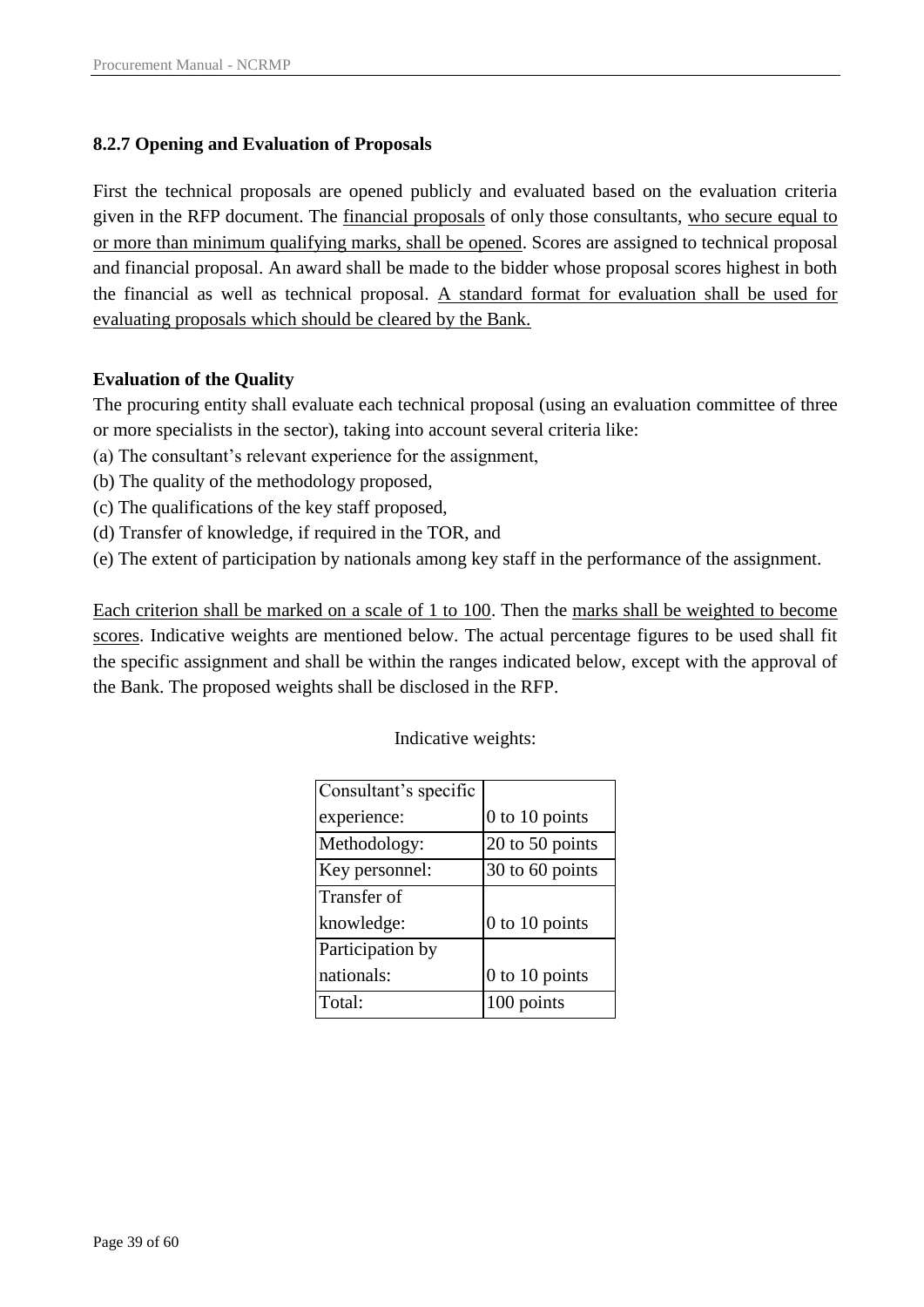The procuring entity shall normally divide these criteria into sub-criteria. For example, sub-criteria under methodology might be *innovation* and *level of detail*. However, the number of sub-criteria should be kept to the essential. The Bank recommends against the use of exceedingly detailed lists of sub-criteria that may render the evaluation a mechanical exercise more than a professional assessment of the proposals. The weight given to experience can be relatively modest, since this criterion has already been taken into account when short-listing the consultant. More weight shall be given to the methodology in the case of more complex assignments.

Evaluation of only the key personnel is recommended. Since key personnel ultimately determine the quality of performance, more weight shall be assigned to this criterion if the proposed assignment is complex. The procuring entity shall review the qualifications and experience of proposed key personnel in their *curricula vitae,* which must be accurate, complete, and signed by an authorized official of the consulting firm and the individual proposed. The individuals shall be rated in the following three sub criteria, as relevant to the task:

- (a) General qualifications: general education and training, length of experience, positions held, time with the consulting firm as staff, experience in developing countries, and so forth;
- (b) Adequacy for the assignment: education, training, and experience in the specific sector, field, subject, and so forth, relevant to the particular assignment; and
- (c) Experience in the region: knowledge of the local language, culture, administrative system, government organization, and so forth.

The procuring entity shall evaluate each proposal on the basis of its responsiveness to the TOR. A proposal shall be considered unsuitable and shall be rejected at this stage if it does not respond to important aspects of the TOR or it fails to achieve a minimum technical score specified in the RFP.

At the end of the process, the procuring entity shall prepare a Technical Evaluation Report of the "quality" of the proposals and, in the case of contracts subject to prior review, submit it to the Bank for its review and "no objection". The report shall substantiate the results of the evaluation and describe the relative strengths and weaknesses of the proposals. All records relating to the evaluation, such as individual mark sheets, shall be retained until completion of the Project and its audit.

### **Evaluation of Cost**

After the evaluation of quality is completed and the Bank has issued no objection, the procuring entity shall inform the consultants who have submitted proposals, the technical points assigned to each consultant and shall notify those consultants whose proposals did not meet the minimum qualifying mark or were considered non responsive to the RFP and TOR that their financial proposals will be returned unopened after the signature of the contract. The procuring entity shall simultaneously notify the consultants that have secured the minimum qualifying mark, the date, time, and place set for opening the financial proposals. The opening date shall be defined allowing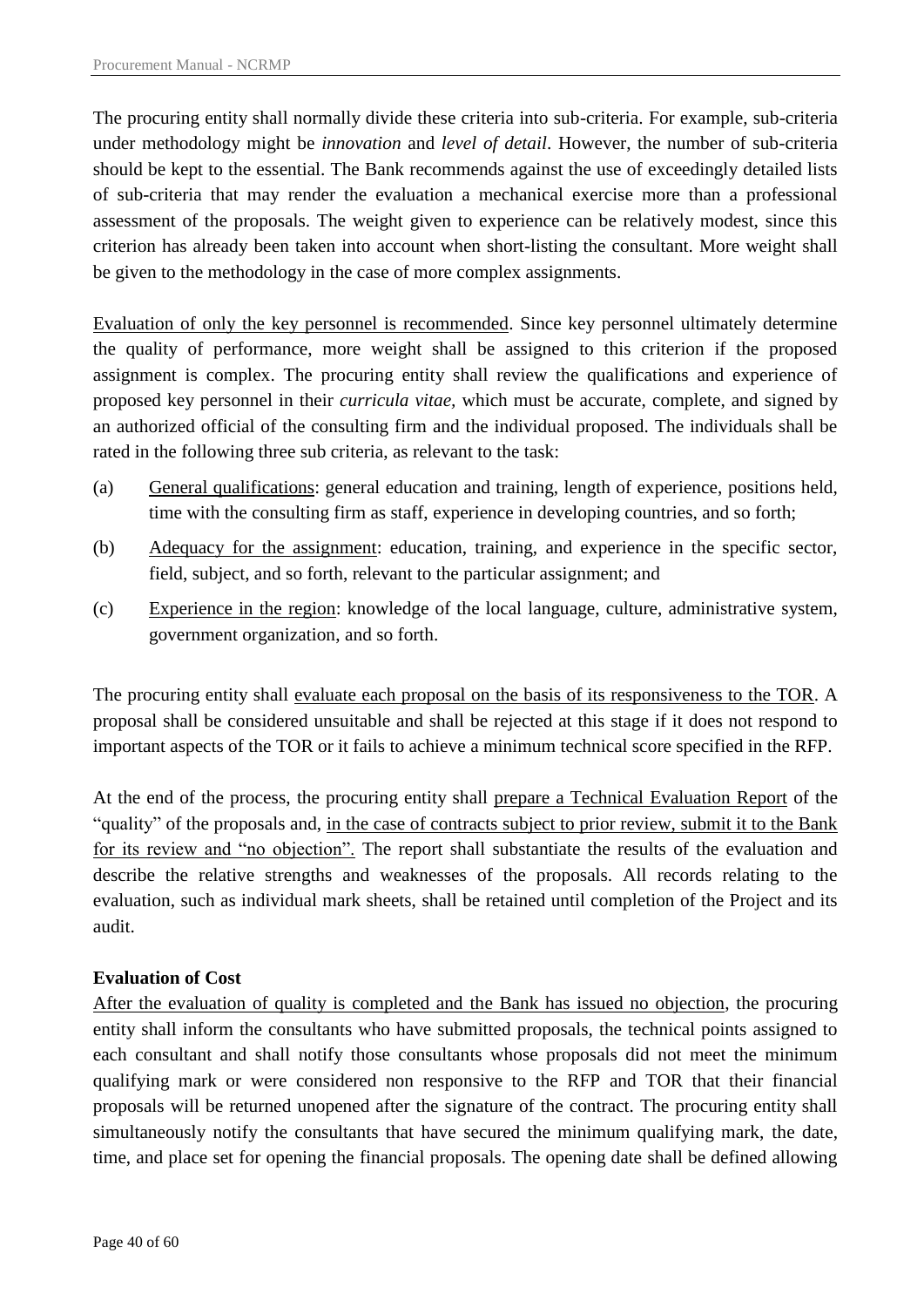sufficient time for consultants to make arrangements to attend the opening of the financial proposals.

The financial proposals shall be opened publicly in the presence of representatives of the consultants who choose to attend (in person or online). The name of the consultant, the technical points, and the proposed prices shall be read aloud (and posted online when electronic submission of proposals is used) and recorded when the financial proposals are opened, and a copy of this record shall be promptly sent to the Bank. The procuring entity shall also prepare the minutes of the public opening and a copy of this record shall be promptly sent to the Bank and to all consultants who submitted proposals.

The procuring entity shall then review the financial proposals. If there are any arithmetical errors, they shall be corrected. For the purpose of comparing proposals, the costs shall be converted to a single currency selected by the procuring entity (local currency or fully convertible foreign currency) as stated in the RFP. The procuring entity shall make this conversion by using the selling (exchange) rates for those currencies quoted by an official source (such as the Central Bank) or by a commercial bank or by an internationally circulated newspaper for similar transactions. The RFP shall specify the source of the exchange rate to be used and the date of that exchange rate, provided that the date shall not be earlier than four weeks prior to the deadline for submission of proposals, nor later than the original date of expiration of the period of validity of the proposal.

For the purpose of evaluation, <u>"cost" shall exclude local identifiable indirect taxes<sup>9</sup> on the contract</u> and income tax payable to the country of the procuring entity on the remuneration of services rendered in the country of the procuring entity by non-resident staff of the consultant. The cost shall include consultant"s remuneration and other expenses such as travel, translation, report printing, or secretarial expenses. The proposal with the lowest cost may be given a financial score of 100 and other proposals given financial scores that are inversely proportional to their prices. Alternatively, a directly proportional or other methodology may be used in allocating the marks for the cost. The methodology to be used shall be described in the RFP.

#### **Combined Quality and Cost Evaluation**

The total score shall be obtained by weighting the quality and cost scores and adding them. The weight for the "cost" shall be chosen, taking into account the complexity of the assignment and the relative importance of quality. The recommended weightage for quality and cost for NCRMP is 80:20. The proposed weightings for quality and cost shall be specified in the RFP. The firm obtaining the highest total score shall be invited for negotiations.

1

<sup>&</sup>lt;sup>9</sup> All indirect taxes levied on the contract invoices, at National, State (or Provincial) and Municipal levels.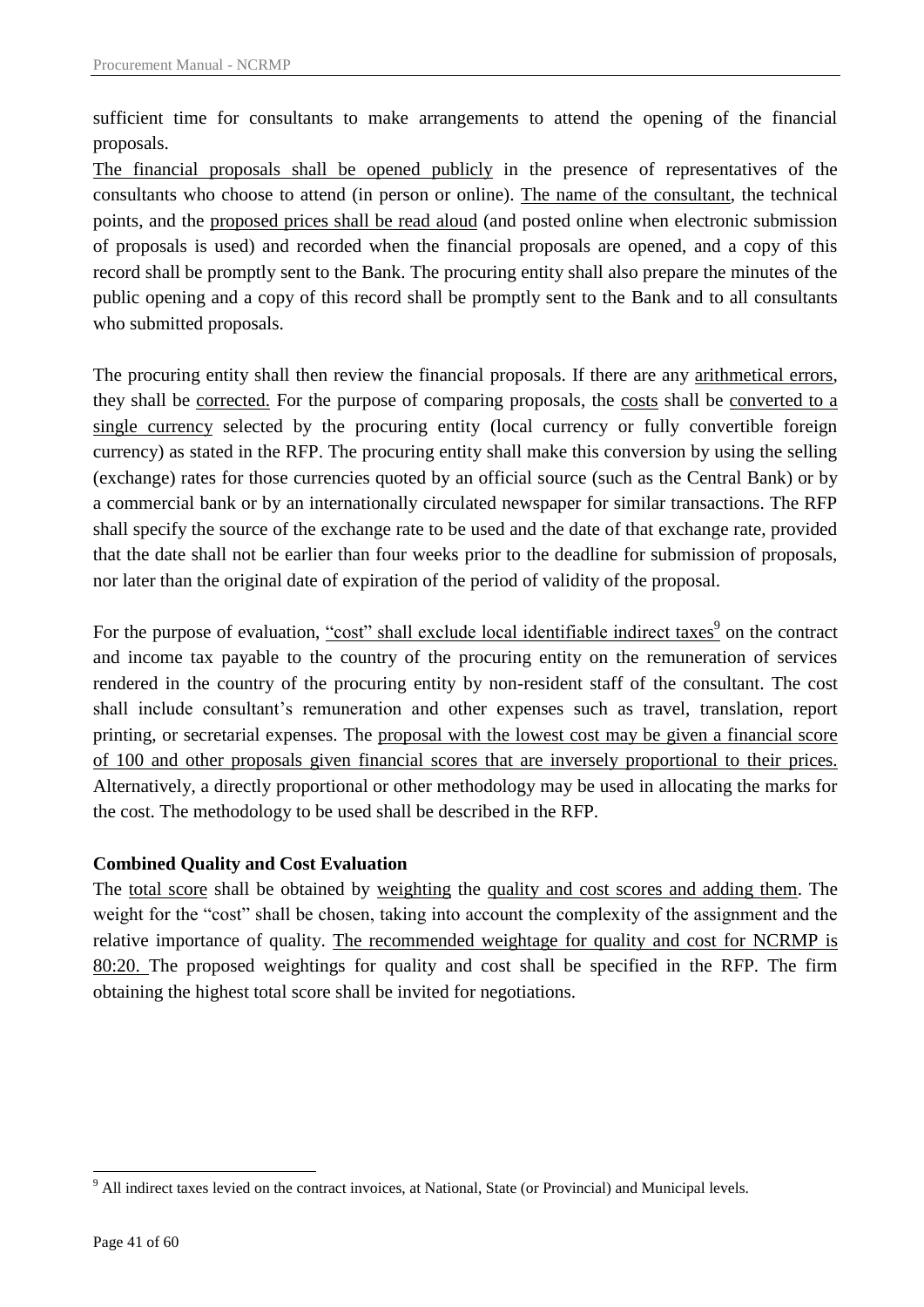### <span id="page-41-0"></span>**8.2.8 Negotiations and Signing of Contract**

No negotiations can be done on the cost of services/contract price without the prior approval of the Bank.

If required, negotiations on technical and commercial aspects may be held with the consultant who scored highest marks in combined evaluation (technical and financial evaluation) and on conclusion of the same; the contract should be signed. Negotiations shall include discussions of the TOR, the methodology, staffing, client"s inputs, and special conditions of the contract. These discussions shall not substantially alter the original TOR or the terms of the contract, lest the quality of the final product, its cost, and the relevance of the initial evaluation be affected. Major reductions in work inputs should not be made solely to meet the budget. Financial negotiations shall include clarification of the consultants' tax liability.

The selected firm should not be allowed to substitute key staff, unless both parties agree that undue delay in the selection process makes such substitution unavoidable or that such changes are critical to meet the objectives of the assignment. If this is not the case and if it is established that key staff were included in the proposal without confirming their availability, the firm may be disqualified and the process continued with the next ranked firm. The key staff proposed for substitution shall have qualifications equal to or better than the key staff initially proposed.

The final TOR and the agreed methodology shall be incorporated in "Description of Services," which shall form part of the contract.

If the negotiations fail to result in an acceptable contract, the negotiations may be terminated and procuring entity can invite the next ranked firm for negotiations. The Bank shall be informed prior to taking this step. The consultant shall be informed of the reasons for termination of the negotiations. Once negotiations are commenced with the next ranked firm, it is not possible to reopen the earlier negotiations. After negotiations are successfully completed and the Bank has issued its no objection to the initialed negotiated contract, the procuring entity shall promptly notify other firms on the short list that they were unsuccessful.

#### <span id="page-41-1"></span>**8.2.9 Publication of the Award of Contract**

After the award of contract, the procuring entity shall publish in *UNDB online* and in *dgMarket* the following information: (a) the names of all consultants who submitted proposals; (b) the technical points assigned to each consultant; (c) the evaluated prices of each consultant; (d) the final point ranking of the consultants; (e) the name of the winning consultant and the price, duration, and summary scope of the contract. The same information shall be sent to all consultants who have submitted proposals.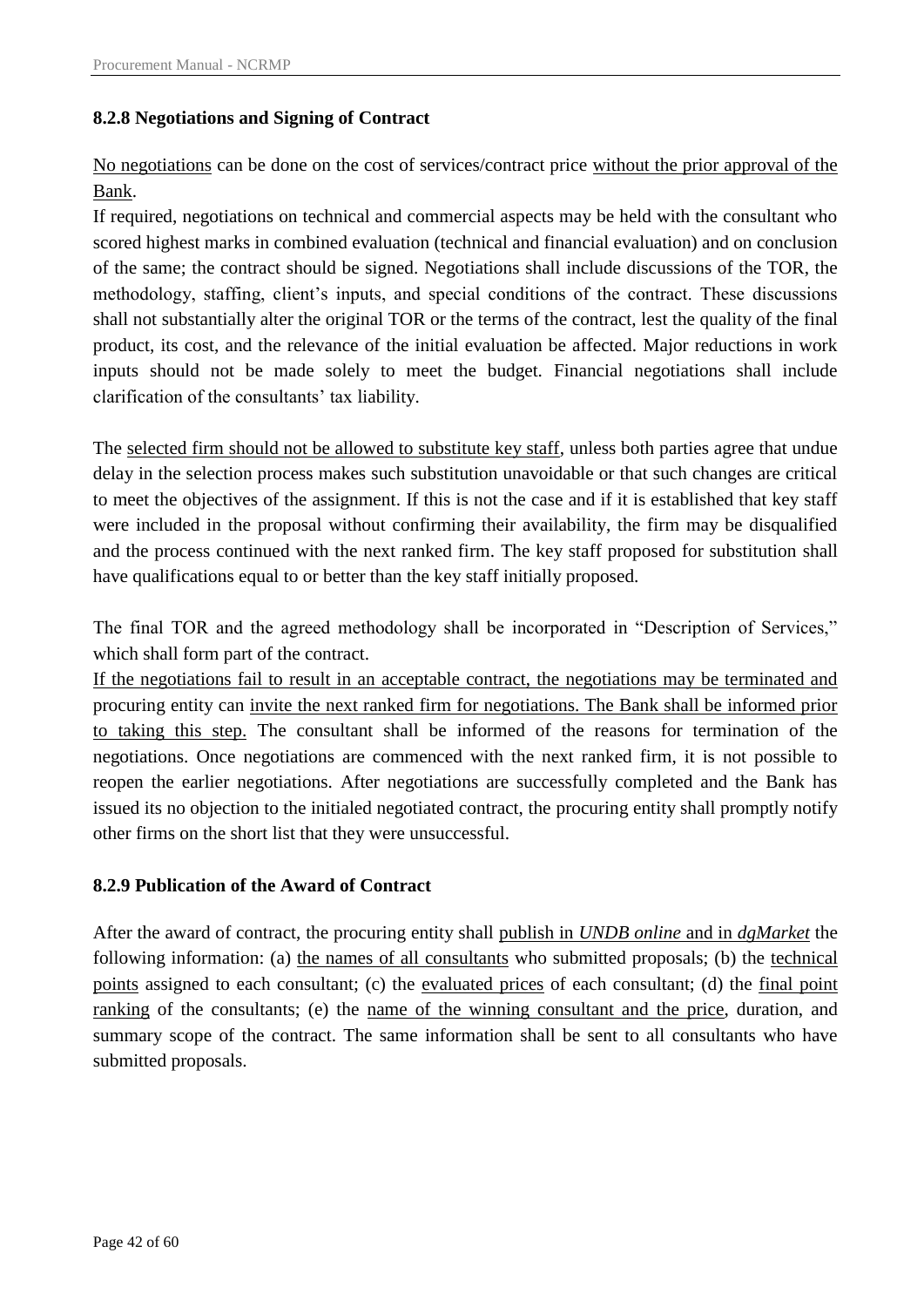#### <span id="page-42-0"></span>**8.2.10 Debriefing**

In the publication of contract award, the procuring entity shall specify that any consultant who wishes to ascertain the grounds, on which its proposal was not selected, should request an explanation from the procuring entity. The procuring entity shall promptly provide the explanation as to why such proposal was not selected, either in writing and/or in a debriefing meeting, at the option of the consultant. The requesting consultant shall bear all the costs of attending such a debriefing.

#### <span id="page-42-1"></span>**8.2.11 Rejection of all proposals and re-invitation**

The procuring entity will be justified in rejecting all proposals only if all proposals are non responsive because they present major deficiencies in complying with the TOR or if they involve costs substantially higher than the original estimate. In the latter case, the feasibility of increasing the budget, or scaling down the scope of services with the firm should be investigated in consultation with the Bank.

Before all the proposals are rejected and new proposals are invited, the procuring entity shall notify the Bank, indicating the reasons for rejection of all proposals, and shall obtain the Bank"s "no objection" before proceeding with the rejection and the new process. The new process may include revising the RFP (including the short list) and the budget. These revisions shall be agreed upon with the Bank.

#### <span id="page-42-2"></span>**8.2.12 Confidentiality**

Information relating to evaluation of proposals and recommendations concerning awards shall not be disclosed to the consultants who submitted the proposals or to other persons not officially concerned with the process, until the publication of the award of contract.

#### <span id="page-42-3"></span>**8.2.13 Conflict of interest**

Consultants should provide professional, objective, and impartial advice and at all times hold the client's interests paramount, without any consideration for future work, and that in providing advice they avoid conflicts with other assignments and their own corporate interests. Consultants shall not be hired for any assignment that would be in conflict with their prior or current obligations to other clients, or that may place them in a position of being unable to carry out the assignment in the best interest of the Procuring Entity. Without limitation on the generality of the forgoing, consultants shall not be hired under the circumstances set forth below:

(a) Conflict between consulting activities and procurement of goods, works or services (other than consulting services covered by these Guidelines): A firm that has been engaged by the Procuring entity to provide goods, works, or services (other than consulting services covered by these Guidelines) for a project, and each of its affiliates, shall be disqualified from providing consulting services related to those goods, works or services. Conversely, a firm hired to provide consulting services for the preparation or implementation of a project, and each of its affiliates, shall be disqualified from subsequently providing goods, works or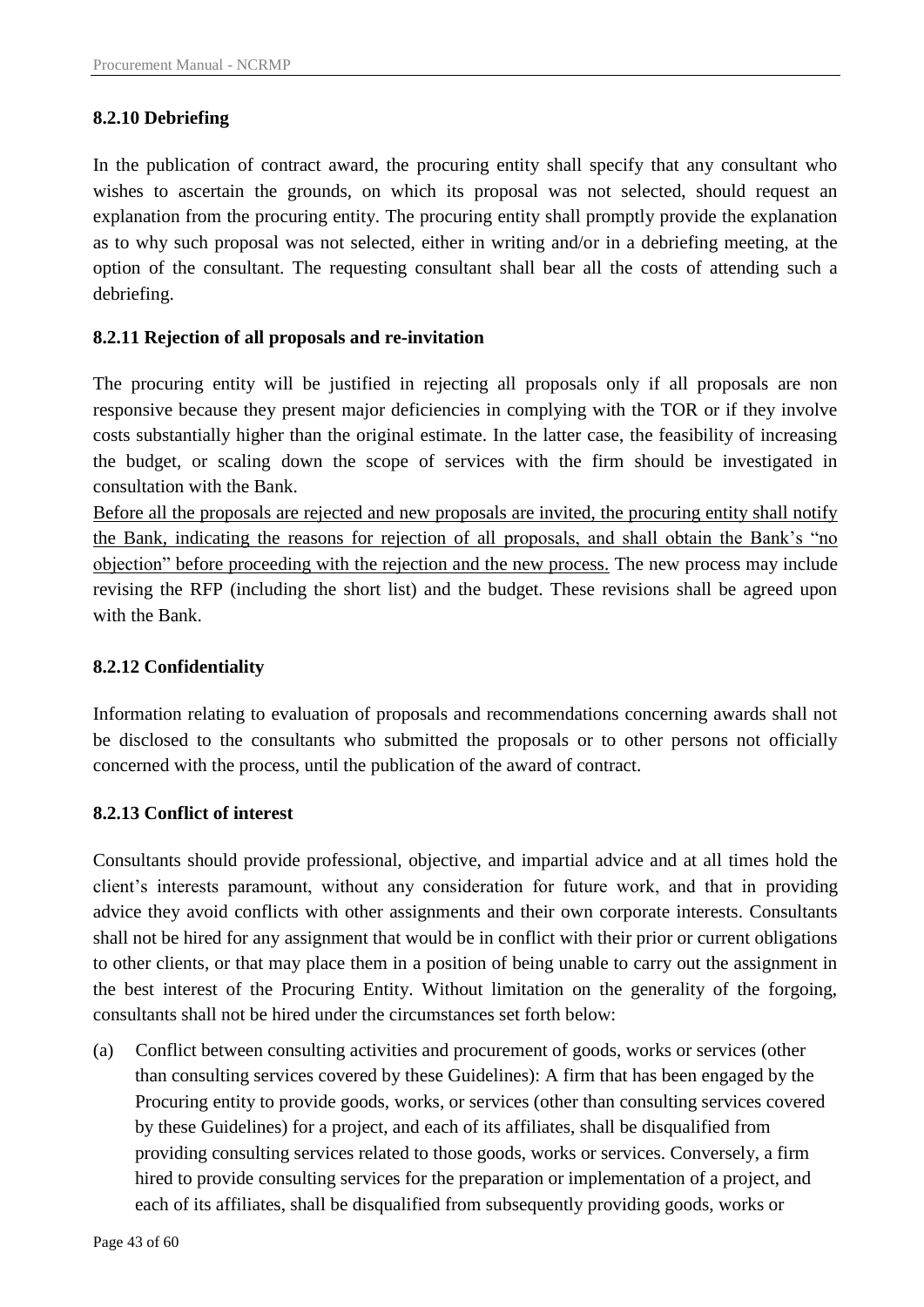services (other than consulting services covered by these Guidelines) resulting from or directly related to the firm's consulting services for such preparation or implementation.

- (b) Conflict among consulting assignments: Neither consultants (including their personnel and sub-consultants) nor any of their affiliates shall be hired for any assignment that, by its nature, may be in conflict with another assignment of the consultants. Similarly, consultants hired to prepare Terms of Reference (TOR) for an assignment shall not be hired for the assignment in question.
- (c) Relationship with the staff of Procuring entity: Consultants (including their personnel and sub-consultants) that have a business or family relationship with a member of staff of Procuring entity (or of the project implementing agency"s staff, or of a beneficiary of the loan) who are directly or indirectly involved in any part of: (i) the preparation of the TOR of the contract, (ii) the selection process for such contract, or (iii) supervision of such contract may not be awarded a contract, unless the conflict stemming from this relationship has been resolved in a manner acceptable to the Bank throughout the selection process and the execution of the contract.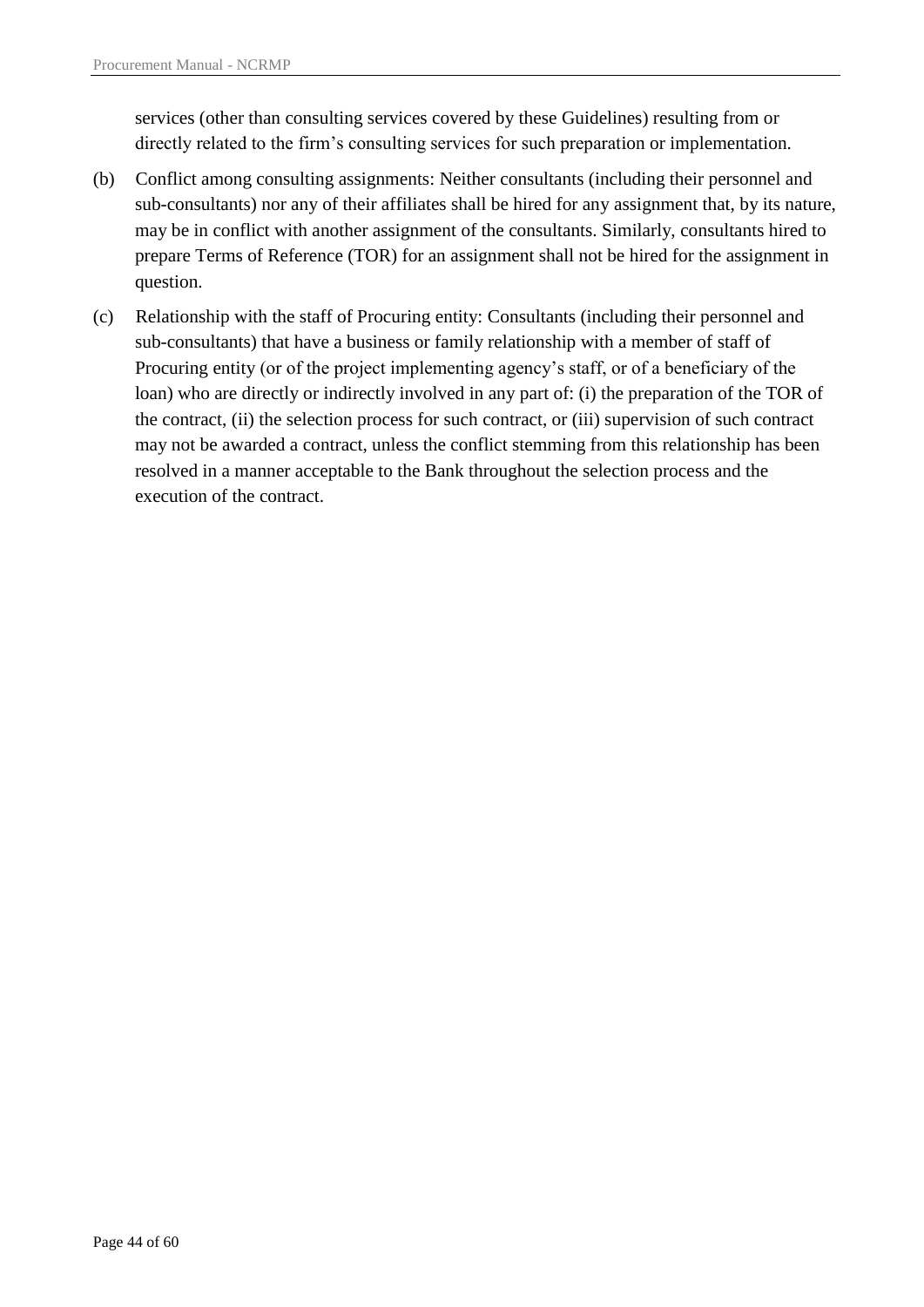# <span id="page-44-0"></span>**9. Fraud and Corruption**

It is the World Bank"s policy to require that procuring entities (including beneficiaries of Bank loans), as well as Bidders, Suppliers, Contractors and their subcontractors, and Consultants under Bank-financed contracts, observe the highest standard of ethics during the procurement and execution of such contracts. In pursuance of this policy, the Bank:

(a) Defines, for the purposes of this provision, the terms set forth below as follows:

- (i) "Corrupt practice" is the offering, giving, receiving or soliciting, directly or indirectly, of anything of value to influence improperly the actions of another party<sup>10</sup>;
- (ii) "Fraudulent practice" is any act or omission, including a misrepresentation, that knowingly or recklessly misleads, or attempts to mislead, a party<sup>11</sup> to obtain a financial or other benefit or to avoid an obligation;
- (iii) "Collusive practice"<sup>12</sup> is an arrangement between two or more parties designed to achieve an improper purpose, including influencing improperly the actions of another party;
- (iv) "Coercive practice"<sup>13</sup> is impairing or harming, or threatening to impair or harm, directly or indirectly, any party or the property of the party to influence improperly the actions of a party;
- (v) "Obstructive practice" is
	- o Deliberately destroying, falsifying, altering or concealing of evidence material to the investigation or making false statements to investigators in order to materially impede a Bank investigation into allegations of a corrupt, fraudulent, coercive or collusive practice; and/or threatening, harassing or intimidating any party to prevent it from disclosing its knowledge of matters relevant to the investigation or from pursuing the investigation, or

<sup>1</sup>  $10$  For the purpose of these Guidelines, "another party" refers to a public official acting in relation to the procurement process or contract execution. In this context, "public official" includes World Bank staff and employees of other organizations taking or reviewing procurement decisions.

 $11$  For the purpose of these Guidelines, "party" refers to a public official; the terms "benefit" and "obligation" relate to the procurement process or contract execution; and the "act or omission" is intended to influence the procurement process or contract execution.

<sup>&</sup>lt;sup>12</sup> For the purpose of these Guidelines, "parties" refers to participants in the procurement process (including public officials) attempting to establish bid prices at artificial, non competitive levels.

<sup>&</sup>lt;sup>13</sup> For the purpose of these Guidelines, "party" refers to a participant in the procurement process or contract execution.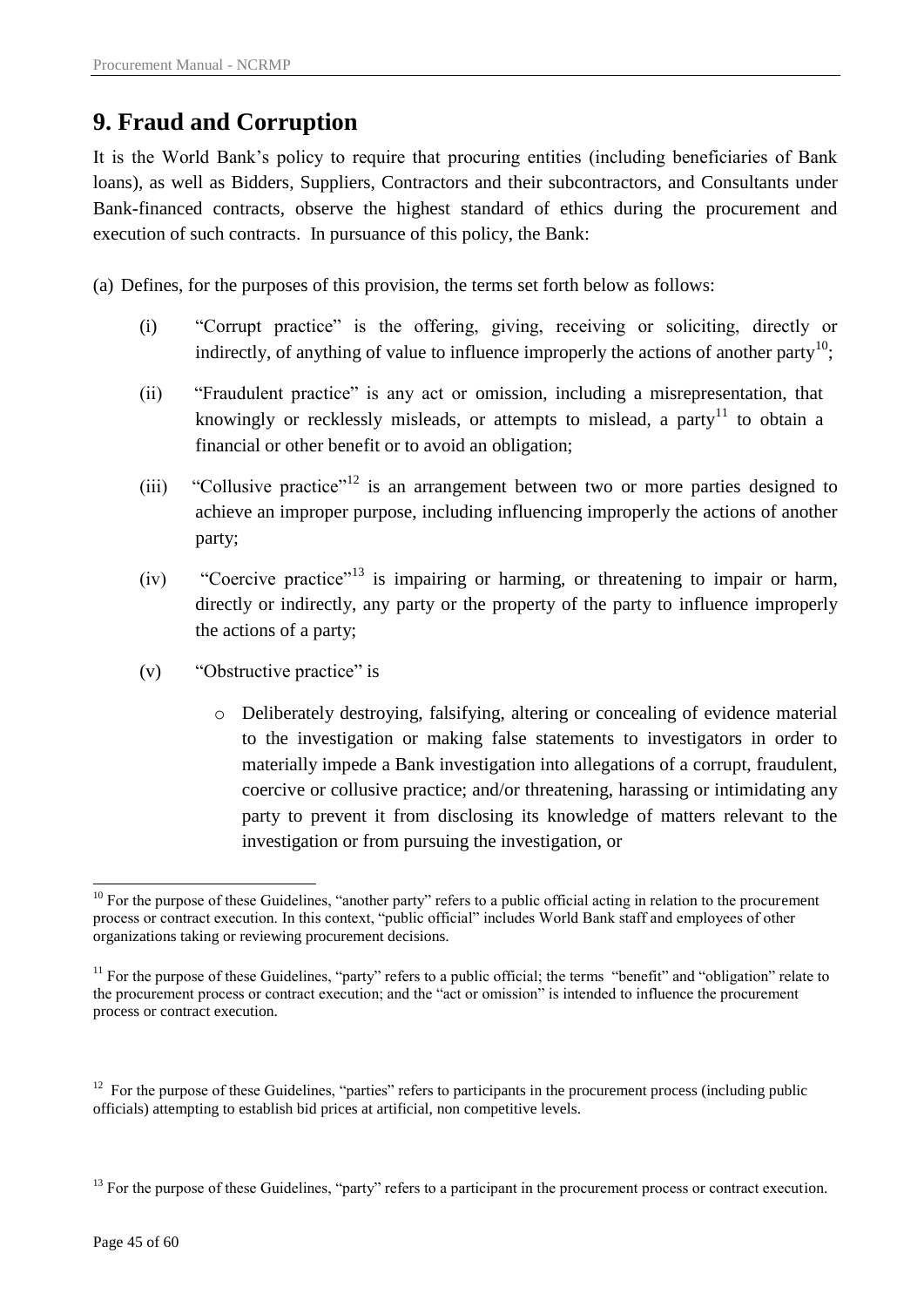- o Acts intended to materially impede the exercise of the Bank"s inspection and audit rights provided for under sub-paragraph (e) below.
- (b) Will reject a proposal for award if it determines that the bidder recommended for award has, directly or through an agent, engaged in corrupt, fraudulent, collusive, coercive or obstructive practices in competing for the contract in question;
- (c) Will cancel the portion of the loan allocated to a contract if it determines at any time that representatives of the procuring entity or of a beneficiary of the loan engaged in corrupt, fraudulent, collusive, or coercive practices during the procurement or the execution of that contract, without the procuring entity having taken timely and appropriate action satisfactory to the Bank to address such practices when they occur;
- (d) Will sanction a firm or individual, including declaring ineligible, either indefinitely or for a stated period of time, to be awarded a Bank-financed contract if it at any time determines that the firm has, directly or through an agent, engaged in corrupt, fraudulent, collusive, coercive or obstructive practices in competing for, or in executing, a Bank-financed contract; and
- (e) Will have the right to require that a provision be included in bidding documents and in contracts financed by a Bank loan, a provision be included requiring bidders, suppliers and contractors to permit the Bank to inspect their accounts and records and other documents relating to the bid submission and contract performance and to have them audited by auditors appointed by the Bank.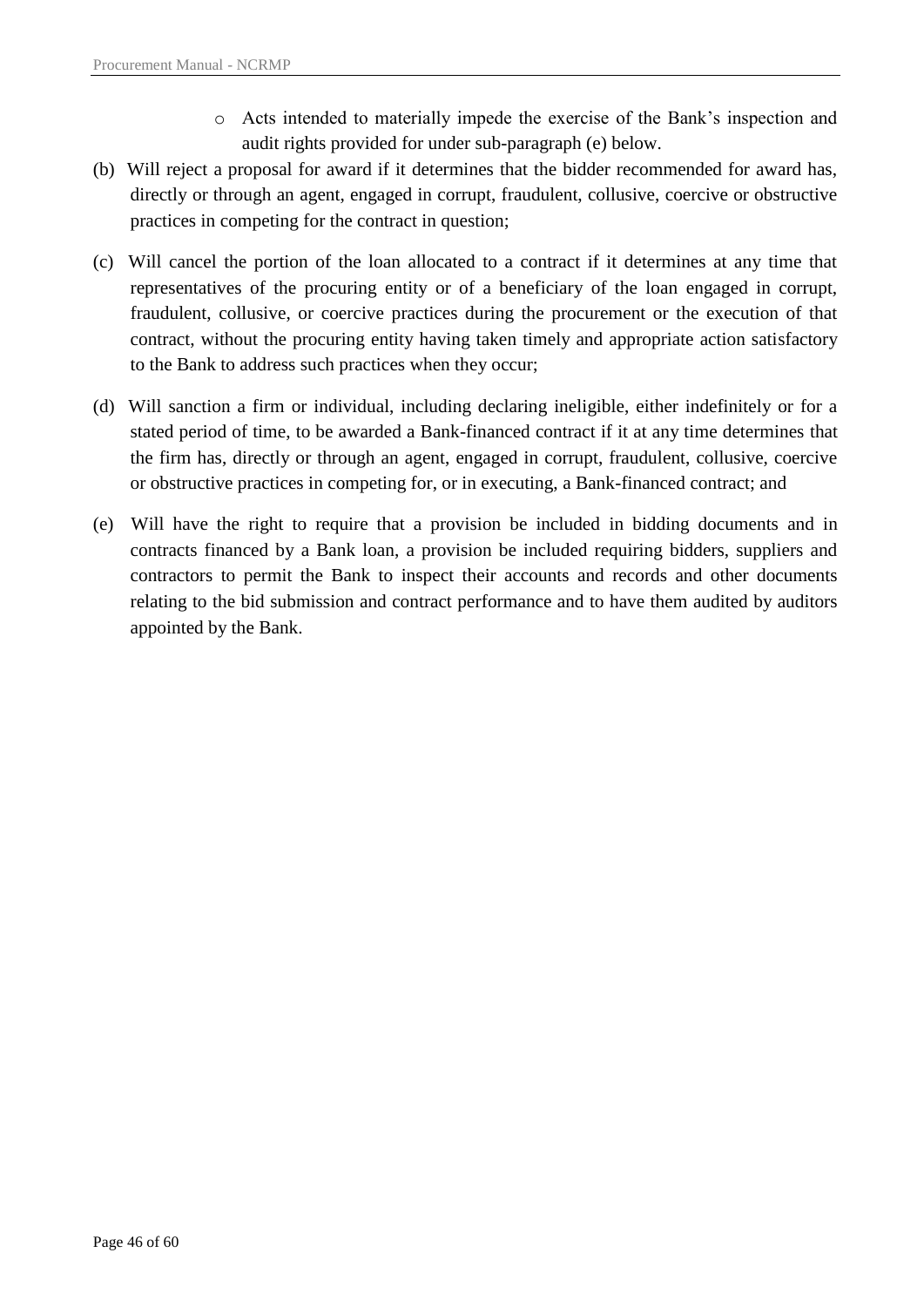# <span id="page-46-0"></span>**10. Bank review of procurement action**

## <span id="page-46-1"></span>**10.1 Review of contracts by the Bank**

It is the Bank"s policy to require that procuring entity, as well as bidders, suppliers, and contractors, under Bank financed contracts, observe the highest standard of ethics during the procurement and execution of contracts. In pursuance to this policy, the Bank will have the right to require that a provision be included in bidding documents and in contracts financed by a Bank loan/ credit, requiring bidders, suppliers, and contractors to permit the Bank to inspect their accounts and records and other documents relating to the bid submission and contract performance and to have them audited by auditors appointed by the Bank.

## <span id="page-46-2"></span>**10.2 Prior review by the Bank**

### <span id="page-46-3"></span>**10.2.1 Goods and Works**

## **For all contracts subject to prior review by Bank, following documents shall be submitted to the Bank for its prior review:**

- a) Before bids are invited, the Procuring Entity shall furnish to the Bank for its comments, draft bidding documents, including the invitation to bid; instructions to bidders, (including the basis of bid evaluation and contract award; and the conditions of contract) and specifications for the civil works, supply of goods, or installation of equipment, etc., as the case may be, together with a description of the advertising procedures to be followed for the bidding (if prequalification has not been used). The Procuring entity shall make such modifications in the said documents as the Bank shall reasonably request. Any further modification shall require the Bank"s approval before it is issued to the prospective bidders.
- b) After bids have been received and evaluated, the Procuring Entity shall, before a final decision on the award is made, furnish to the Bank, in sufficient time for its review, a detailed report on the evaluation and comparison of the bids received, together with the recommendations for award and such other information as the Bank shall reasonably request. The Bank shall, if it determines that the intended award would be inconsistent with the Loan Agreement and/or the Procurement Plan, promptly inform the Procuring Entity and state the reasons for such determination. Otherwise, the Bank shall provide its no objection to the recommendation for contract award. The Procuring Entity shall award the contract only after receiving the "no objection" from the Bank.
- c) If the Procuring Entity requires an extension of bid validity to complete the process of evaluation, and to make the award, it should seek the Bank"s prior approval for the first request for extension, if it is longer than four weeks, and for all subsequent requests for extension, irrespective of the period.
- d) If after publication of the results of evaluation, the Procuring Entity receives protests or complaints from bidders, a copy of the complaint and a copy of the Procuring Entity's response shall be sent to the Bank for information.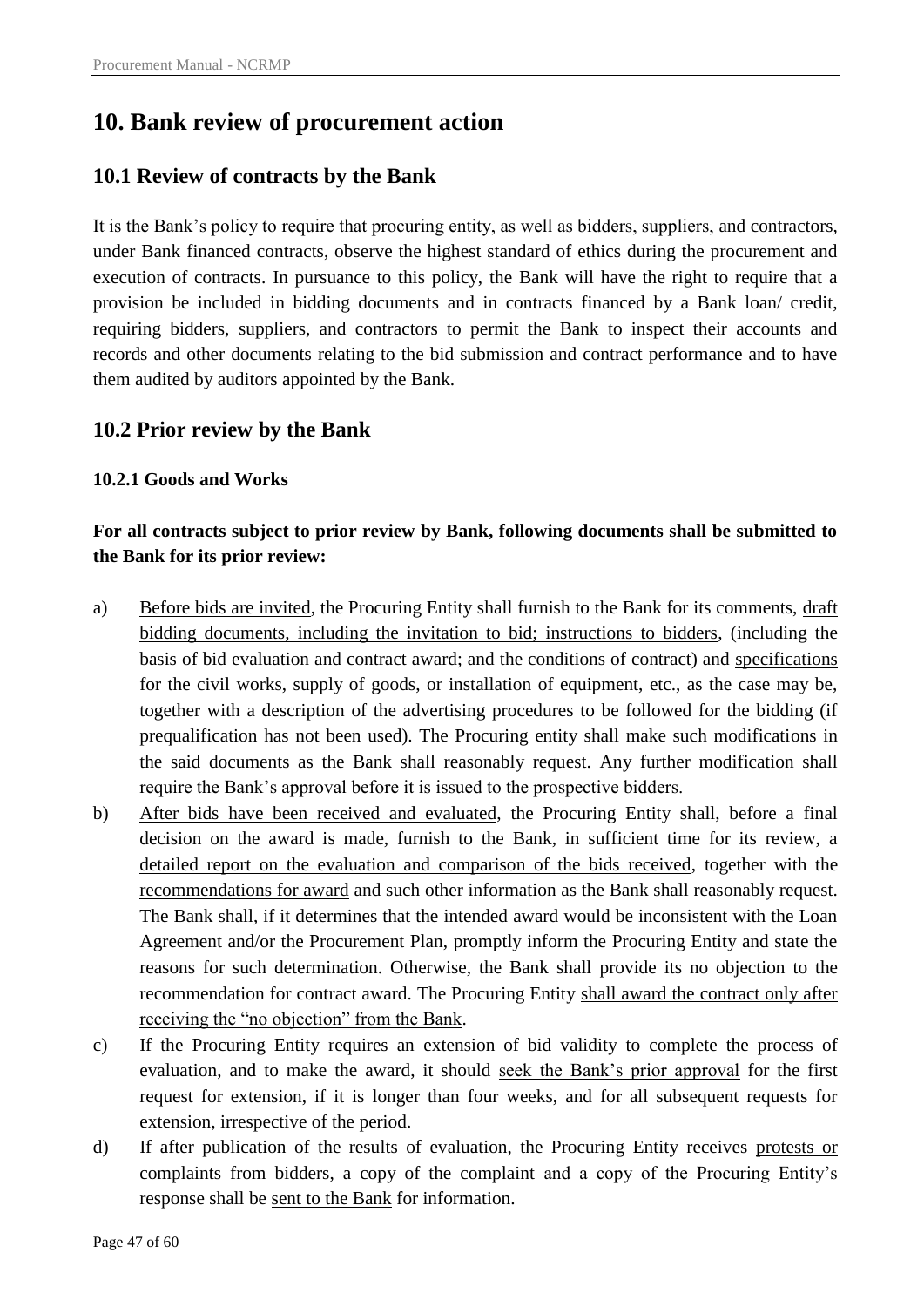- e) If as result of analysis of a protest the Procuring Entity changes its contract award recommendation, the reasons for such decision and a revised evaluation report shall be submitted to the Bank for no objection. The Procuring Entity shall provide a republication of the contract award
- f) The terms and conditions of a contract shall not, without the Bank"s prior approval, materially differ from those on which bids were asked or prequalification of Contractors, if any, was invited.
- g) One conformed copy of the contract shall be furnished to the Bank promptly after its execution and prior to the making of the first payment out of the Project Bank account in respect of such contract.
- h) All evaluation reports shall be accompanied by a summary of the procurement on a form provided by the Bank. The description and amount of the contract, together with the name and address of the successful bidder, shall be subject to release by the Bank upon receipt of the signed copy of the contract.

#### <span id="page-47-0"></span>**10.2.2 Consultant services**

## **For all contracts subject to prior review by Bank, following documents shall be submitted to the Bank for its prior review:**

- a) Before inviting proposals, the Procuring entity shall furnish to the Bank for its review and "no objection" the proposed cost estimate and RFP (including the short list). The procuring entity shall make such modifications to the short list and the documents as the Bank reasonably requests. Any further modification shall require the Bank"s "no objection" before the RFP is issued to the short-listed consultants.
- b) After the technical proposals have been evaluated, the procuring entity shall furnish to the Bank, in sufficient time for its review, a technical evaluation report and a copy of the proposals, if requested by the Bank. If the Bank determines that the technical evaluation is inconsistent with the provisions of the RFP, it shall promptly inform the procuring entity and state the reasons for its determination; otherwise, the Bank shall issue a "no objection" to the technical evaluation. The procuring entity shall also request the Bank"s "no objection" if the evaluation report recommends rejection of all proposals.
- c) The procuring entity may proceed with the opening of the financial proposals only after receiving the Bank"s "no objection" to the technical evaluation. When price is a factor in the selection of the consultant, the procuring entity may then proceed with the financial evaluation in accordance with the provisions of the RFP. The procuring entity shall furnish to the Bank, for its information, the final evaluation report along with its recommendation of the winning firm. The procuring entity shall notify the firm that received the highest total score in the final evaluation of its intention to award the contract to the firm and shall invite the firm for negotiations.
- d) If the procuring entity receives complaints from consultants, a copy of the complaint and a copy of the entity"s response shall be sent to the Bank for information.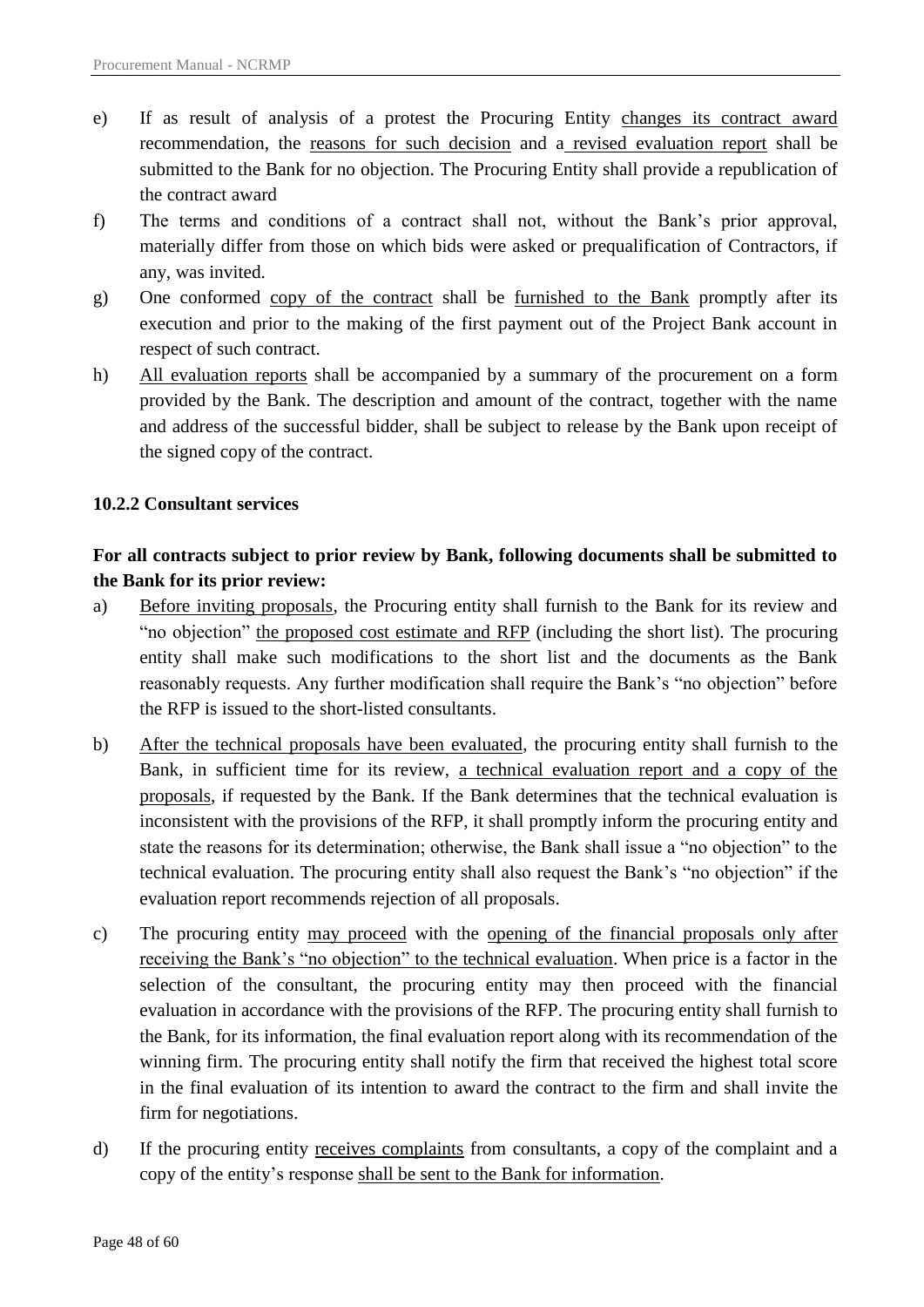- e) If as result of analysis of a complaint the procuring entity changes its contract award recommendation, the reasons for such decision and a revised evaluation report shall be submitted to the Bank for no objection. The procuring entity shall provide a republication of the contract award in the format of paragraph 2.28 of these Guidelines.
- f) After negotiations are completed, the procuring entity shall furnish to the Bank, in sufficient time for its review, a copy of the initialed negotiated contract. If the negotiated contract resulted in substitution of key staff or any changes in the TOR and original proposed contract, the procuring entity shall highlight the changes and provide an explanation of why these changes are appropriate and necessary.
- g) If the Bank determines that the final evaluation report, recommendation for award, and/or negotiated contract are inconsistent with the provisions of the RFP, it shall promptly inform the procuring entity and state the reasons for its determination. Otherwise, the Bank shall provide its final "no objection" to the contract award. The procuring entity shall confirm the award of the contract only after receiving the "no objection" from the Bank.
- h) Following contract signature, the procuring entity shall furnish to the Bank a copy of the final contract before submitting the first application for disbursement under the contract.
- i) The description and amount of the contract, together with the name and address of the firm, shall be subject to public disclosure by the Bank upon the procuring entity"s receipt of the signed copy of the contract.

In the case of contracts subject to prior review, before granting a material extension of the stipulated time for performance of a contract, agreeing to any modification or waiver of the conditions of such contract, including issuing any change order or orders under such contract (except in cases of extreme urgency) which would in aggregate increase the original amount of the contract by more than 15 percent of the original price, the Procuring Entity shall seek the Bank"s no objection to the proposed extension, modification, or change order. If the Bank determines that the proposal would be inconsistent with the provisions of the Loan Agreement and/or Procurement Plan, it shall promptly inform the Procuring Entity and state the reasons for its determination. A copy of all amendments to the contract shall be furnished to the Bank for its record.

## <span id="page-48-0"></span>**10.3 Post Review/ Procurement Audit**

An annual audit of the procurement in any ongoing Bank funded project is done by the auditing staff or consultant appointed by the Bank. The concerned authorities in State PIU"s will be required to make all relevant documentation available to the World Bank, as and when required. The review usually covers the following documents:

- Invitation for Bids;
- Bidding Documents;
- Public bid opening record;
- Bid evaluation report;
- Final contract documents;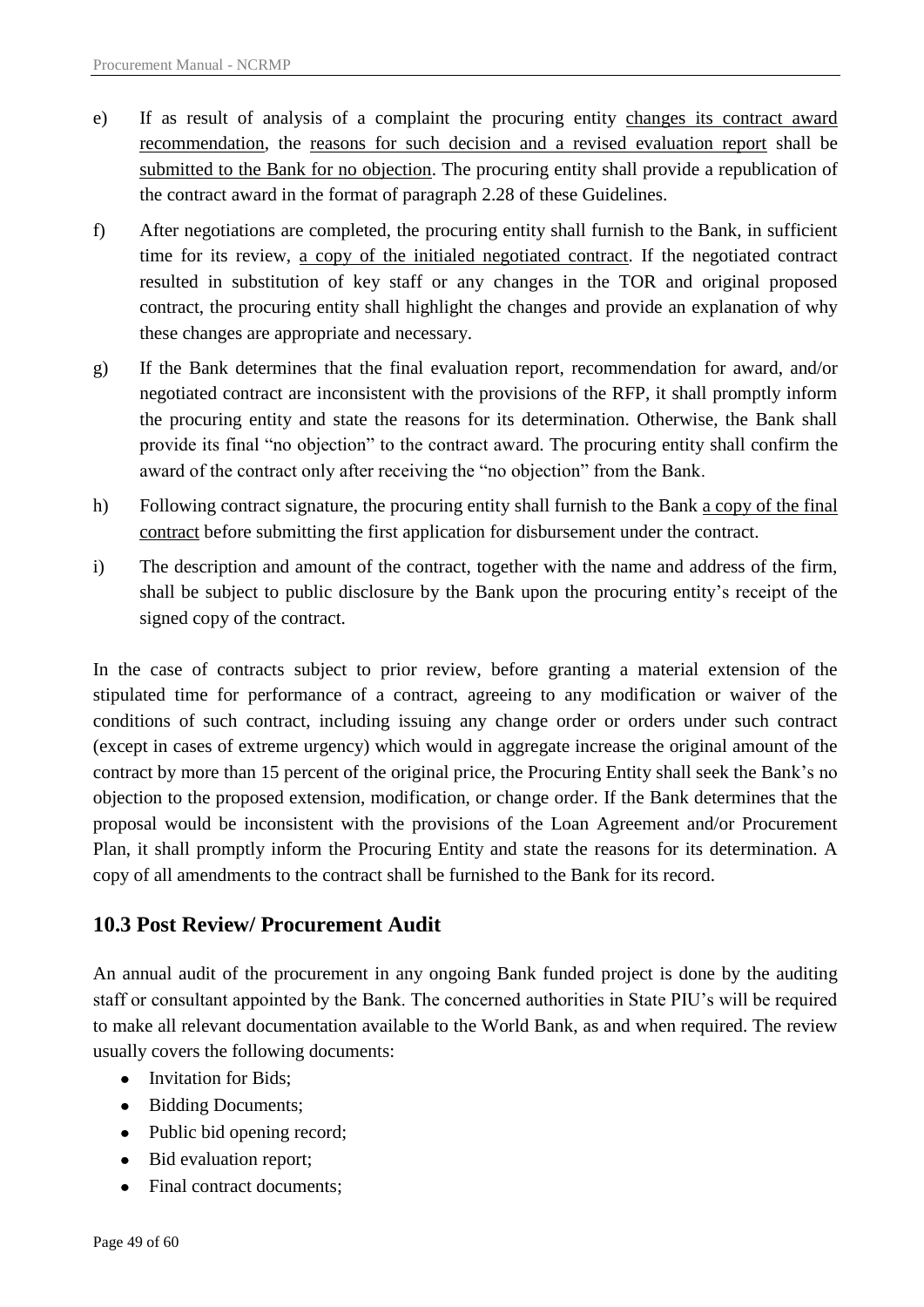- Other relevant documents as appropriate to check if the agreed procedures were correctly followed, whether the documents are consistent with Bank procurement rules; and
- Whether the lowest evaluated bidder was indeed awarded the contract.

*Therefore, PIU's are invariably required to retain all documentation (as mentioned above) with respect to each contract during Project implementation and up to 5 years after the closing date of the Loan Agreement.*

After conducting the analysis, the audit team prepares a report of its findings and conclusions and submits it to the Bank. The report is reviewed in consultation with the procuring entity. If the audit reports are not satisfactory, corrective actions are introduced in subsequent operations which may include, lowering of prior review thresholds, training of implementing agency staff and hiring of procurement agents.

If the Bank determines that the goods, works or services were not procured in accordance with the agreed procedures, as reflected in the Loan Agreement and further detailed in the Procurement Plan approved by the Bank or that the contract itself is not consistent with such procedures, it may declare misprocurement. The Bank shall promptly inform the Procuring Entity the reasons for such determination.

The procurements by line departments and the PMU will also be audited by the internal auditors of the Project. (Refer the Finance manual for a detailed Terms of Reference of the NCRMP Internal auditors).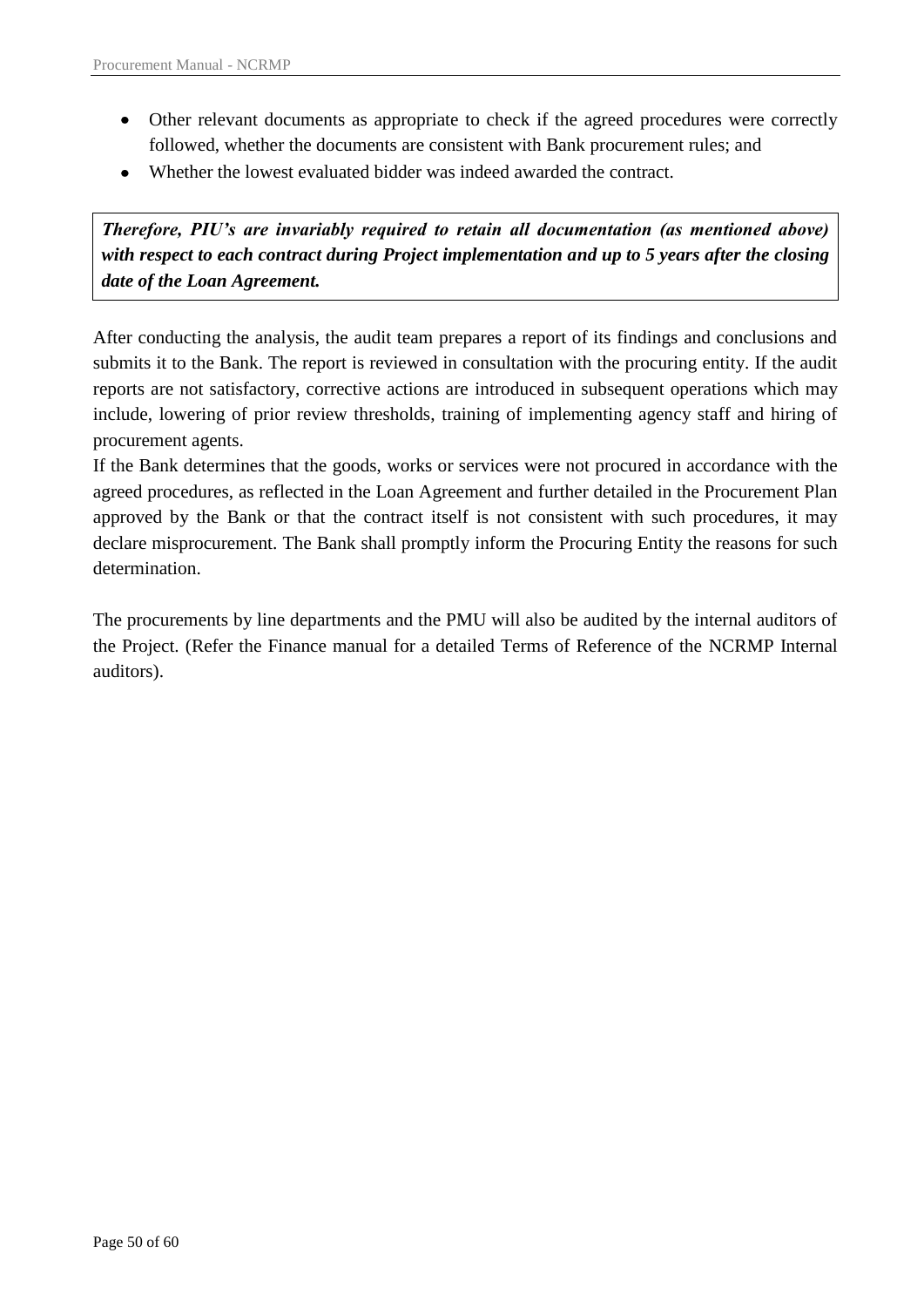# <span id="page-50-0"></span>**11. Record Keeping**

It is mandatory to maintain records for each of the steps undertaken during the procurement process.

Following basic records are to be maintained:

- Purchase Order Log: containing a numerical brief record of all purchase orders issued i.e. purchase order number, supplier's name, brief description of stores, total value etc.
- Open Order File: containing status of all outstanding orders.
- Closed Order File: containing historical data of all completed orders.  $\bullet$
- Vendor Record File: containing names, addresses, materials that vendor can supply, delivery and quality records etc.
- Rate Contract File: containing the purchase records of items under rate contract. It is especially important when the contract is an open one against which orders are placed.

Where contracts are to be awarded on the basis of **competitive bidding,** the procuring entity should maintain a complete record of the process and documentation, i.e.

- Copies of public advertising;  $\bullet$
- Pre-qualification documents (if used) and resulting decisions to accept or reject applicants;  $\bullet$
- Bid documents and addenda, if any;  $\bullet$
- Records of any pre-bid meetings;  $\bullet$
- Bid opening minutes;  $\bullet$
- Bid evaluation results including bid evaluation report, summary rating sheets;  $\bullet$
- Appeals against procedures or award recommendations;  $\bullet$
- A signed copy of contract and performance securities; etc  $\bullet$

A database may be maintained for the following in case of small contracts or goods purchased using shopping procedures:

- $\bullet$ The current market price for commonly needed items;
- Names of suppliers invited to submit written price quotations for each lot, and their prices;
- $\bullet$ Names of selected suppliers, quantity and value of orders; and
- $\bullet$ A copy of purchase order.

The records should be maintained in chronological order and the files to be kept in an identified place and should be retrievable for scrutiny whenever needed without wastage of time.

The records of complaint handling, correspondence with clients, consultants, Bank vendors etc. also should be kept separately and should be retrievable.

The records also to be maintained for the "**contract administration process**". These would include:

- Keeping records of contractual notices issued by the supplier contractor, purchaser or  $\bullet$ employer;
- Maintaining a detailed record of all changes or variation orders issued affecting the scope,  $\bullet$ quantities, timing or price of the contract;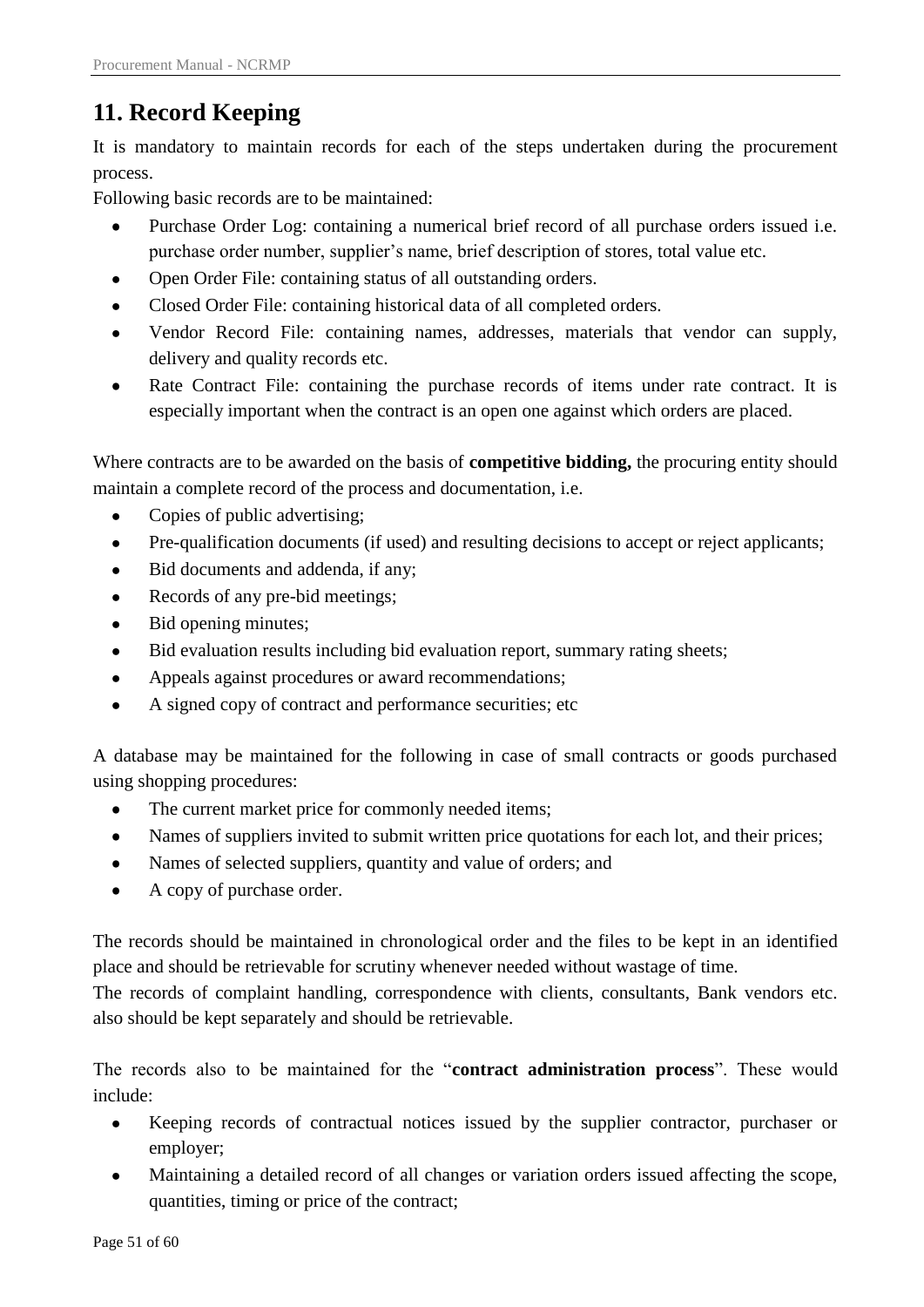- $\bullet$ Records of invoices payments;
- Certificates of inspection, acceptance;  $\bullet$
- Completion records of claims and disputes and their outcome, etc.  $\bullet$

Records should be maintained for a period of not less than five years beyond the project closing date and for any further period as may be decided by the PMU. All records to be maintained in the office of Superintending Engineer with copies at the office of Chief Engineer.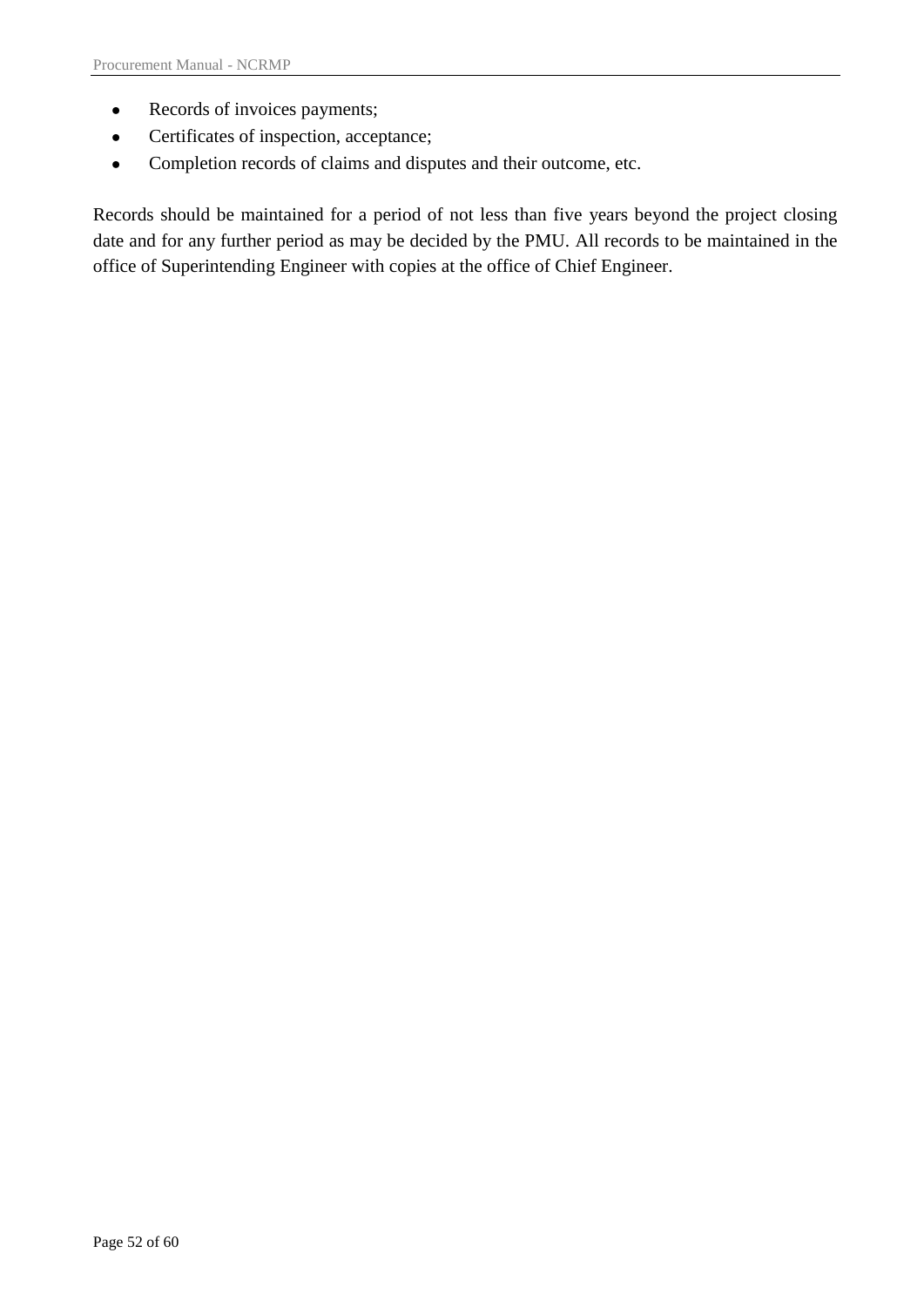# <span id="page-52-0"></span>**12. Complaint Redressal Mechanism**

To address the complaints received from the contractors/suppliers effectively, a complaint handling mechanism needs to be devised at PMU as well as in all PIU"s. Complaint handling mechanism should be mentioned on Project website. In order to facilitate any grievances or complaint by any stakeholder, the names, designations and contact details of all key persons would be displayed at office of PIU/PMU and Project website.

The Complaint redressal mechanism to ensure that:

- An immediate action has been initiated on receipt of complaints to redress the grievances.
- All complaints on receipt should be entered in a register.
- Complainant will receive acknowledgement on his hard copy within three working days.  $\bullet$
- All complaints should be handled at a level higher than that of the level at which the procurement process is being undertaken and the allegations made in the complaints should be enquired into. If allegations are found correct, appropriate remedial measure should be taken by the higher administrative authorities.
- If an individual staff is found responsible, suitable disciplinary proceedings should be initiated, against such staff under the applicable conduct rules.
- These complaints should be discussed and dealt with appropriately within 15 days. If a complaint is received after award of contract, it should be discussed on the file and put up to the appropriate authority for a decision.
- An appropriate response should also be sent to the complainant.
- In case of complaints received directly by the Bank, issues raised in the complaint are considered by the Bank. Bank after consultation with PMU will judge the validity of the complaint. If complaints are found valid and corrections are required, the Bank will provide guidance on how they should be rectified.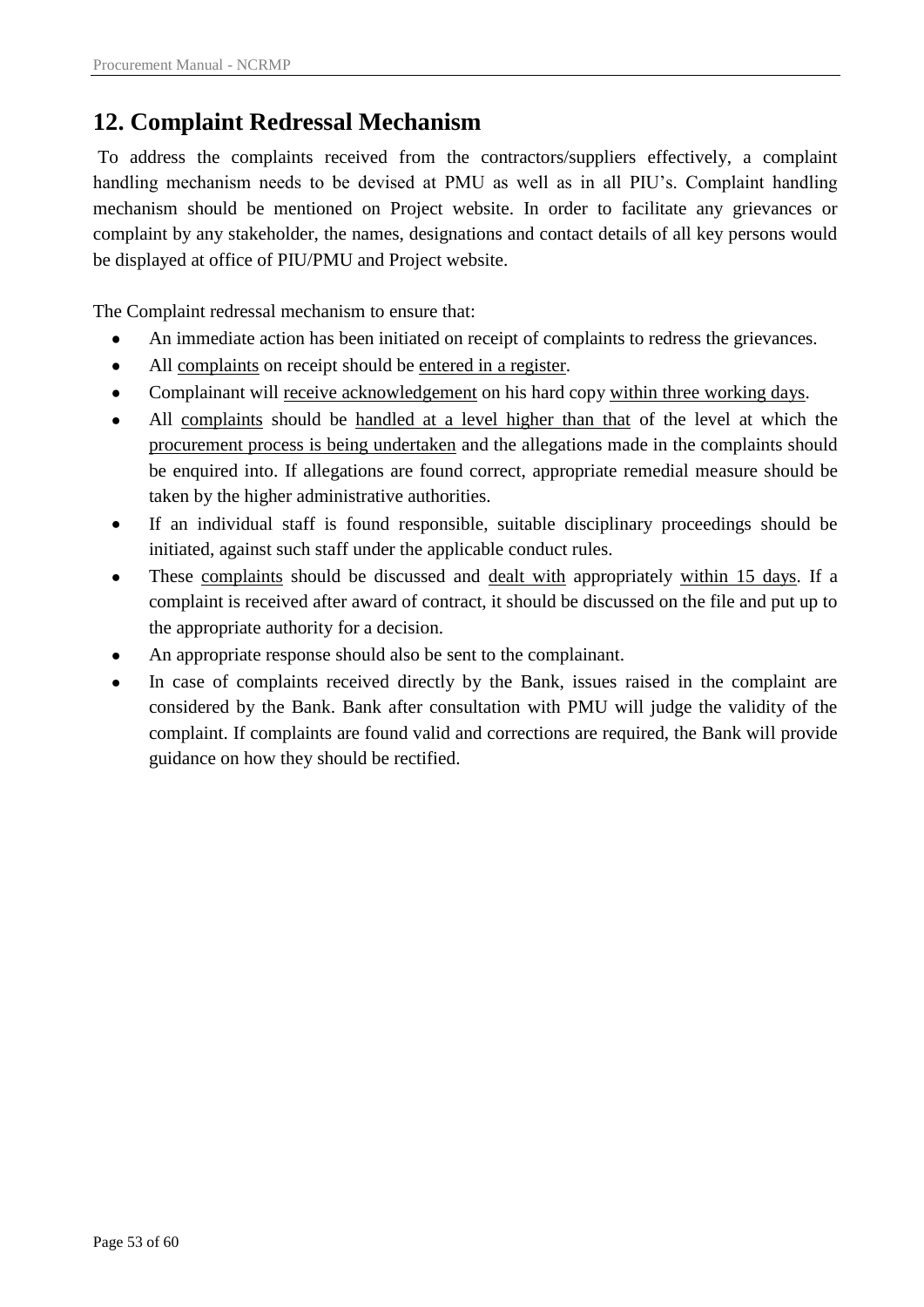# <span id="page-53-0"></span>**13. Consequence of non-compliance with this manual**

All expenditures under the Project for procurement of goods, works and consultants will become eligible for reimbursement by the World Bank only if they are procured as per the laid down procedures. The Bank may declare any procurement as mis-procurement if goods/works and consultants are not procured as per agreed procedures. It would result in non-reimbursement of the related expenditures by the Bank and this may also lead to deletion of the related amount from the Bank"s credit for the Project. The Bank may in addition exercise other remedies provided for under the Financing agreement.

Therefore, all procuring entities under the Project will be responsible for adhering to the Bank"s Guidelines. Even once the contract is awarded after obtaining a "no objection" from the Bank, the Bank may still declare mis-procurement if it concludes that the "no objection" was issued on the basis of incomplete, inaccurate, or misleading information furnished by the procuring entity or that the terms and conditions of the contract had been modified without Bank"s approval.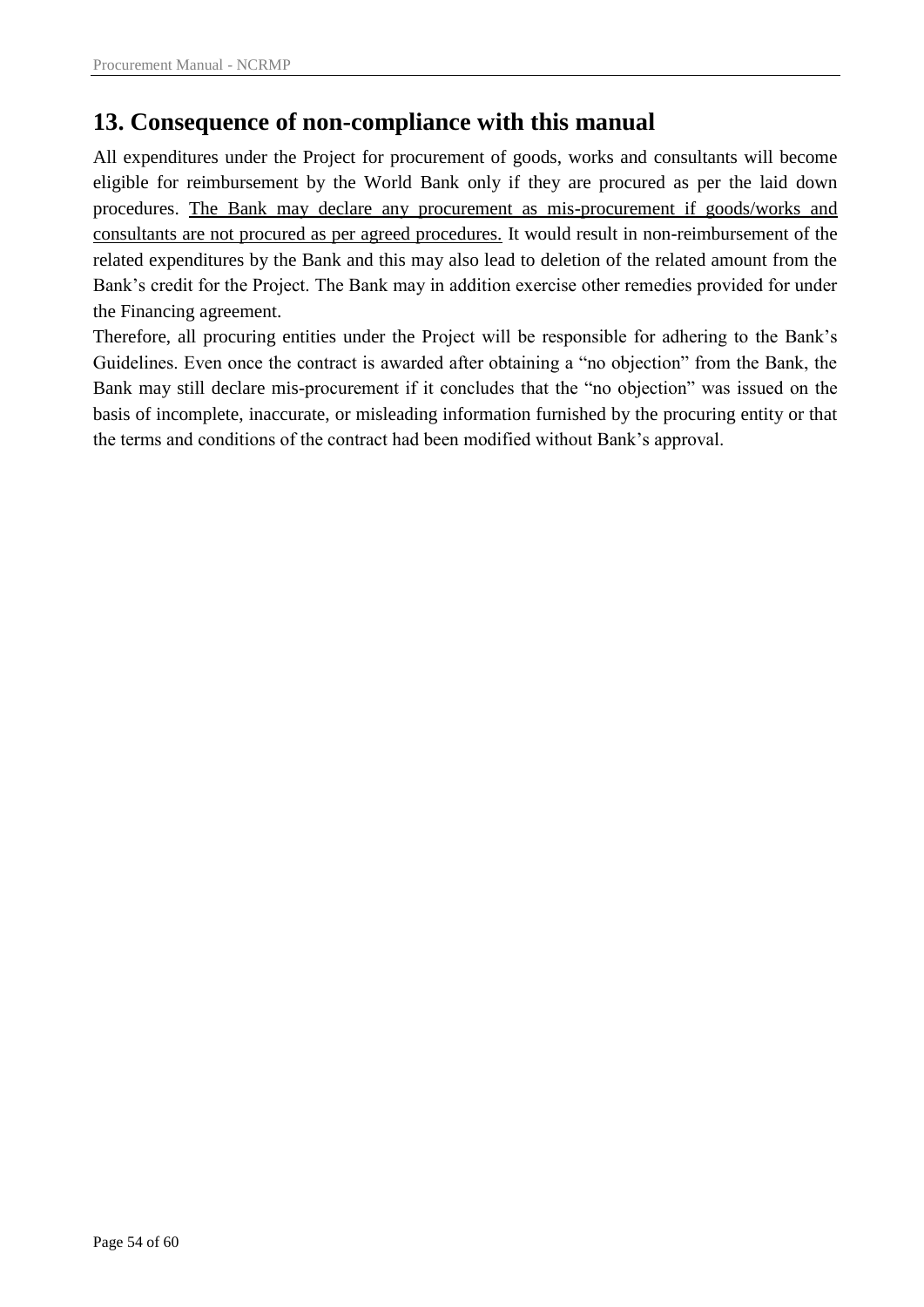#### <span id="page-54-0"></span>**Definitions of terms**

The terms used in this manual shall have the meanings provided below:

**"***Bid***"** means a tender, proposal, or price quotation given by a bidder in response to an invitation or request for the provision of goods, works or services.

**"***Bidder***"** means a person who is participating or may participate in a procurement proceeding for purposes of submitting a bid.

**"***Bidding Documents***"** means the documents in tender proceedings that describe the procurement and the conditions and procedures for submitting a bid.

**"***Consultants' services***"** refers to activities of a professional, intellectual, and advisory nature that do not involve provision of material goods or works except of an informational nature. They include design, supervision, training, auditing, software development, expert proposals and advice, and similar technical or professional services.

**"***Contractor***"** means a person who contracts with a procuring entity to provide goods, works or services, and includes the contractor's agents, employees and subcontractors where applicable.

**"***Goods***"** means objects of every kind and description including, equipment, products, raw materials whether in solid, liquid or gaseous form, electricity, and includes services incidental to the provision of the goods provided that the value of such services does not exceed that of the goods.

**"***Procurement*" means the acquisition of goods, works or services by or for a procuring entity.

**"***Procuring entity*" means the entity that engages in procurement, and is responsible for compliance with the guidelines of this manual. Procuring entity may be Project Implementing Unit (PIU) or any other line department procuring on behalf of or for the purposes of this Project.

**"***Responsive bid***"** means a bid that offers to provide goods, works or services according to the requirements described in the bid documents, a request for proposal, or request for quotation.

**"***Works***"** means all work associated with the construction, reconstruction, demolition and repair or renovation.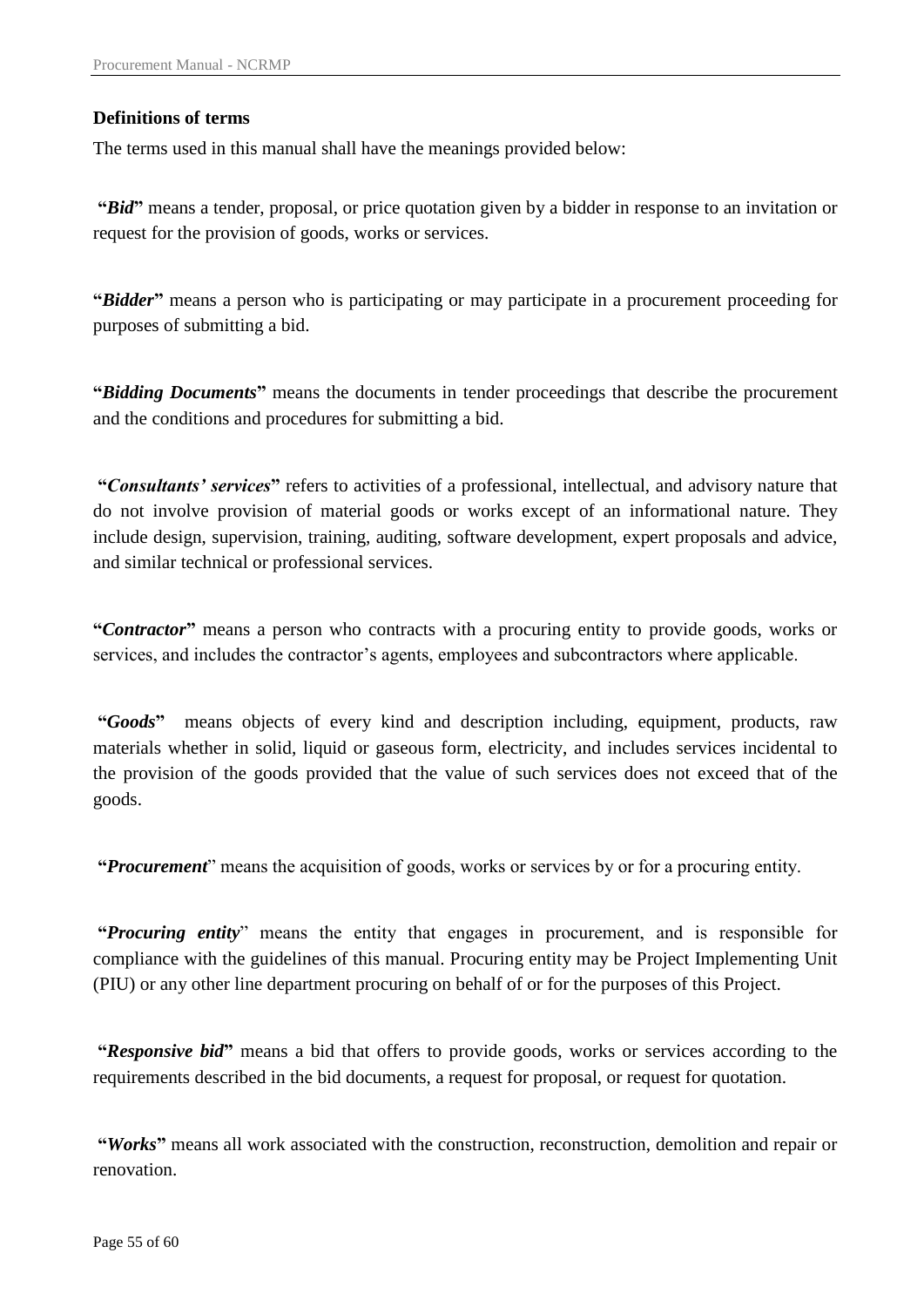### <span id="page-55-0"></span>**ANNEXURE I- Format for Bill Clearance Certificate**

#### **Bill clearance certificate**

*(The certificate is to be printed on department's letterhead)*

**Department:** 

 $\overline{\phantom{a}}$ 

**Invoice No:** \_\_\_\_\_\_\_\_\_\_\_\_\_\_\_\_\_

**Description of works:** 

With reference to the above mentioned invoice number, this is to certify that:

\_\_\_\_\_\_\_\_\_\_\_\_\_\_\_\_\_\_\_\_\_\_\_\_\_\_\_\_\_\_\_\_\_\_\_\_\_\_\_\_\_\_\_\_\_\_\_\_\_\_\_\_\_\_\_\_\_\_\_\_\_\_\_\_\_\_

• The works for which this invoice is being submitted have been completed in all respects as per the bid specifications and the quality of works is as per the specifications of the contract.

\_\_\_\_\_\_\_\_\_\_\_\_\_\_\_\_\_\_\_\_\_\_\_\_\_\_\_\_\_\_\_\_\_\_\_\_\_\_\_\_\_\_\_\_\_\_\_\_\_\_\_\_\_\_\_\_\_\_\_\_\_\_\_\_\_\_\_\_\_\_\_\_\_\_\_\_\_\_\_\_

- The contractor has addressed all concerns/comments of the Third Party Quality Auditor and no comments are pending.
- The Resettlement and Rehabilitation guidelines and the Resettlement Action Plan where applicable have been duly adhered to.
- The agreed actions under the Environment Management Plan have been adhered to on site.

*(Name and signature of the nodal officer) (Department seal)*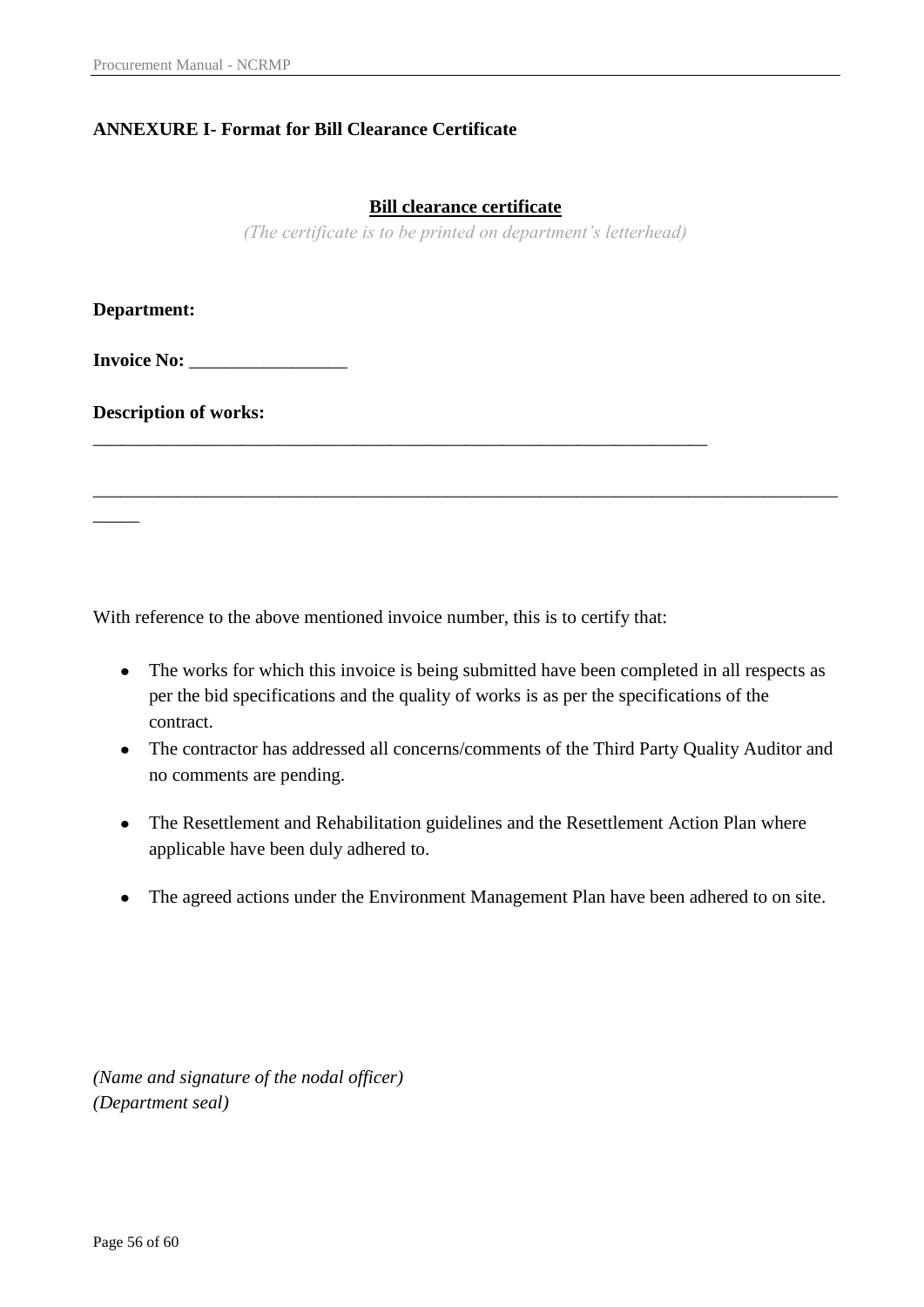#### **ANNEXURE II- Format for Procurement Plan**

**Annex-IIA: PROCUREMENT SCHEDULE FOR GOODS (First 18 Months) Country:**

**Borrower:**

**Project:** 

<span id="page-56-0"></span>

|                | Description | Method of         | Schedule/ | Procurement Quantity |          |           | Estimated Estimated Stage |           | Initiate                 | Preparation Preparation |            |                       | Approval of Publication of Beginning of Opening of |                  |                                                               |                                    | Signing of Issue of |                       | 100%     | Completion                 |
|----------------|-------------|-------------------|-----------|----------------------|----------|-----------|---------------------------|-----------|--------------------------|-------------------------|------------|-----------------------|----------------------------------------------------|------------------|---------------------------------------------------------------|------------------------------------|---------------------|-----------------------|----------|----------------------------|
| Package<br>No. |             | Procurement Slice |           | Authority            | (Number) | Cost      | Cost                      |           | preparation of IFB and   |                         | of the Bid | IFB and Bid IFB in    |                                                    | Sale of Bid Bids | Submission Approval of Issue of<br>of BER to BER notification | notification the contract contract |                     |                       | delivery | $\circ$ f                  |
|                |             |                   |           |                      |          | (Million  | (Million                  |           | <b>of</b>                | submission Document     |            |                       | documents Newspapers document                      |                  | <b>Bank</b> for                                               | of Award                           |                     | award notice complete |          |                            |
|                |             |                   |           |                      |          | local     | USD)                      |           | Specificatio to the Bank |                         |            | by the World and UNDB |                                                    |                  | approval                                                      |                                    |                     |                       |          | contractual<br>obligations |
|                |             |                   |           |                      |          | currency) |                           |           | n and Bid                |                         |            | <b>Bank</b>           |                                                    |                  |                                                               |                                    |                     |                       |          |                            |
|                |             |                   |           |                      |          |           |                           |           | Document                 |                         |            |                       |                                                    |                  |                                                               |                                    |                     |                       |          |                            |
|                |             |                   |           |                      |          |           |                           |           |                          |                         |            |                       |                                                    |                  |                                                               |                                    |                     |                       |          |                            |
|                |             |                   |           |                      |          |           |                           | Appraisal | $<$ date $>$             |                         |            |                       |                                                    |                  |                                                               |                                    |                     |                       |          |                            |
|                |             |                   |           |                      |          |           |                           | Revised   |                          |                         |            |                       |                                                    |                  |                                                               |                                    |                     |                       |          |                            |
|                |             |                   |           |                      |          |           |                           | Actual    |                          |                         |            |                       |                                                    |                  |                                                               |                                    |                     |                       |          |                            |
|                |             |                   |           |                      |          |           |                           | Appraisal |                          |                         |            |                       |                                                    |                  |                                                               |                                    |                     |                       |          |                            |
|                |             |                   |           |                      |          |           |                           | Revised   |                          |                         |            |                       |                                                    |                  |                                                               |                                    |                     |                       |          |                            |
|                |             |                   |           |                      |          |           |                           | Actual    |                          |                         |            |                       |                                                    |                  |                                                               |                                    |                     |                       |          |                            |
|                |             |                   |           |                      |          |           |                           | Appraisal |                          |                         |            |                       |                                                    |                  |                                                               |                                    |                     |                       |          |                            |
|                |             |                   |           |                      |          |           |                           | Revised   |                          |                         |            |                       |                                                    |                  |                                                               |                                    |                     |                       |          |                            |
|                |             |                   |           |                      |          |           |                           | Actual    |                          |                         |            |                       |                                                    |                  |                                                               |                                    |                     |                       |          |                            |
|                |             |                   |           |                      |          |           |                           | Appraisal |                          |                         |            |                       |                                                    |                  |                                                               |                                    |                     |                       |          |                            |
|                |             |                   |           |                      |          |           |                           | Revised   |                          |                         |            |                       |                                                    |                  |                                                               |                                    |                     |                       |          |                            |
|                |             |                   |           |                      |          |           |                           | Actual    |                          |                         |            |                       |                                                    |                  |                                                               |                                    |                     |                       |          |                            |
|                |             |                   |           |                      |          |           |                           | Appraisal |                          |                         |            |                       |                                                    |                  |                                                               |                                    |                     |                       |          |                            |
|                |             |                   |           |                      |          |           |                           | Revised   |                          |                         |            |                       |                                                    |                  |                                                               |                                    |                     |                       |          |                            |
|                |             |                   |           |                      |          |           |                           | Actual    |                          |                         |            |                       |                                                    |                  |                                                               |                                    |                     |                       |          |                            |
|                |             |                   |           |                      |          |           |                           | Appraisal |                          |                         |            |                       |                                                    |                  |                                                               |                                    |                     |                       |          |                            |
|                |             |                   |           |                      |          |           |                           | Revised   |                          |                         |            |                       |                                                    |                  |                                                               |                                    |                     |                       |          |                            |
|                |             |                   |           |                      |          |           |                           | Actual    |                          |                         |            |                       |                                                    |                  |                                                               |                                    |                     |                       |          |                            |
|                |             |                   |           |                      |          |           |                           | Appraisal |                          |                         |            |                       |                                                    |                  |                                                               |                                    |                     |                       |          |                            |
|                |             |                   |           |                      |          |           |                           | Revised   |                          |                         |            |                       |                                                    |                  |                                                               |                                    |                     |                       |          |                            |
|                |             |                   |           |                      |          |           |                           | Actual    |                          |                         |            |                       |                                                    |                  |                                                               |                                    |                     |                       |          |                            |
|                |             |                   |           |                      |          |           |                           | Appraisal |                          |                         |            |                       |                                                    |                  |                                                               |                                    |                     |                       |          |                            |
|                |             |                   |           |                      |          |           |                           | Revised   |                          |                         |            |                       |                                                    |                  |                                                               |                                    |                     |                       |          |                            |
|                |             |                   |           |                      |          |           |                           | Actual    |                          |                         |            |                       |                                                    |                  |                                                               |                                    |                     |                       |          |                            |
|                |             |                   |           |                      |          |           |                           | Appraisal |                          |                         |            |                       |                                                    |                  |                                                               |                                    |                     |                       |          |                            |
|                |             |                   |           | Revised              |          |           |                           |           |                          |                         |            |                       |                                                    |                  |                                                               |                                    |                     |                       |          |                            |
|                |             |                   |           |                      |          |           |                           | Actual    |                          |                         |            |                       |                                                    |                  |                                                               |                                    |                     |                       |          |                            |
|                |             |                   |           |                      |          |           |                           | Appraisal |                          |                         |            |                       |                                                    |                  |                                                               |                                    |                     |                       |          |                            |
|                |             |                   |           |                      |          |           |                           | Revised   |                          |                         |            |                       |                                                    |                  |                                                               |                                    |                     |                       |          |                            |
|                |             |                   |           |                      |          |           |                           | Actual    |                          |                         |            |                       |                                                    |                  |                                                               |                                    |                     |                       |          |                            |

Note: In case different time schedule are being proposed for each of the slices, kindly provide slice-wise details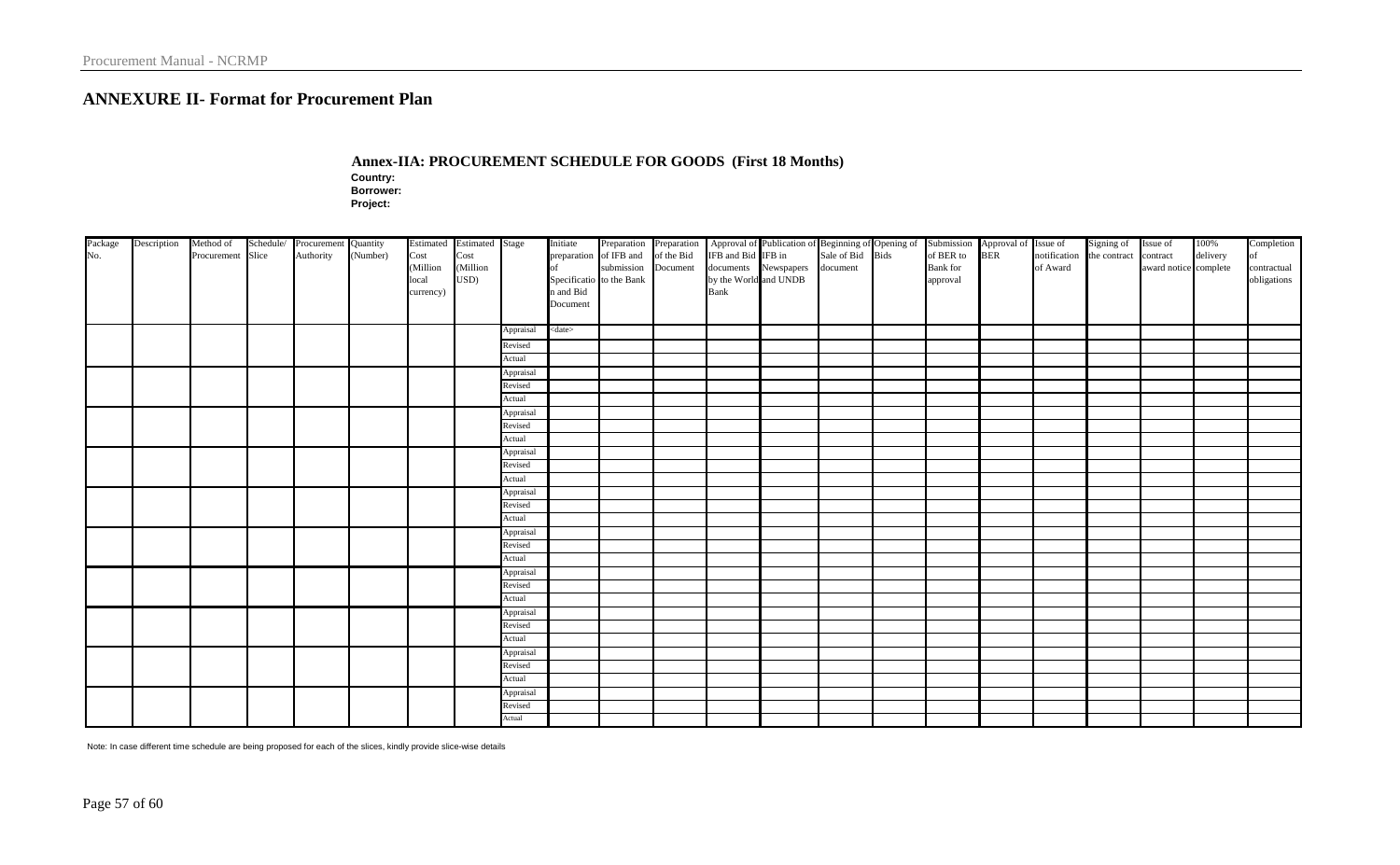#### **Annex-II B: PROCUREMENT SCHEDULE FOR WORKS (First 18 Months)**

**Country:**

**Borrower: Project:** 

| Package | Description | Method of         | Schedule/ Procurement | Quantity |           | Estimated Estimated Stage |           | Initiate      | Preparation Preparation                                     |                       |                                                                                                                                                              |  |                 |  |              | 50% work | 100% work Completion |             |
|---------|-------------|-------------------|-----------------------|----------|-----------|---------------------------|-----------|---------------|-------------------------------------------------------------|-----------------------|--------------------------------------------------------------------------------------------------------------------------------------------------------------|--|-----------------|--|--------------|----------|----------------------|-------------|
| No.     |             | Procurement Slice | Authority             | (Number) | Cost      | Cost                      |           |               |                                                             |                       | Approval of Publication of Beginning of Opening of Submission Approval of Signing of Issue of IFB and Bid IFB in Sale of Bid Bids of BER to BER the contract |  |                 |  |              | complete | complete             | $\log$      |
|         |             |                   |                       |          | (Million  | (Million                  |           |               | preparation of IFB and of the Bid<br>of submission Document |                       | documents Newspapers document                                                                                                                                |  | <b>Bank</b> for |  | award notice |          |                      | contractual |
|         |             |                   |                       |          | local     | USD)                      |           |               | Specificatio to the Bank                                    | by the World and UNDB |                                                                                                                                                              |  | approval        |  |              |          |                      | obligations |
|         |             |                   |                       |          | currency) |                           |           | n and Bid     |                                                             | Bank                  |                                                                                                                                                              |  |                 |  |              |          |                      |             |
|         |             |                   |                       |          |           |                           |           | Document      |                                                             |                       |                                                                                                                                                              |  |                 |  |              |          |                      |             |
|         |             |                   |                       |          |           |                           |           |               |                                                             |                       |                                                                                                                                                              |  |                 |  |              |          |                      |             |
|         |             |                   |                       |          |           |                           | Appraisal | <date></date> |                                                             |                       |                                                                                                                                                              |  |                 |  |              |          |                      |             |
|         |             |                   |                       |          |           |                           | Revised   |               |                                                             |                       |                                                                                                                                                              |  |                 |  |              |          |                      |             |
|         |             |                   |                       |          |           |                           | Actual    |               |                                                             |                       |                                                                                                                                                              |  |                 |  |              |          |                      |             |
|         |             |                   |                       |          |           |                           | Appraisal |               |                                                             |                       |                                                                                                                                                              |  |                 |  |              |          |                      |             |
|         |             |                   |                       |          |           |                           | Revised   |               |                                                             |                       |                                                                                                                                                              |  |                 |  |              |          |                      |             |
|         |             |                   |                       |          |           |                           | Actual    |               |                                                             |                       |                                                                                                                                                              |  |                 |  |              |          |                      |             |
|         |             |                   |                       |          |           |                           | Appraisal |               |                                                             |                       |                                                                                                                                                              |  |                 |  |              |          |                      |             |
|         |             |                   |                       |          |           |                           | Revised   |               |                                                             |                       |                                                                                                                                                              |  |                 |  |              |          |                      |             |
|         |             |                   |                       |          |           |                           | Actual    |               |                                                             |                       |                                                                                                                                                              |  |                 |  |              |          |                      |             |
|         |             |                   |                       |          |           |                           | Appraisal |               |                                                             |                       |                                                                                                                                                              |  |                 |  |              |          |                      |             |
|         |             |                   |                       |          |           |                           | Revised   |               |                                                             |                       |                                                                                                                                                              |  |                 |  |              |          |                      |             |
|         |             |                   |                       |          |           |                           | Actual    |               |                                                             |                       |                                                                                                                                                              |  |                 |  |              |          |                      |             |
|         |             |                   |                       |          |           |                           | Appraisal |               |                                                             |                       |                                                                                                                                                              |  |                 |  |              |          |                      |             |
|         |             |                   |                       |          |           |                           | Revised   |               |                                                             |                       |                                                                                                                                                              |  |                 |  |              |          |                      |             |
|         |             |                   |                       |          |           |                           | Actual    |               |                                                             |                       |                                                                                                                                                              |  |                 |  |              |          |                      |             |
|         |             |                   |                       |          |           |                           | Appraisal |               |                                                             |                       |                                                                                                                                                              |  |                 |  |              |          |                      |             |
|         |             |                   |                       |          |           |                           | Revised   |               |                                                             |                       |                                                                                                                                                              |  |                 |  |              |          |                      |             |
|         |             |                   |                       |          |           |                           | Actual    |               |                                                             |                       |                                                                                                                                                              |  |                 |  |              |          |                      |             |
|         |             |                   |                       |          |           |                           | Appraisal |               |                                                             |                       |                                                                                                                                                              |  |                 |  |              |          |                      |             |
|         |             |                   |                       |          |           |                           | Revised   |               |                                                             |                       |                                                                                                                                                              |  |                 |  |              |          |                      |             |
|         |             |                   |                       |          |           |                           | Actual    |               |                                                             |                       |                                                                                                                                                              |  |                 |  |              |          |                      |             |
|         |             |                   |                       |          |           |                           | Appraisal |               |                                                             |                       |                                                                                                                                                              |  |                 |  |              |          |                      |             |
|         |             |                   |                       |          |           |                           | Revised   |               |                                                             |                       |                                                                                                                                                              |  |                 |  |              |          |                      |             |
|         |             |                   |                       |          |           |                           | Actual    |               |                                                             |                       |                                                                                                                                                              |  |                 |  |              |          |                      |             |
|         |             |                   |                       |          |           |                           | Appraisal |               |                                                             |                       |                                                                                                                                                              |  |                 |  |              |          |                      |             |
|         |             |                   |                       |          |           |                           | Revised   |               |                                                             |                       |                                                                                                                                                              |  |                 |  |              |          |                      |             |
|         |             |                   |                       |          |           |                           | Actual    |               |                                                             |                       |                                                                                                                                                              |  |                 |  |              |          |                      |             |
|         |             |                   |                       |          |           |                           | Appraisal |               |                                                             |                       |                                                                                                                                                              |  |                 |  |              |          |                      |             |
|         |             |                   |                       |          |           |                           | Revised   |               |                                                             |                       |                                                                                                                                                              |  |                 |  |              |          |                      |             |
|         |             |                   |                       |          |           |                           | Actual    |               |                                                             |                       |                                                                                                                                                              |  |                 |  |              |          |                      |             |

Note: In case different time schedule are being proposed for each of the slices, kindly provide slice-wise details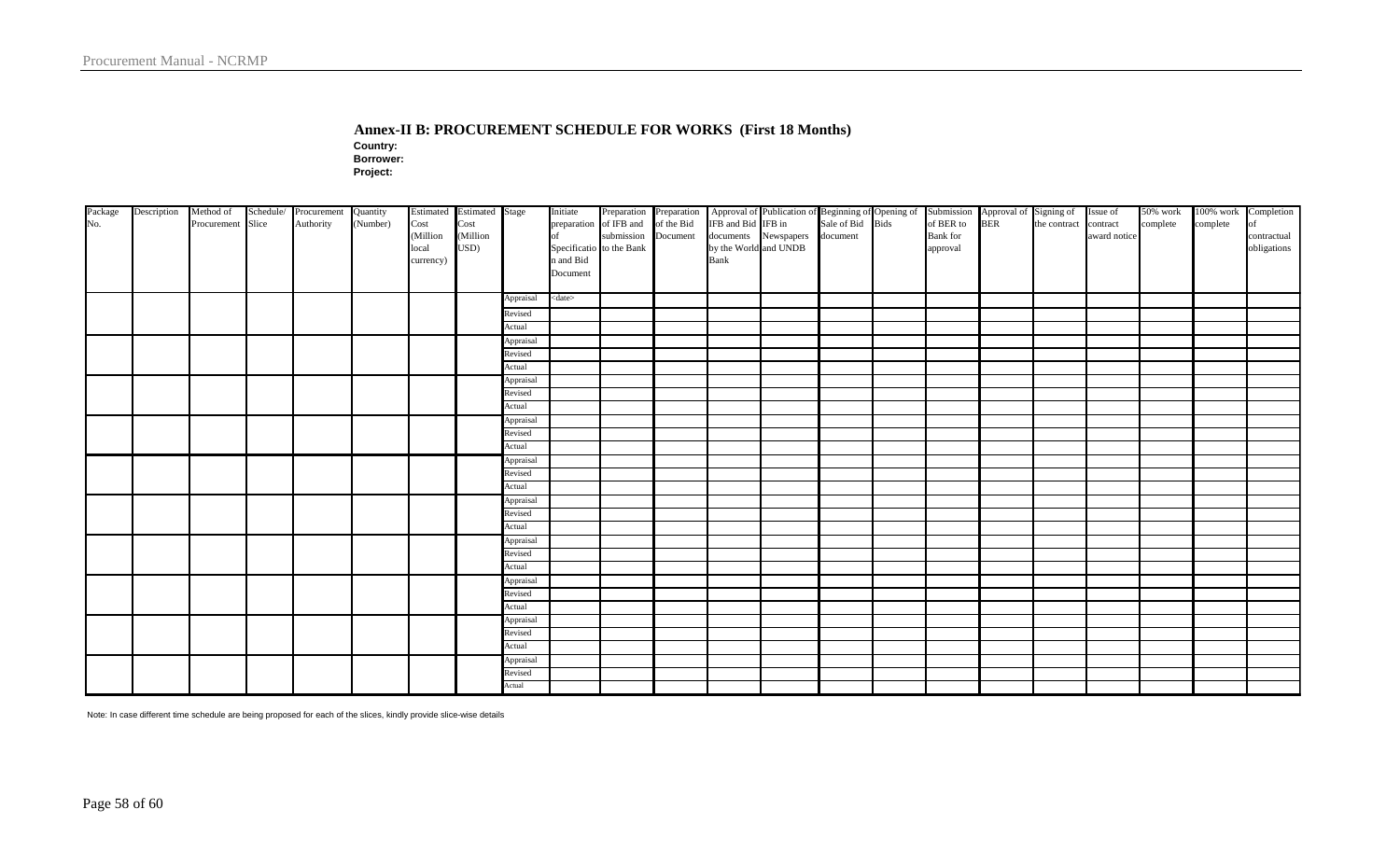#### **Annex-II C: PROCUREMENT SCHEDULE FOR NON-CONSULTANCY SERVICES (First 18 Months)**

**Country:**

**Borrower:**

**Project:** 

| Package<br>No. | Description | Method of<br>Procurement Slice |  | Schedule/ Procurement Quantity<br>Authority | (Number) | Estimated Estimated Stage<br>Cost<br>(Million | Cost<br>(Million |                      | Initiate<br>preparation of of IFB and of the Bid<br>Specification submission |             | Document |                               | Preparation Preparation Approval of Publication of Beginning of Opening of Submission Approval of Signing of Issue of of IFB and Bid IFB in Sale of Bid Bids of BER to BER the contract contract<br>documents Newspapers document |  | <b>Bank</b> for |  | award notice | complete | 50% work 100% work Completion<br>complete | of<br>contractual |
|----------------|-------------|--------------------------------|--|---------------------------------------------|----------|-----------------------------------------------|------------------|----------------------|------------------------------------------------------------------------------|-------------|----------|-------------------------------|-----------------------------------------------------------------------------------------------------------------------------------------------------------------------------------------------------------------------------------|--|-----------------|--|--------------|----------|-------------------------------------------|-------------------|
|                |             |                                |  |                                             |          | local<br>currency)                            | USD)             |                      | and Bid<br>Document                                                          | to the Bank |          | by the World and UNDB<br>Bank |                                                                                                                                                                                                                                   |  | approval        |  |              |          |                                           | obligations       |
|                |             |                                |  |                                             |          |                                               |                  |                      |                                                                              |             |          |                               |                                                                                                                                                                                                                                   |  |                 |  |              |          |                                           |                   |
|                |             |                                |  |                                             |          |                                               |                  | Appraisal            | $<$ date $>$                                                                 |             |          |                               |                                                                                                                                                                                                                                   |  |                 |  |              |          |                                           |                   |
|                |             |                                |  |                                             |          |                                               | Revised          |                      |                                                                              |             |          |                               |                                                                                                                                                                                                                                   |  |                 |  |              |          |                                           |                   |
|                |             |                                |  |                                             |          |                                               |                  | Actual               |                                                                              |             |          |                               |                                                                                                                                                                                                                                   |  |                 |  |              |          |                                           |                   |
|                |             |                                |  |                                             |          |                                               |                  | Appraisal            |                                                                              |             |          |                               |                                                                                                                                                                                                                                   |  |                 |  |              |          |                                           |                   |
|                |             |                                |  |                                             |          |                                               |                  | Revised              |                                                                              |             |          |                               |                                                                                                                                                                                                                                   |  |                 |  |              |          |                                           |                   |
|                |             |                                |  |                                             |          |                                               |                  | Actual               |                                                                              |             |          |                               |                                                                                                                                                                                                                                   |  |                 |  |              |          |                                           |                   |
|                |             |                                |  |                                             |          |                                               |                  | Appraisal            |                                                                              |             |          |                               |                                                                                                                                                                                                                                   |  |                 |  |              |          |                                           |                   |
|                |             |                                |  |                                             |          |                                               |                  | Revised<br>Actual    |                                                                              |             |          |                               |                                                                                                                                                                                                                                   |  |                 |  |              |          |                                           |                   |
|                |             |                                |  |                                             |          |                                               |                  |                      |                                                                              |             |          |                               |                                                                                                                                                                                                                                   |  |                 |  |              |          |                                           |                   |
|                |             |                                |  |                                             |          |                                               |                  | Appraisal<br>Revised |                                                                              |             |          |                               |                                                                                                                                                                                                                                   |  |                 |  |              |          |                                           |                   |
|                |             |                                |  |                                             |          |                                               |                  | Actual               |                                                                              |             |          |                               |                                                                                                                                                                                                                                   |  |                 |  |              |          |                                           |                   |
|                |             |                                |  |                                             |          |                                               |                  | Appraisal            |                                                                              |             |          |                               |                                                                                                                                                                                                                                   |  |                 |  |              |          |                                           |                   |
|                |             |                                |  |                                             |          |                                               |                  | Revised              |                                                                              |             |          |                               |                                                                                                                                                                                                                                   |  |                 |  |              |          |                                           |                   |
|                |             |                                |  |                                             |          |                                               |                  | Actual               |                                                                              |             |          |                               |                                                                                                                                                                                                                                   |  |                 |  |              |          |                                           |                   |
|                |             |                                |  |                                             |          |                                               |                  | Appraisal            |                                                                              |             |          |                               |                                                                                                                                                                                                                                   |  |                 |  |              |          |                                           |                   |
|                |             |                                |  |                                             |          |                                               |                  | Revised              |                                                                              |             |          |                               |                                                                                                                                                                                                                                   |  |                 |  |              |          |                                           |                   |
|                |             |                                |  |                                             |          |                                               |                  | Actual               |                                                                              |             |          |                               |                                                                                                                                                                                                                                   |  |                 |  |              |          |                                           |                   |
|                |             |                                |  |                                             |          |                                               |                  | Appraisal            |                                                                              |             |          |                               |                                                                                                                                                                                                                                   |  |                 |  |              |          |                                           |                   |
|                |             |                                |  |                                             |          |                                               |                  | Revised              |                                                                              |             |          |                               |                                                                                                                                                                                                                                   |  |                 |  |              |          |                                           |                   |
|                |             |                                |  |                                             |          |                                               |                  | Actual               |                                                                              |             |          |                               |                                                                                                                                                                                                                                   |  |                 |  |              |          |                                           |                   |
|                |             |                                |  |                                             |          |                                               |                  | Appraisal            |                                                                              |             |          |                               |                                                                                                                                                                                                                                   |  |                 |  |              |          |                                           |                   |
|                |             |                                |  |                                             |          |                                               |                  | Revised              |                                                                              |             |          |                               |                                                                                                                                                                                                                                   |  |                 |  |              |          |                                           |                   |
|                |             |                                |  |                                             |          |                                               |                  | Actual               |                                                                              |             |          |                               |                                                                                                                                                                                                                                   |  |                 |  |              |          |                                           |                   |
|                |             |                                |  |                                             |          |                                               |                  | Appraisal            |                                                                              |             |          |                               |                                                                                                                                                                                                                                   |  |                 |  |              |          |                                           |                   |
|                |             |                                |  |                                             |          |                                               |                  | Revised<br>Actual    |                                                                              |             |          |                               |                                                                                                                                                                                                                                   |  |                 |  |              |          |                                           |                   |
|                |             |                                |  |                                             |          |                                               |                  |                      |                                                                              |             |          |                               |                                                                                                                                                                                                                                   |  |                 |  |              |          |                                           |                   |
|                |             |                                |  |                                             |          |                                               |                  | Appraisal<br>Revised |                                                                              |             |          |                               |                                                                                                                                                                                                                                   |  |                 |  |              |          |                                           |                   |
|                |             |                                |  |                                             |          |                                               |                  | Actual               |                                                                              |             |          |                               |                                                                                                                                                                                                                                   |  |                 |  |              |          |                                           |                   |
|                |             |                                |  |                                             |          |                                               |                  |                      |                                                                              |             |          |                               |                                                                                                                                                                                                                                   |  |                 |  |              |          |                                           |                   |

Note: In case different time schedule are being proposed for each of the slices, kindly provide slice-wise details